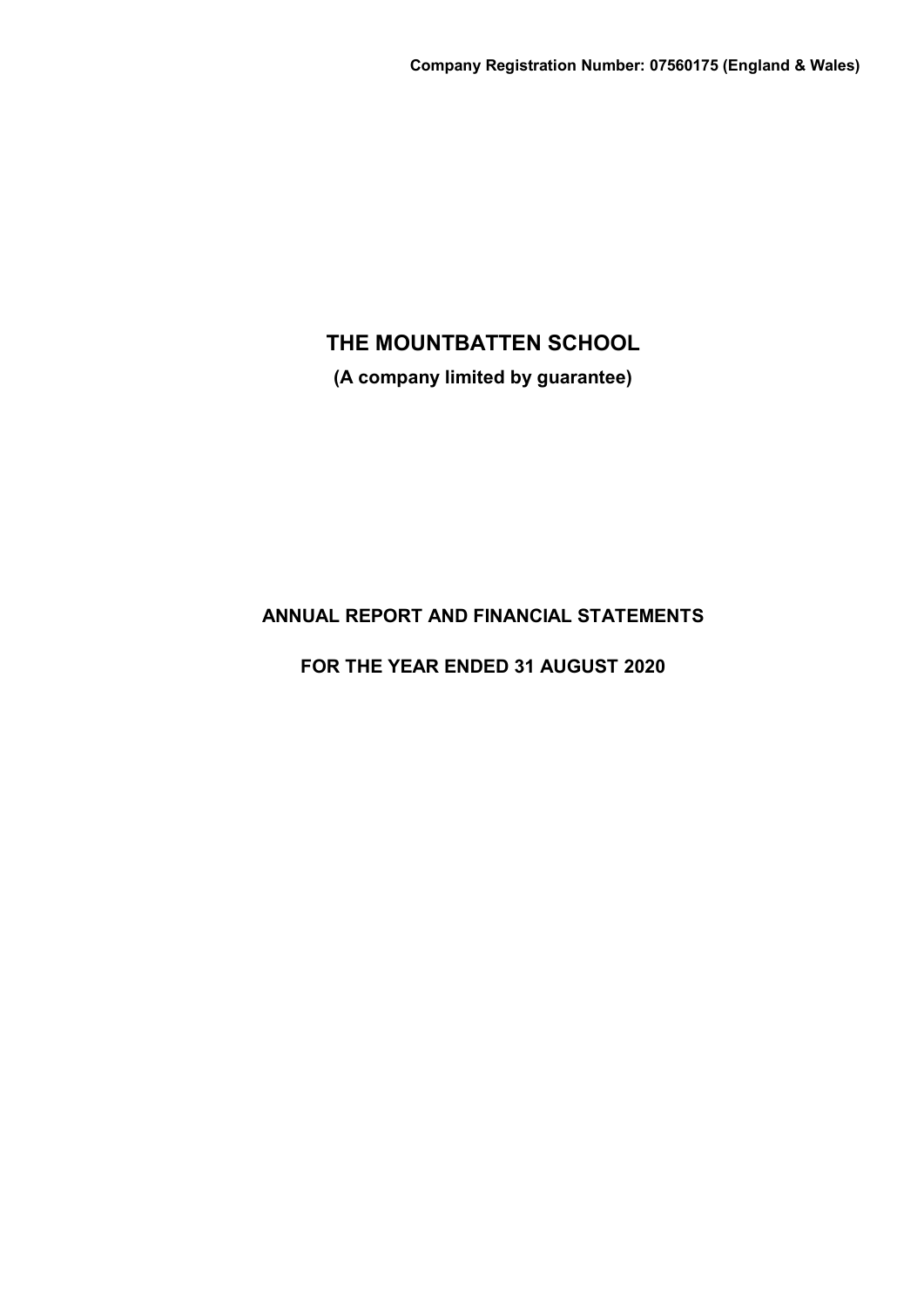# **THE MOUNTBATTEN SCHOOL (A company limited by guarantee)**

# **CONTENTS**

|                                                                                                | Page      |
|------------------------------------------------------------------------------------------------|-----------|
| Reference and administrative details                                                           | $1 - 2$   |
| <b>Trustees' report</b>                                                                        | $3 - 15$  |
| Governance statement                                                                           | $16 - 19$ |
| Statement on regularity, propriety and compliance                                              | 20        |
| <b>Statement of Trustees' responsibilities</b>                                                 | 21        |
| Independent auditors' report on the financial statements                                       | $22 - 24$ |
| Independent reporting accountant's report on regularity                                        | $25 - 26$ |
| Consolidated statement of financial activities incorporating income and expenditure<br>account | 27        |
| <b>Consolidated balance sheet</b>                                                              | $28 - 29$ |
| <b>Academy balance sheet</b>                                                                   | $30 - 31$ |
| <b>Consolidated statement of cash flows</b>                                                    | 32        |
| Notes to the financial statements                                                              | $33 - 59$ |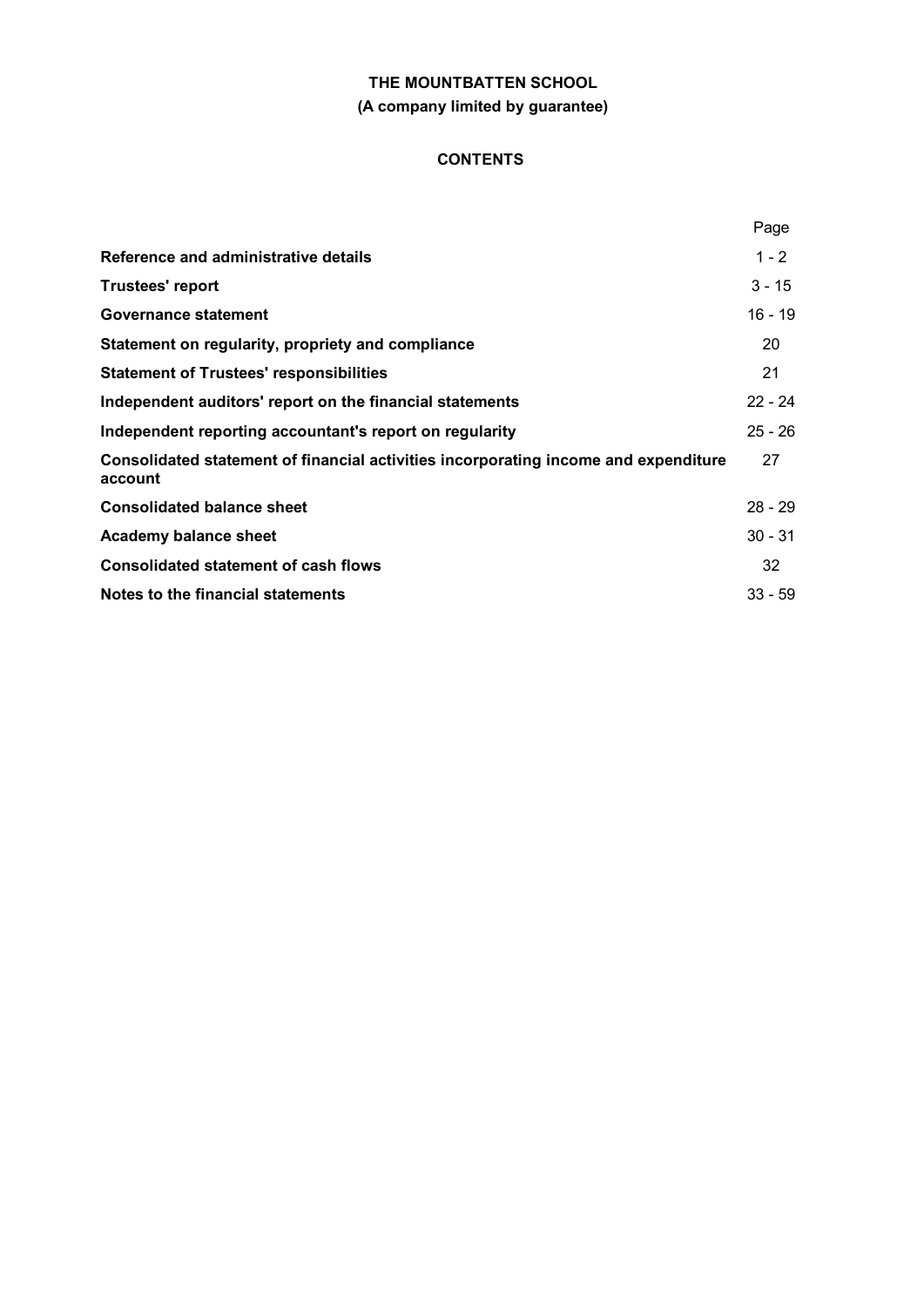# **(A company limited by guarantee)**

# **REFERENCE AND ADMINISTRATIVE DETAILS**

| <b>Members</b>                                   | Mrs Jill Hall<br>Mr Mark Edgerley<br><b>Mr Robert LeGrice</b>                                                                                                                                                                                                                                                                                                                                                                                                                                                                                                                                                                                                                                   |
|--------------------------------------------------|-------------------------------------------------------------------------------------------------------------------------------------------------------------------------------------------------------------------------------------------------------------------------------------------------------------------------------------------------------------------------------------------------------------------------------------------------------------------------------------------------------------------------------------------------------------------------------------------------------------------------------------------------------------------------------------------------|
| <b>Trustees</b>                                  | Mrs Jill Hall, Chairman<br>Mrs Heather McIlroy, Executive Headteacher, Accounting Officer and Chief<br><b>Executive of PBED</b><br>Mr Robert Le Grice, Chair of Audit and Finance<br>Mr Mark Edgerley, Director of PBED<br>Mr Andrew Gunn<br>Mr Chris Goodrich, Staff Trustee<br>Mrs Charlie Fisher, Staff Trustee (resigned 6 October 2020)<br>Mr Gavin Rumsey (resigned 6 October 2020)<br>Mr Michael Murphy (resigned 6 October 2020)<br>Mr Sean Flood<br>Mrs Amanda Stevens (resigned 7 October 2020)<br>Mr Sam Longmore<br>Mrs Cheryl Parish (resigned 18 June 2020)<br>Mr Paul Urben, Director of PBED<br>Mrs Jane Thompson<br>Mr Tushar Bijur (resigned 22 June 2020)<br>Dr Karl Staples |
| <b>Company registered</b><br>number              | 07560175                                                                                                                                                                                                                                                                                                                                                                                                                                                                                                                                                                                                                                                                                        |
| <b>Company name</b>                              | The Mountbatten School                                                                                                                                                                                                                                                                                                                                                                                                                                                                                                                                                                                                                                                                          |
| Principal and registered Whitenap Lane<br>office | Romsey<br>Hampshire<br>SO51 5SY                                                                                                                                                                                                                                                                                                                                                                                                                                                                                                                                                                                                                                                                 |
|                                                  | Senior Leadership Team Heather McIlroy, Executive Headteacher<br>Christopher Cox, Associate Headteacher<br>Andrew Portas, Senior Deputy Headteacher<br>Christopher Martin, Deputy Headteacher<br>Robert Davenport, Assistant Headteacher<br>Ian Dunn, Assistant Headteacher<br>Christopher Goodrich, Director of Business Services                                                                                                                                                                                                                                                                                                                                                              |
| <b>Company secretary</b>                         | <b>Christopher Goodrich</b>                                                                                                                                                                                                                                                                                                                                                                                                                                                                                                                                                                                                                                                                     |
| Independent auditors                             | James Cowper Kreston<br><b>Chartered Accountants and Statutory Auditor</b><br>The White Building<br>1-4 Cumberland Place<br>Southampton<br>Hampshire<br><b>SO15 2NP</b>                                                                                                                                                                                                                                                                                                                                                                                                                                                                                                                         |
| <b>Bankers</b>                                   | Lloyds Bank Plc<br>1 City Road East<br>Manchester<br>M15 4PU                                                                                                                                                                                                                                                                                                                                                                                                                                                                                                                                                                                                                                    |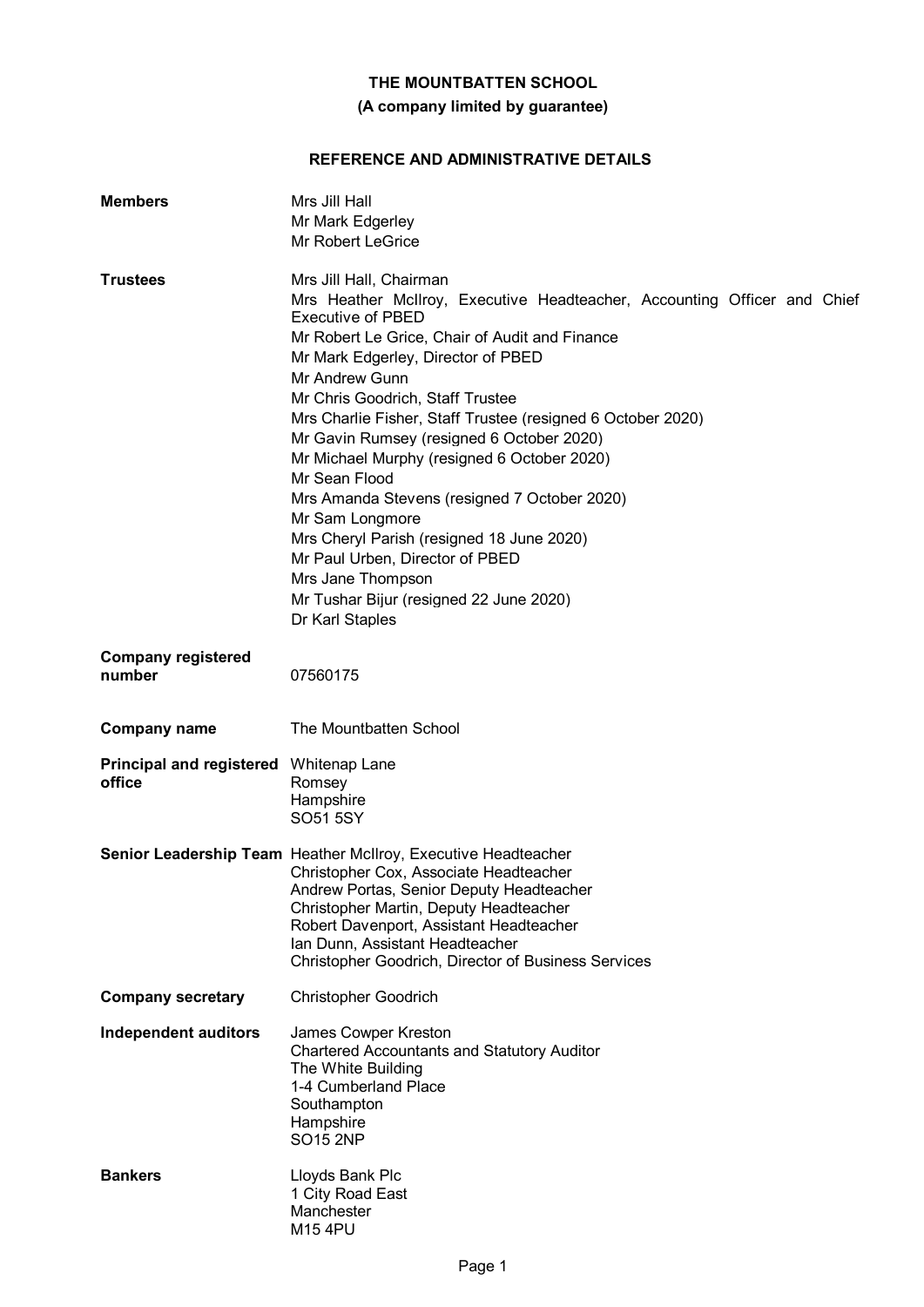### **(A company limited by guarantee)**

#### **REFERENCE AND ADMINISTRATIVE DETAILS (CONTINUED) FOR THE YEAR ENDED 31 AUGUST 2020**

**Solicitors** Browne Jacobson Victoria Square House Victoria Square Birmingham B2 4BU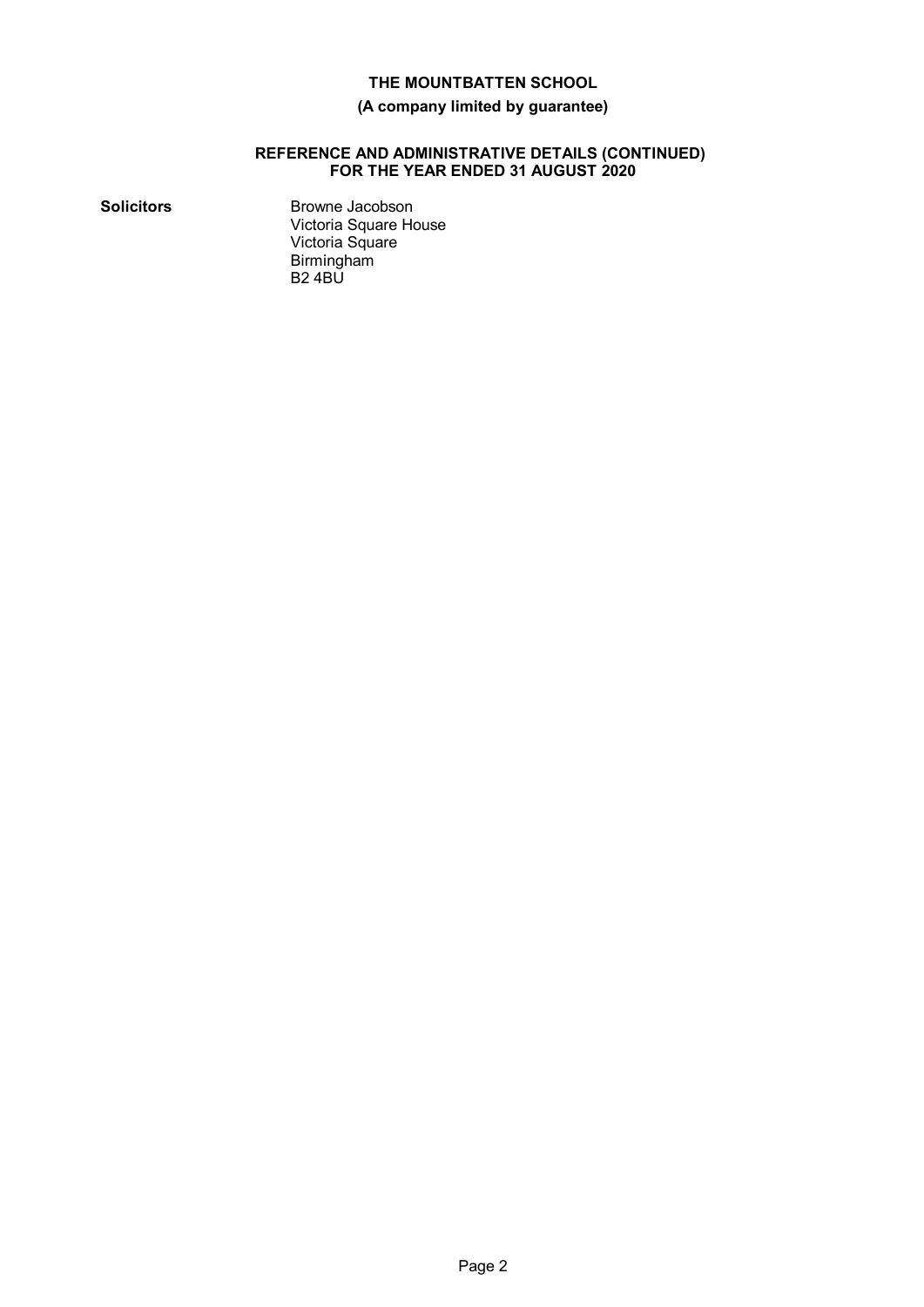# **THE MOUNTBATTEN SCHOOL (A company limited by guarantee)**

#### **TRUSTEES' REPORT FOR THE YEAR ENDED 31 AUGUST 2020**

The governors present their annual report together with the financial statements and auditors' report of the charitable company for the year beginning 1 September 2019 to 31 August 2020. The annual report serves the purposes of both a trustees' report, and a directors' report under company law.

The trust operates an academy for pupils aged 11 to 16 serving a catchment area in Romsey and surrounding area. It has a pupil capacity of 1420 and had a roll of 1440 in the school census 1 October 2020.

#### **Structure, governance and management**

#### **Constitution**

The Mountbatten School is a limited company by guarantee with no share capital (registration number 07560175) and an exempt charity. It is not required to be registered with the Charity Commission but it is, however, subject to the Charity Commissioner's regulatory powers which are monitored by the Secretary of State for Education through the ESFA (Education Funding Agency). The Academy's memorandum and articles of association are the primary governing documents of the academy. The governors act as the trustees for the charitable activities of The Mountbatten School and are also the directors of the Charitable Company for the purposes of company law. The Charitable Company is known as The Mountbatten School.

Details of the Trustees who served during the, and to the date these accounts are approved are included in the Reference and administrative details on page 1.

The governors are directors of the charitable company for the purposes of the Companies Act 1985 and trustees for the purposes of charity legislation.

During the 12-month period the governors have held five meetings and various committee meetings, (the school has five main committees). All governors receive copies of all key documentation such as policies, budgets and procedures in advance of any meetings. Governors are attached to faculties and are encouraged to spend time visiting their faculty links.

The Academy has three members who meet annually where the Trustees annual report is presented.

#### **Members' liability**

Each member of the charitable company undertakes to contribute to the assets of the charitable company in the event of it being wound up while they are a member, or within one year after they cease to be a member, such amount as may be required, not exceeding £10, for the debts and liabilities contracted before they ceased to be a member.

#### **Trustees' indemnities**

As part of its overall insurance with Zurich the school has insurance which protects members of the Governing Body against claims arising from negligent acts, errors or omissions. The insurance provides cover up to £5,000,000 for any one claim.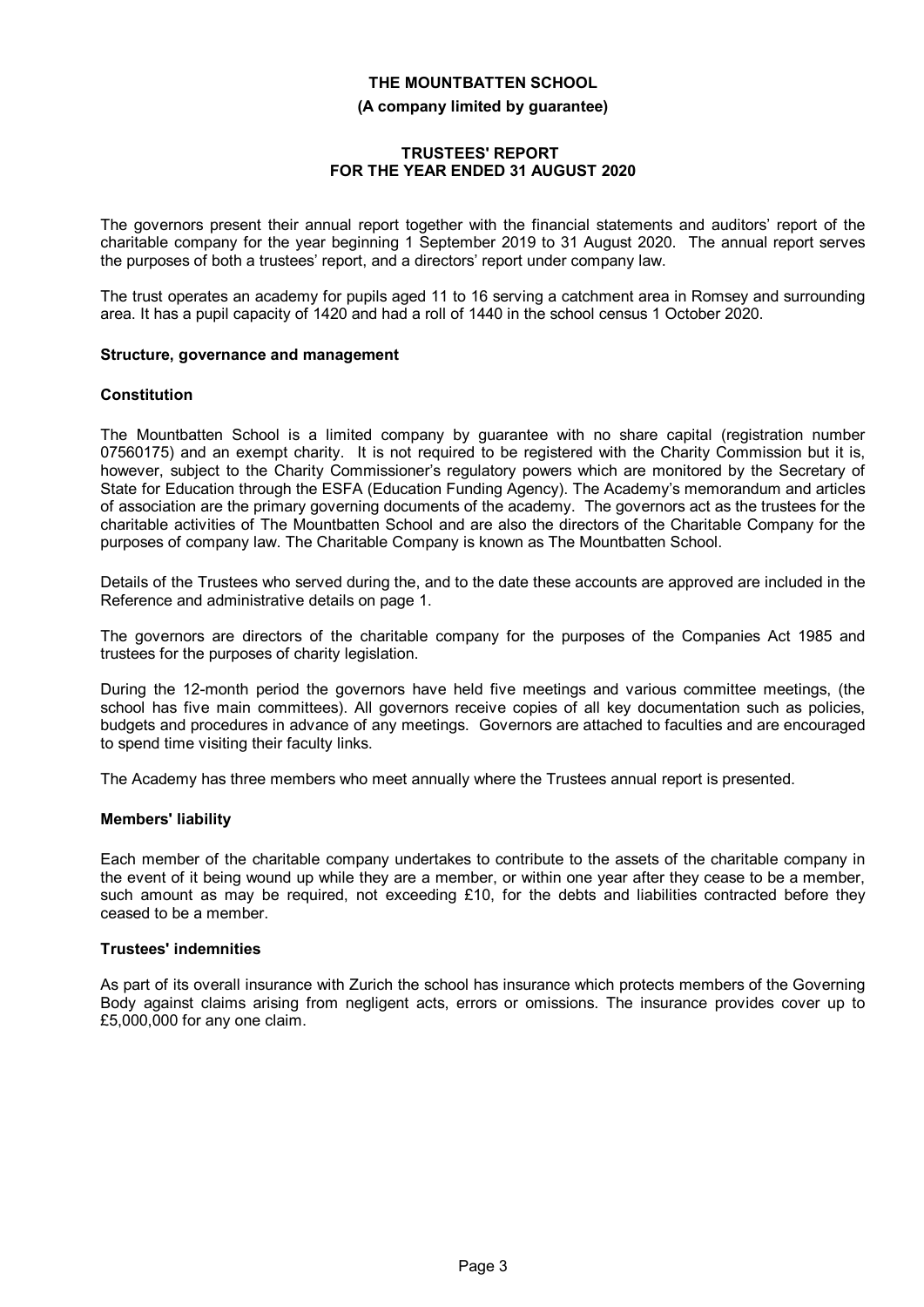**(A company limited by guarantee)**

#### **TRUSTEES' REPORT (CONTINUED) FOR THE YEAR ENDED 31 AUGUST 2020**

#### **Structure, governance and management (continued)**

#### **Method of recruitment and appointment or election of Trustees**

The governors are split into categories, Academy Trust appointee, Executive Headteacher, staff, community & parent governors. The parent governors are elected by parents or carers of registered pupils and must be such parents or carers at the time of their election. If insufficient parents stand for election the governing body can appoint parent governors from parents or carers of former students. Staff governors are candidates who must be working at the school at the time of the election, nomination and election process ensures there is representation from both teaching and support staff. The academy has the Associate Headteacher and Director of Finance as an associate member of the governing body. The Governors may appoint up to 3 coopted Governors, this enables valuable skills and experience not to be lost when parent governors reach the end of their term. We will also actively recruit co-opted Governors to fill any skills gaps. Each governor is provided with documents on their roles and responsibilities, conduct as a governor and guidance on the general principles of behaviour.

#### **Policies adopted for the induction and training of governors**

We subscribe to Hampshire Governor Services who provide a range of courses. We encourage governors to attend as individuals and also to attend local governor conferences, an online information service is also available to all Governors. We have a place in our regular meetings when feedback is encouraged from any governor who has attended training recently. Every year we hold an in house Whole Board Training session, a trainer from Governor Services presents on a subject that has been agreed by the whole Board. We usually also invite members of the senior leadership team to attend these evening sessions. We have an identified governor who is our Training Liaison Governor whose role involves coordinating our training as governors. In the Autumn and Spring terms we hold a "Governor Experience Day" when all governors are invited in to school to experience a day around a previously agreed theme, usually following an individual student during a normal school day's activities. It is our policy that every governor should serve on at least one committee or subcommittee, and care is taken to find the best fit according to the needs of the school and the strengths of the new governor involved.

#### **Policies and Procedures Adopted for the Induction and Training of the Trustees**

All new trustees attend a governor induction course run by Hampshire County Council's Governor Services. Information regarding the school, codes of conduct for governors, etc are provided for governors via Governor Hun, an electronic system used by governors to communicate and store documents. All new trustees meet with the Chair of Trustees and the Executive Headteacher. New trustees are given a 'buddy' to support them in settling in.

#### **Organisational structure**

The Executive Headteacher is the Accounting Officer of the Academy Trust.

The Board of Governors operates a system of clerked Committees with delegated responsibilities. All minutes are presented and reported on at the half termly Board of Governors.

Major issues will be referred to the Board of Governors for ratification. (Ref the Board of Governors' Standing Orders)

The Board of Governors' sets objectives annually as part of the Mountbatten Improvement Plan (MIP).

Each Committee has a set Terms of Reference agreed by the Board of Governors and reviewed annually.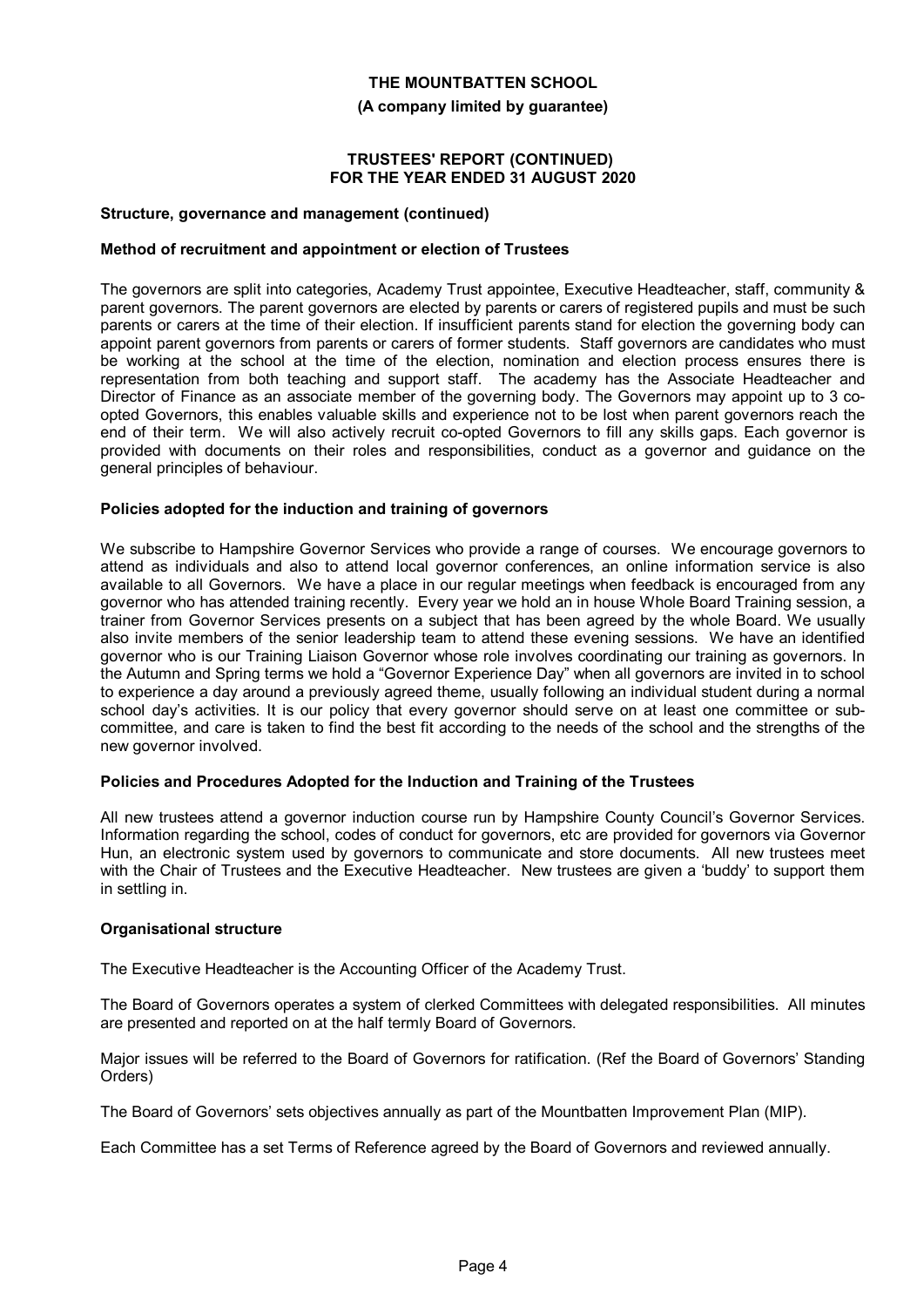**(A company limited by guarantee)**

#### **TRUSTEES' REPORT (CONTINUED) FOR THE YEAR ENDED 31 AUGUST 2020**

#### **Structure, governance and management (continued)**

#### **Leadership**

To assist the decision making of the Board of Governors, by considering strategic issues, contributing to the school's medium and long term planning. This committee facilitates a very close working relationship between the Governors and the Senior Leadership team.

To regularly make appropriate comments and recommendations, on such matters, to the Board of Governors.

#### **Audit**

The Audit committee functions are dealt with separately at the end of the finance meeting. The finance agenda is split to cover the audit functions. The audit committee performs the regularity and probity functions.

#### **Finance and Estates**

To assist the decision making of the Board of Governors, by enabling more detailed consideration to be given to the best means of fulfilling the Board of Governors' responsibility to ensure sound management of the academy's finances and resources, including proper planning, monitoring and probity.

To regularly make appropriate comments and recommendations, on such matters, to the Board of Governors. The meetings of this committee are divided into audit functions and financial matters.

#### **School Improvement**

To assist the decision making of the Board of Governors, by enabling more detailed consideration to be given to the best means of fulfilling the Board of Governors' responsibility to ensure sound management of the academy's teaching and learning including proper planning, monitoring and probity.

To regularly make appropriate comments and recommendations, on such matters, to the Board of Governors.

#### **Human Resources**

To assist the decision making of the Board of Governors, by enabling more detailed consideration to be given to the best means of fulfilling the Board of Governors' responsibility to ensure sound management of the academy's human resources, including proper planning, monitoring and probity.

To regularly make appropriate comments and recommendations, on such matters, to the Board of Governors.

#### **Appraisal & Pay Committee**

To assist the Board of Governors in the area of staff remuneration, by enabling more detailed and confidential consideration to be given to the Board of Governors' obligations to ensure sound management of the academy's pay ranges and levels of payment, including proper planning, monitoring the school appraisal process and probity.

Any major issues that arise at any Committee meeting will always be referred to the Board of Governors for ratification. (Ref the Board of Governors' Standing Orders)

#### **Arrangements for setting pay and remuneration of key management personnel**

#### **SLT Appraisal Process and Salary Review**

Annual Appraisal decisions are made by the Pay and Appraisal Committee (PAC) and reported to the Board of Governors.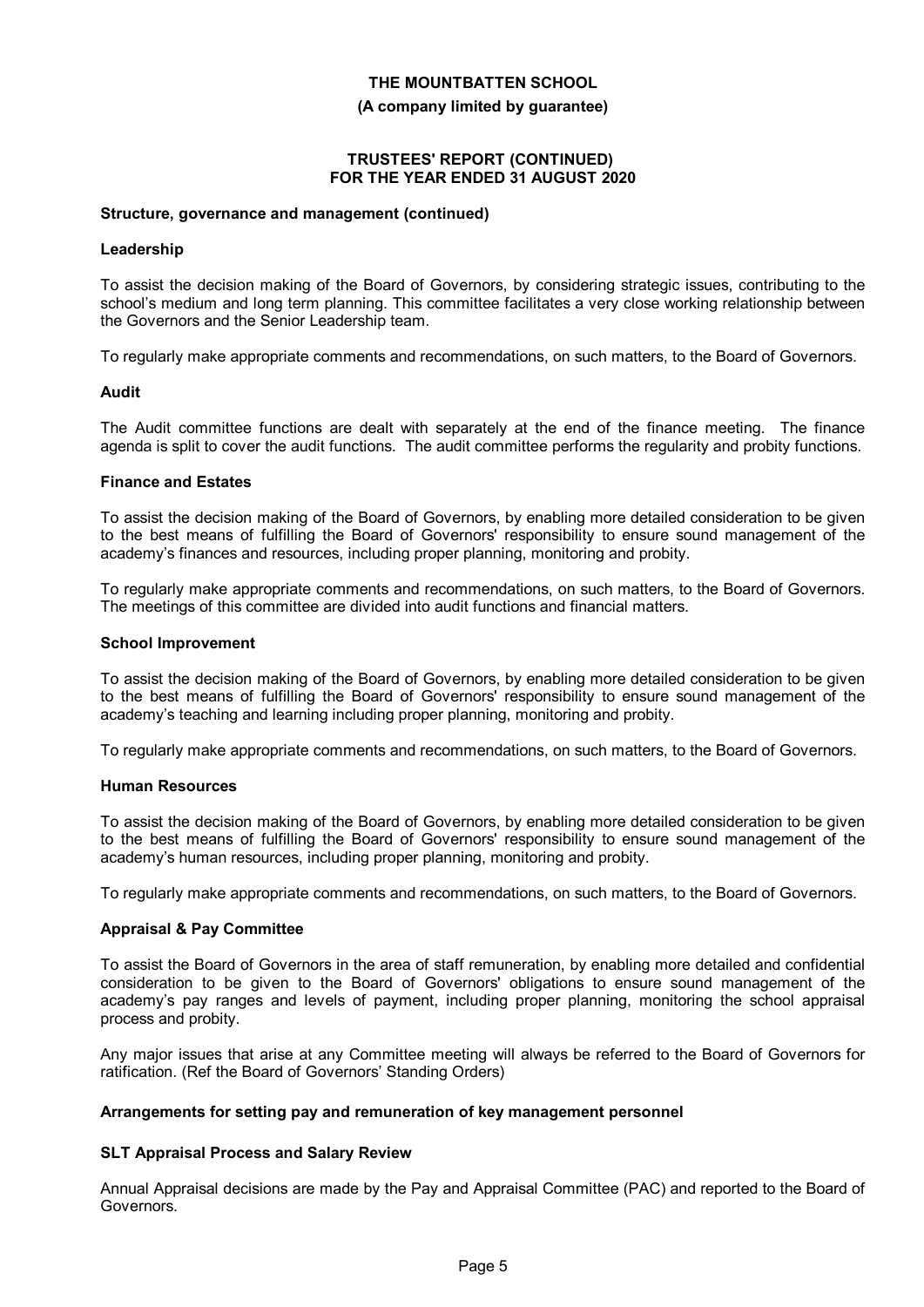#### **(A company limited by guarantee)**

#### **TRUSTEES' REPORT (CONTINUED) FOR THE YEAR ENDED 31 AUGUST 2020**

#### **Structure, governance and management (continued)**

July - PAC 1 Pay and Appraisal Policy in readiness for new cycle.

October - PAC 2 Review of Teachers and Support Staff

November - PAC 3 – Review of SLT and Directorate.

Objectives are set in the Autumn term for all SLT informed by the school improvement plan.

Interim assessments take place throughout the year through line management structure

Formal review takes place at the end of the one-year cycle where evidence is produced by each member of SLT. A report on outcomes and recommendations is produced by the Executive Headteacher (EHT). This is presented to the PAC 3 annually in November

The Executive Headteacher and Associate Headteacher undertake the Appraisal Process for both Deputies and AHT.

#### **Executive Headteacher and Associate Headteacher**

The Associate Headteacher objectives are set by EHT in liaison with Chair of PAC. Progress is monitored throughout the year by EHT and reported to PAC

The EHT Pay and Appraisal committee, advised by external consultant, (this year the Principal of a large successful sixth form college) meet to review the EHT objectives. Recommendation based on the extent to which objectives have been met/exceeded are made to the PAC 3 meeting. Pay scales are determined by the PAC in line with the Pay Policy. This is reviewed and published annually. The Pay policy is communicated and signed by all staff annually.

Reports on proposals for all SLT and the Directorate are prepared in detail in readiness for the Autumn 2 HR committee and the PAC 3 Autumn meeting.

#### **Trade union facility time**

No employees were relevant union officials during the year.

#### **Objectives and activities**

#### **Objectives, strategies and activities**

The Board of Governors believe that one of their most important roles is to provide clear and focused guidance in the area of financial management, ensuring through our monitoring processes we meet the requirements of our regulators, achieve value for money and the very best offering for our students that we can afford.

However, given the nature of our core activity the type of key financial performance indicators used by commercial companies is not deemed appropriate to our activity, our financial objectives are focused on achieving value for money, a steady return from low risk investments and a budget that ensures students receive the full benefit from in year funding allocation.

The nature of state funding for education means that opportunities to seek capital funding will continue to be opportunistic.

The Academy's main objectives for 2020-2021 are to:

• Maintain an excellent education throughout the Covid situation, supporting students who must learn at home with blended learning activities, supporting their mental health and an effective transition back to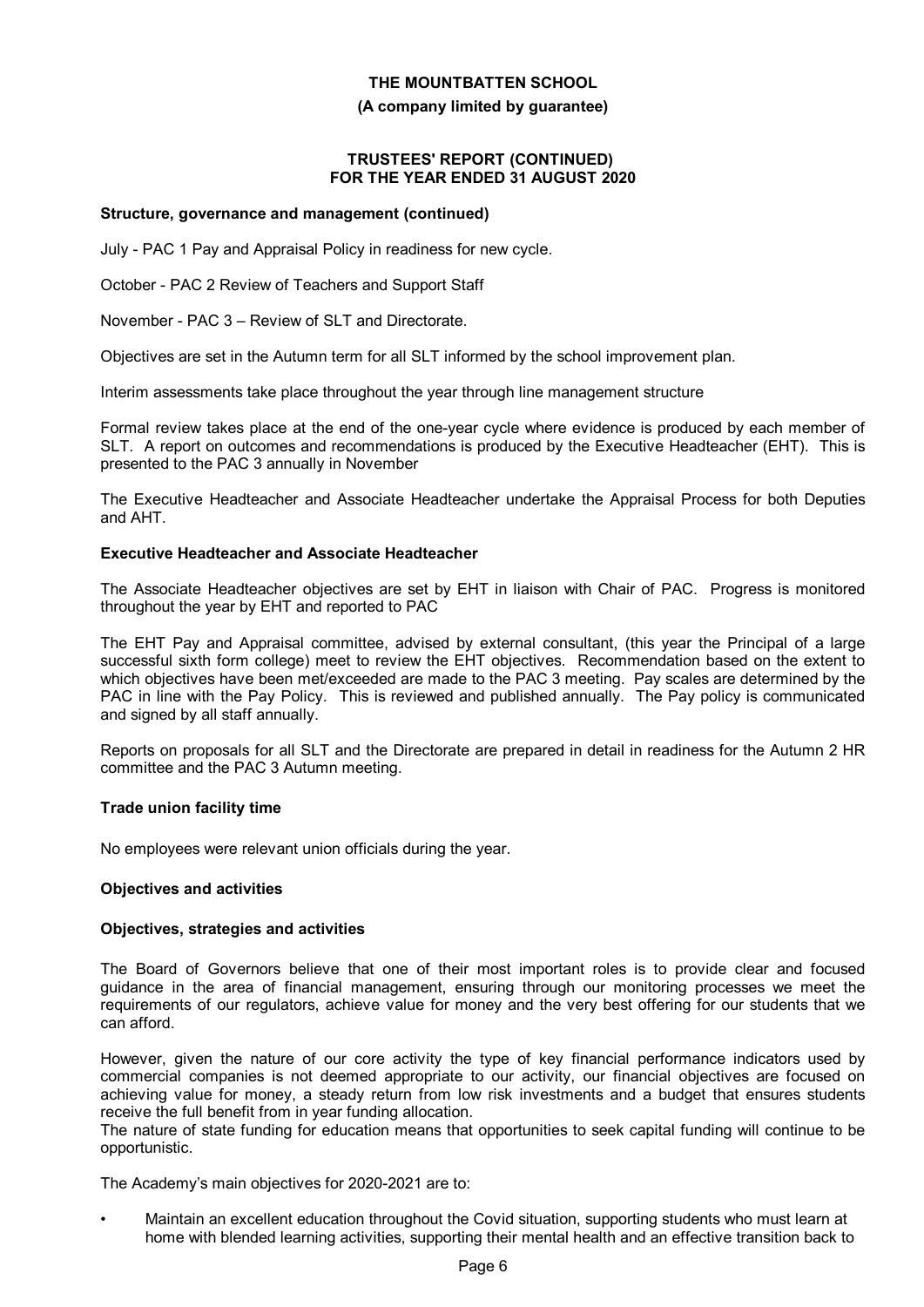#### **(A company limited by guarantee)**

#### **TRUSTEES' REPORT (CONTINUED) FOR THE YEAR ENDED 31 AUGUST 2020**

#### **Objectives and activities (continued)**

school.

- Providing the safest possible environment for staff and students during the Covid outbreak.
- Maintain excellent GCSE outcomes for Year 11 students;
- Continue to close the progress gap between disadvantaged and non-disadvantaged students;
	- Further develop the campus according to our strategic site development plan;
- Ensure the school continues to remain the school of choice in the locality with strong numbers on roll in all

year groups and therefore a strong income position.

#### **Public benefit**

The Mountbatten School is funded by the Education Funding Agency to provide free education to 11 to 16 year-old students from the Romsey and surrounding area. Some activities fall outside of the scope of this core funding, parents and guardians are requested to make voluntary payments for those activities. Where an activity is considered to be essential to a student's education if parents/guardians are unable to fund an activity consideration will be given to meeting the cost from school funds. Where significant numbers are unable to pay it is possible the whole activity would be cancelled.

Some activities such, as musical instrument tuition, is considered to be outside of the scope of our core education offer and is only offered to students who can fund the activity. When possible the school will endeavour to help students, who find funding these activities difficult, seek external funding for this type of activity. Staff and Governors are considering possible future sources of funding to ensure full access to these activities.

Our trading subsidiary is now firmly established to deliver services using our own facilities and those at other locations. This company now delivers national contracts for central government, Hampshire as well all The Mountbatten School community activity; the company has its own management and support staff structure and receives no funding from our ESFA funding.

The Governors recognise that the campus exists because of considerable investment of public funds since the original school was constructed in 1969. To that end when pricing of activities aimed at the general community of Romsey charges are generally less than might reasonably be expected to be charged by a totally commercial operation. Governors consider this policy to be fair given the restrictions we have to impose to ensure our students have priority use of facilities in term time. An example would be membership fees for use of the Fitness Suite which is not available during school hours in term time.

When considering new sports facilities or major upgrades to existing facilities Governors' consider the potential for community use and the commercial opportunities new facilities might offer. Our pricing ethos considers the benefits to current students and the young people of the local community who remain our principle target audience.

#### **Strategic report**

#### **Strategic Report including Key Performance Indicators**

The School retained its 'Good' judgment in the Ofsted Report of September 2018. It was by some margin the School's most favourable inspection despite the more demanding GCSE examinations.

The next Ofsted Inspection can be expected during the academic year 2022-2023. GCSE examination outcomes in 2019 maintained the School's excellent examination outcomes. Student recruitment to the new Year 7 was strong and has once again necessitated an increase in our operational PAN from 284 to 300.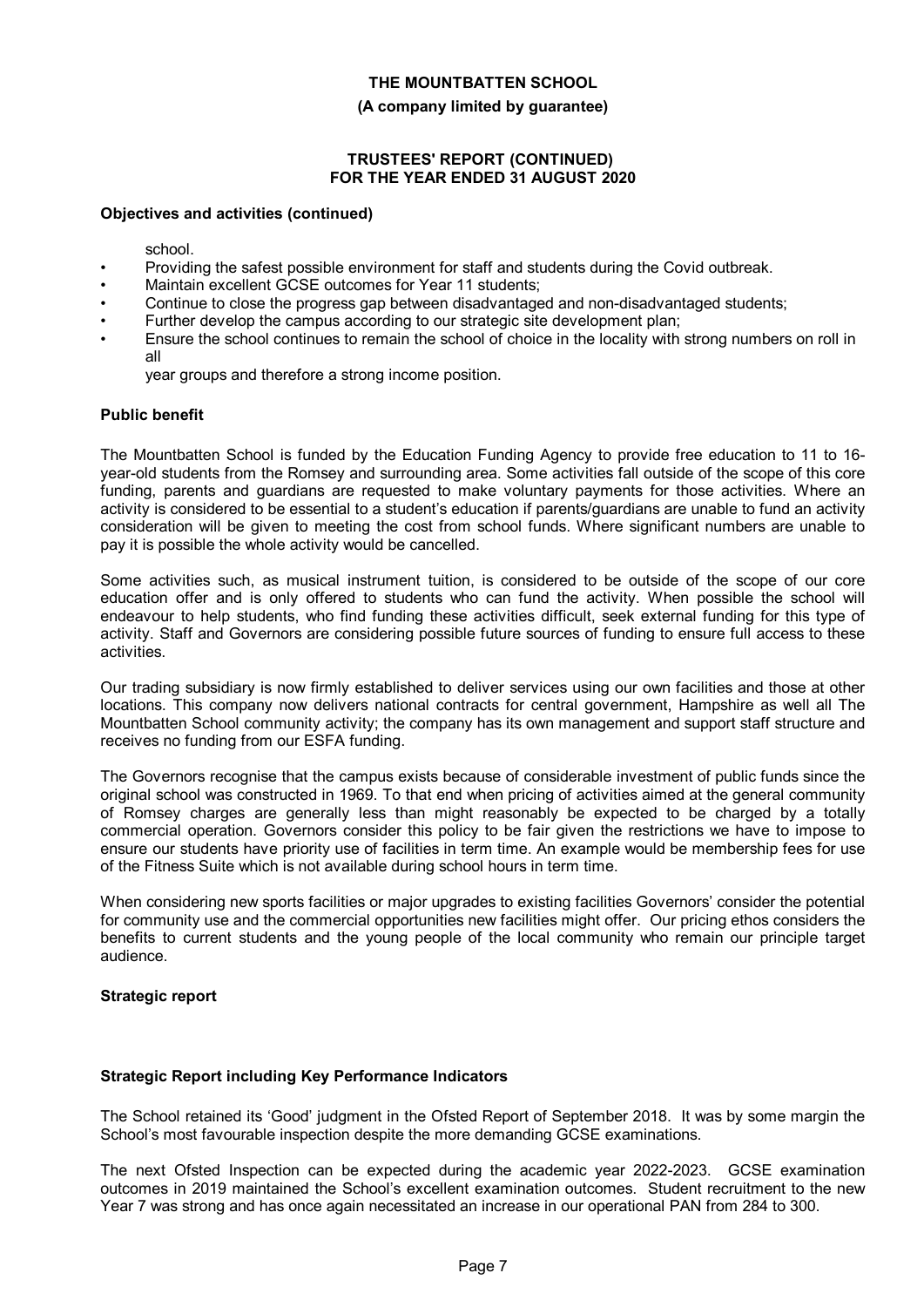**(A company limited by guarantee)**

#### **TRUSTEES' REPORT (CONTINUED) FOR THE YEAR ENDED 31 AUGUST 2020**

#### **Strategic report (continued)**

#### **(continued)**

#### **1. Teaching & Learning**

Teaching and Learning enjoys a high profile in the school. All members of the SLT undertake timetabled learning walks where day-to-day standards are monitored and all teaching staff have a pedagogy focus which forms the basis of ungraded lesson observations which are undertaken by their peers, Middle Leaders and Senior Leaders throughout the academic year. This is creating an 'Open Door' culture where staff feel empowered to support each other in a non-judgemental environment. The staff are supported by a comprehensive CPD framework with identified strands for ITT, NQT, RQT and whole staff and is complemented by bespoke Middle Leadership and coaching programmes. A weekly 'Learning Thursday' provides whole-school CPD and supports the whole school improvement plan. Teaching and Learning is closely linked to Appraisal and acts as a key driver for school improvement. Student outcomes (based on FFT 20 and 50 targets) form a key factor in Appraisal recommendations and support staff in developing their craft of the classroom alongside a Personal Pedagogy Appraisal Objective. During lockdown, the school moved swiftly into remote learning. Google Classroom is the school's chosen platform for facilitating online learning and is supplemented by screencast lessons (via Loom), live lessons (via Zoom) and a range of interactive web-based learning resources (e.g. Kerboodle, Seneca, ActiveLearn).

#### **2. Achievement and Performance**

Due to the Government changes to the way GCSE results were produced in 2020, due to the pandemic, there are no national benchmarks for the school's performance. We are, however, able to compare our results to previous years in order the evaluate our success. The schools Progress 8 Score in 2020 was 0.48 when compared to 2019 benchmarks, which would be above average. The proportion of students achieving a standard pass in English and Mathematics, another headline measure, remains high at 84%. These are good results when compared to both local and national standards in 2019. The English Baccalaureate Average Points Score remains strong at 5.0. The major focus in 2020-21 will be to ensure that the curriculum and teaching supports students who may have gaps in their learning as a result of the 4 months of school closure due to the pandemic.

Students made excellent progress, achieving results above the national average enabling them to access the next appropriate stage of their education. Summary of results:

- Progress 8 Score of 0.48
- Attainment 8 Score of 55.28
- 84% achieving a standard pass in English & Maths
- English Baccalaureate average points score of 5.0

#### **3. To maintain a medium / long term plan for The Mountbatten School**

Trustees have been part of some major strategic decisions, particularly with regard to curriculum and campus developments. During the year, we were fortunate to be successful with two CIF bids in excess of £2 million for the refurbishment of the science department and changing rooms. Funds have also committed from our reserves for a new build on site.

#### **4. Business Development**

Personal Best Education, the trading arm of the Mountbatten School, provides a wide range educational services aimed at improving the physical and mental well-being of the local community and beyond, whilst generating strong revenue streams to enable significant annual financial contribution to the school to support improvements to facilities and access to a more diverse educational proposition.

With the appointment of a new Managing Director from the private commercial sector the business is currently undergoing seismic changes to put in place the right foundations to facilitate the newly devised five-year strategic plan.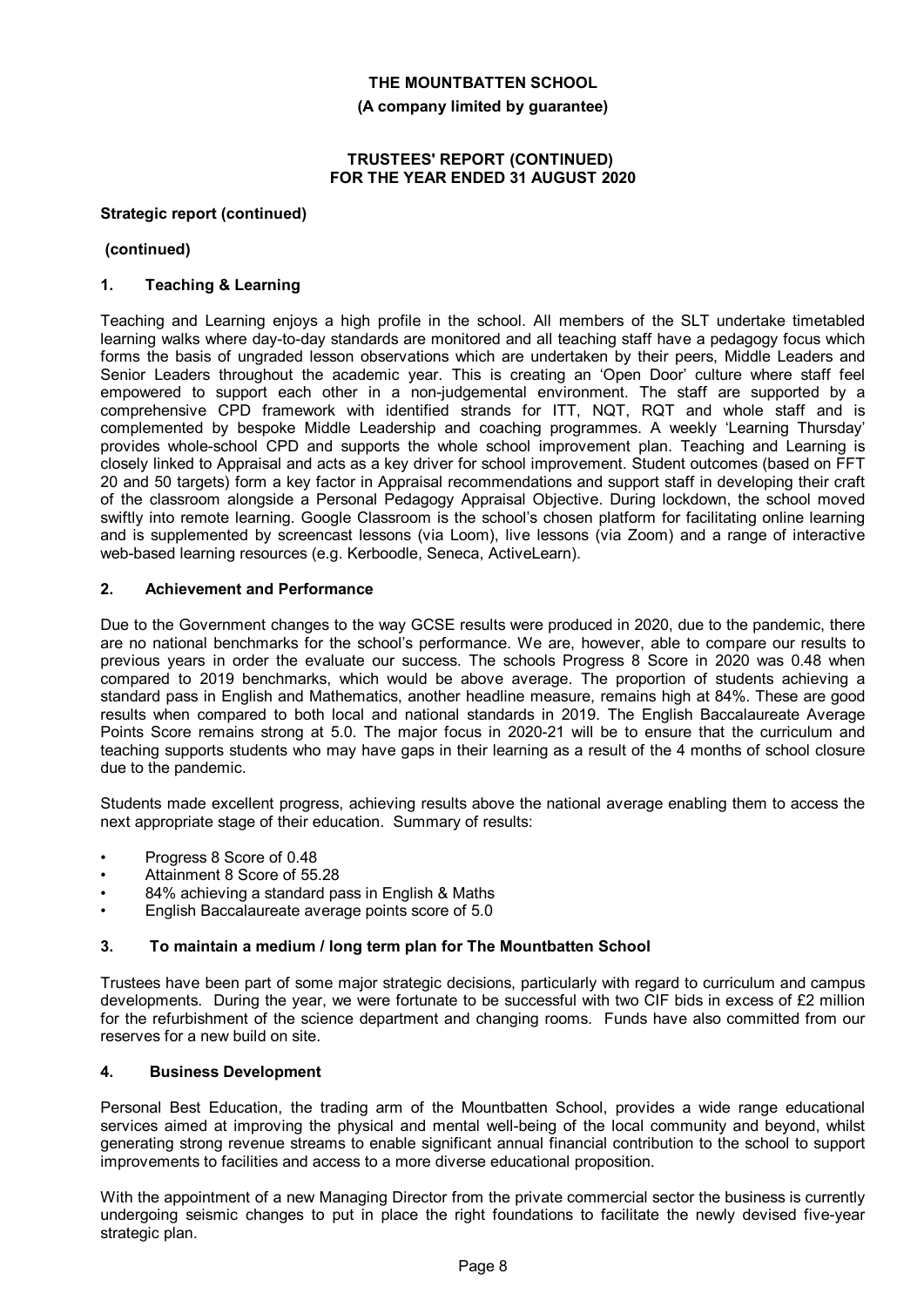# **THE MOUNTBATTEN SCHOOL (A company limited by guarantee)**

#### **TRUSTEES' REPORT (CONTINUED) FOR THE YEAR ENDED 31 AUGUST 2020**

#### **Strategic report (continued)**

#### **(continued)**

One of the key goals of the new plan is to maximise the financial potential of the current portfolio – Sports Coaching, Holiday Camps, Football portfolio, lettings, NCS etc. – and gain greater leverage from the assets at its disposal such as the facilities, staff expertise, location and much more with new propositions – Tutoring, Vocational Camps, International provision (in-bound to UK), other funded programmes etc. Furthermore, the objective is to grow and maintain a variety of strong small-medium revenue streams and reduce overreliance on one large dominant proposition, to minimise the vulnerability of the business and ensure its long-term sustainability to provide the required support to the school and the local community.

In the midst of the COVID-19 pandemic, the business has ring-fenced itself for a year of consolidation in 2020- 21, whilst embedding some of the new propositions, with a full management fee contribution and rent prior to a budget target of £50,000 operating profit - subject to the approval of the new NCS Repurposed Programme for 2021 by the UK gov. Treasury & DCMS and COVID restrictions easing in December 2020.

#### **5. Pastoral Developments (including attendance and Pupil Premium student achievement)**

#### **Attendance**

Last year's attendance figure showed 5.6% absenteeism compared to a national figure in 2018-19 of 5.5%. The way that the government measures persistent absenteeism is as the number of students who are absent for more than 10% of the time. The rate of persistent absenteeism at Mountbatten is at 18.6%, slightly below the national figure of 13.7% for 2018-19. Our previous absence figures have been excellent, and we attribute this rise above the national figure to an increase in the number of students with anxiety and mental health issues, especially in the upper school.

Absence rates for SEN and PP students are 13.10% and 8.7%, compared with national figures in 2018-19 of 8.1% and 8.2% respectively. Improving attendance, especially for our most disadvantaged students is a priority for all staff, especially our designated attendance staff and deputy heads of year.

#### **Achievement of Pupil Premium Students**

GCSE results for students in receipt of the Pupil Premium 2019-20 based on 2018-19 data in SISRA (national figures unavailable due to COVID lockdown).

|              | РP       | Non-PP   | All students |
|--------------|----------|----------|--------------|
| <b>Boys</b>  | $-0.434$ | $-0.055$ | $-0.110$     |
| Girls        | 0.216    | 0.594    | 0.534        |
| All students | -0.101   | 0.262    | በ ንበ7        |

TThe data show a large gender gap, similar for PP and Non-PP students, possibly because the lockdown prevented boys from doing their typical act of leaving their work to the last minute. The Progress 8 figure for this group as a whole is consistent with the progress of all students nationally.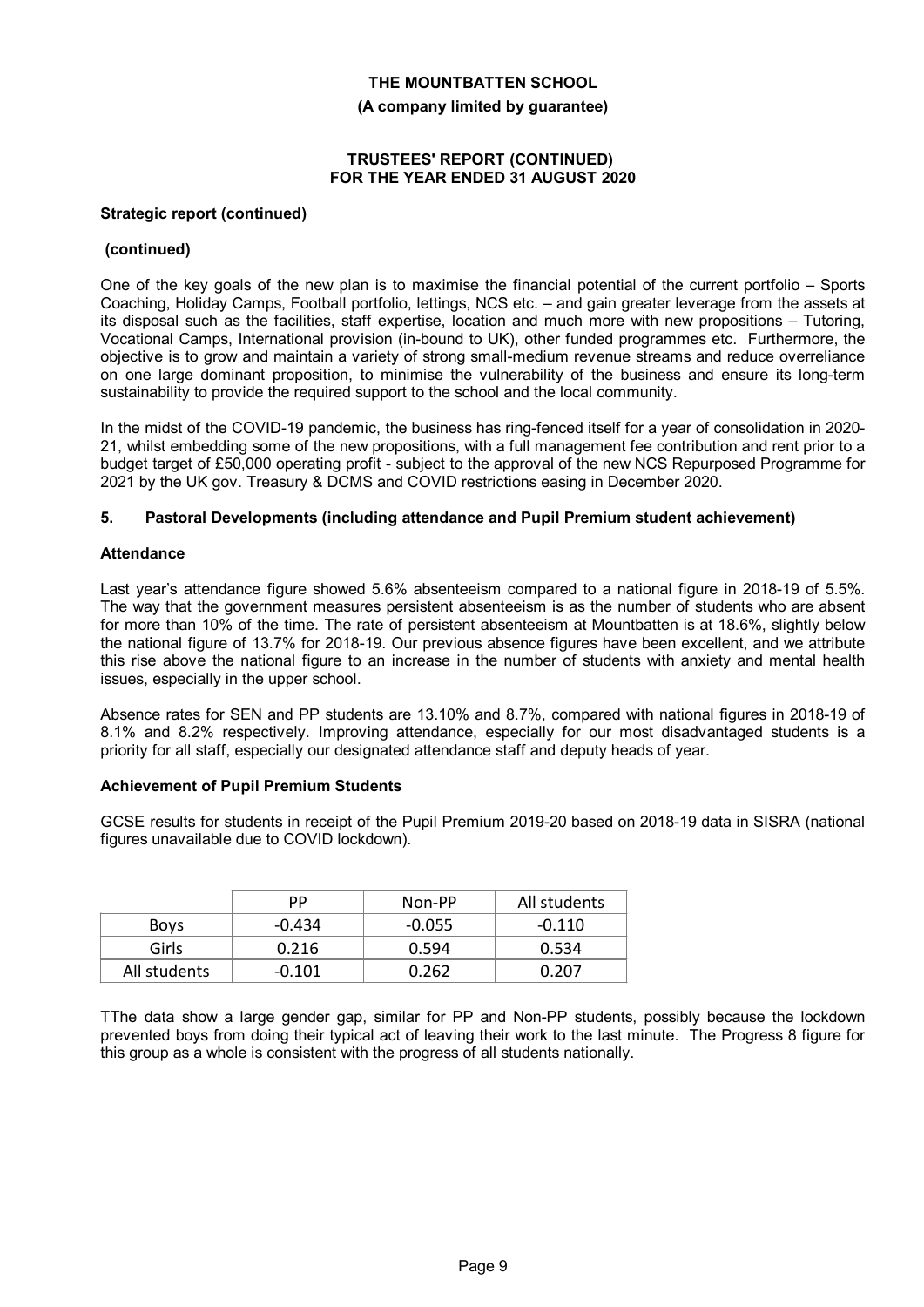#### **(A company limited by guarantee)**

#### **TRUSTEES' REPORT (CONTINUED) FOR THE YEAR ENDED 31 AUGUST 2020**

#### **Strategic report (continued)**

#### **(continued)**

#### **Exclusions and Behaviour**

Exclusions data for the previous academic year

| 2018-19              | Number<br>οf<br>exclusions | Cumulative<br>days lost | Av'no of<br>days per<br>exclusion | <b>Number</b><br>of pupils | <b>NOR</b> | % NOR  |
|----------------------|----------------------------|-------------------------|-----------------------------------|----------------------------|------------|--------|
| Total                | 111                        | 216                     | 1.95                              | 75                         | 1417       | 7.83%  |
| <b>SEN</b>           | 20                         | 41.5                    | 2.08                              | 10                         | 110        | 18.18% |
| Non-SEN              | 91                         | 174.5                   | 1.92                              | 65                         | 1307       | 6.96%  |
| Male                 | 84                         | 164.5                   | 1.96                              | 56                         | 727        | 11.55% |
| Female               | 27                         | 51.5                    | 1.91                              | 19                         | 690        | 3.91%  |
| <b>Pupil Premium</b> | 42                         | 88                      | 2.10                              | 29                         | 233        | 18.03% |
| Non-Pupil Premium    | 69                         | 128                     | 1.86                              | 46                         | 1184       | 5.83%  |

#### **6. Special Educational Needs**

There are currently nine students with EHC Plans at The Mountbatten School, with one student with an assessment in place and four additional consults recently received. At the start of the year, the hours stipulated on the EHCPs ranged from 17.5 hours of support to 25 hours, totalling just over 190 hours of support per week. This increased recently as we admitted a new student with 32 hours requiring external input and a multi-agency approach. We continue to see an increase in the complexity of need, which at times has not been addressed at Primary School making the role more challenging.

The logistics in place to mitigate the risk of transmission of Covid-19 appear to have supported the new starters with SEN, particularly Year 7, as it has helped them to transition to the larger site and busier social areas removing the fears of navigating their way around numerous areas by being based in their bubble zone.

In addition to the students with EHC Plans, students across the school with a range of special educational needs require the support of the Learning Support team. There is a greater level of need identified by both parents and Primary Schools which has led an expansion of the Learning Support Faculty. New teaching assistants were recruited during the lockdown between March and September and bring a range of experience and subject specialisms. They have quickly established themselves within the classes that they support and developed positive working relationships with the students. The Assistant SENCo who was appointed last year, returns from maternity leave shortly and will add another dimension of leadership to this evolving faculty.

Due to COVID-19 restrictions, intervention and support from external agencies has been limited so far, due to altered ways of working in a virtual environment.

#### **7. The Development of the Music Academy**

In common with the rest of the UK Music industry, the Mountbatten Music Academy has been hit particularly hard by the pandemic, and the majority of our regular activities have been curtailed. Outreach work into our feeder Primary schools is currently limited to one school, with others hoping to welcome us back in January. Following government guidelines, all of our extra-curricular activities have been suspended, although we are now beginning to arrange for small, ensembles such as saxophone quartets and trombone trios (formed within each bubble) to begin rehearsing again. Peripatetic instrumental/vocal lessons have resumed, with strict bubble groupings and social distancing. Teachers are working from behind screens, due to the risk of aerosol spread from wind instruments and singers. Major public performances have been cancelled. These include our Autumn Concert and the Annual Carol Service, both of which should have taken place in Romsey Abbey.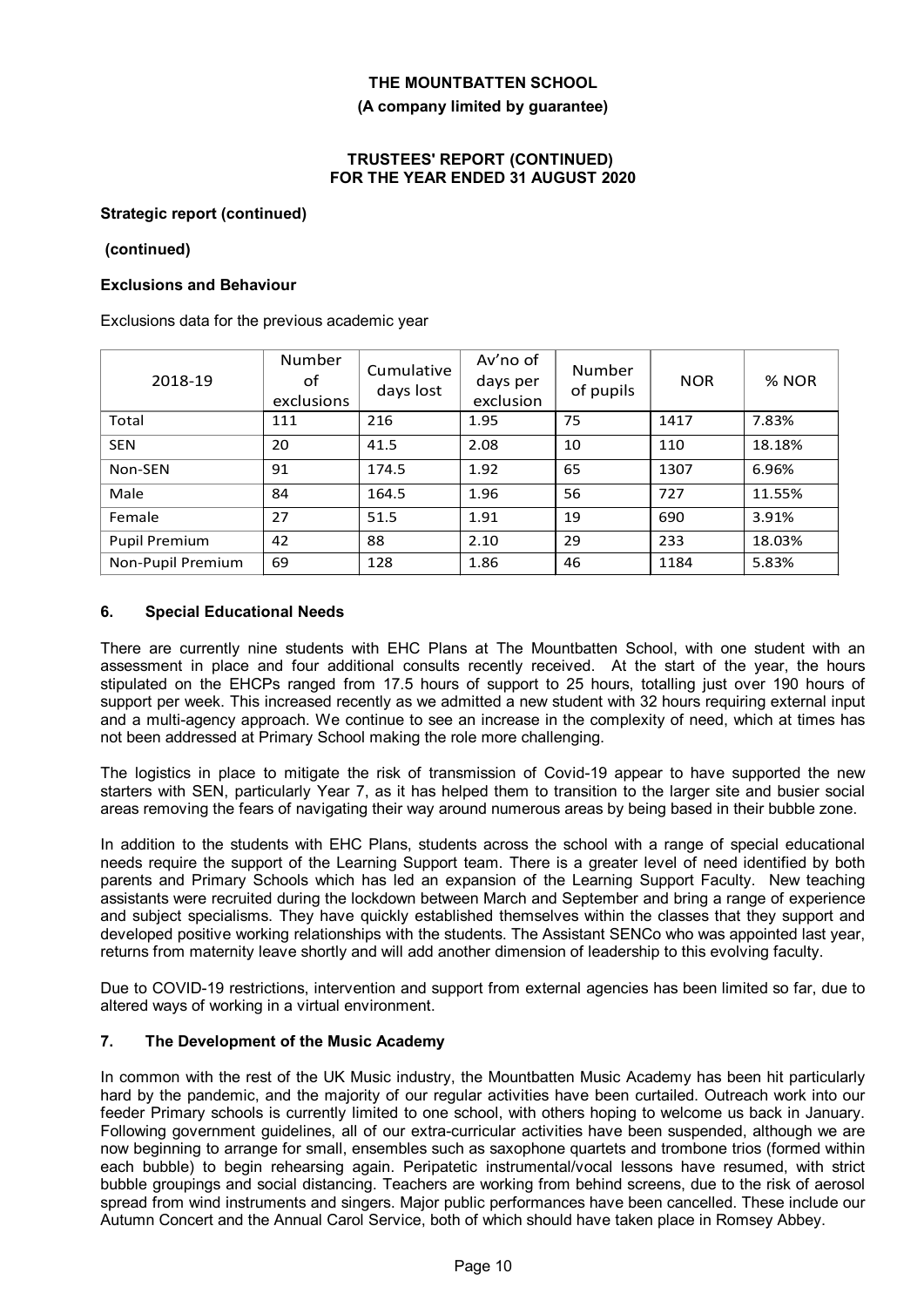**(A company limited by guarantee)**

#### **TRUSTEES' REPORT (CONTINUED) FOR THE YEAR ENDED 31 AUGUST 2020**

#### **Strategic report (continued)**

#### **(continued)**

During the lockdown we made a good appointment of Amy Wardle, to replace Michael Whiteside, who leaves us to take up a post as Head of Music at Bournemouth School for Girls. We plan to make another appointment later in the academic year when the Outreach resumes.

Our partnership with the Band of HM Royal Marines has been strengthened with an additional ex-Mountbatten instrumentalist joining their ranks as Solo Clarinettist. This brings the total alumni in the band to 5. We look forward to resuming our performances and Outreach work in the coming months.

#### **8. The Development of the Sports Academy**

The new Sports Academy was established in 2019 and work has begun on the four-strand development plan.

Within our academy teams we have created a structured training programme for Lower & Upper School students in Rugby, Football & Netball. Sessions are structured with all students working towards a set ethos and philosophy created for each sport. All Mountbatten squads continue to compete at district, county and national level in our three focus sports but this is a common theme across a range of sports. Considerable development has been made within football and this has seen a number of squads perform exceptionally well in the ESFA National Cup, with special mention to the U14 girls' squad who reached the last eight of the competition.

In October of 2019 we launched the academy to our Upper School students and offered them an opportunity to become an Academy student. We appointed a group of Year 10 students to join the Upper School Academy, who would work closely with the faculty and gain access to S&C sessions, mentoring and opportunities to develop their leadership, coaching and officiating.

A key focus area of the academy teams and Upper School Academy students was to develop students' strength and conditioning to improve them as athletes. The purchase of the new S&C equipment has meant that Upper School Academy students have been given access to the suite and has meant that Tom Robinson is able to create individual plans for each student to develop key focus areas.

We have a number of students at Mountbatten who can be defined as High Performance athletes who perform at national or international level. We have identified those students and have made them part of our High-Performance programme. We have networked with a number of leading sports Universities; however, a strong link has been made with Bath University. This group of students have visited Bath University and accessed their first-class facilities, whilst also raising aspirations for students who wish to join a top sporting university, in the future. We continue to work with Bath University and students, last academic year, were each given an individual action plan to work on based on the testing we conducted at Bath.

Finally, in February of last academic year we hosted our first Club Links & Further/Higher Education Sports Evening. We had a number of our community club representatives attend to give students opportunities to develop their skills or interests further by gathering informational about external clubs. Furthermore, we had sports representatives from four local colleges, two local universities and a USA sports scholarship company join us. Students were given access to those representatives to gather invaluable information about their next step in their sporting journey.

#### **9. 3D Curriculum**

At The Mountbatten School we know that we achieve excellent test and examination results. What makes our school special is that we value other qualities and characteristics just as highly as academic success.

We prepare students to become:

- Rounded individuals of integrity
- Successful in the world of work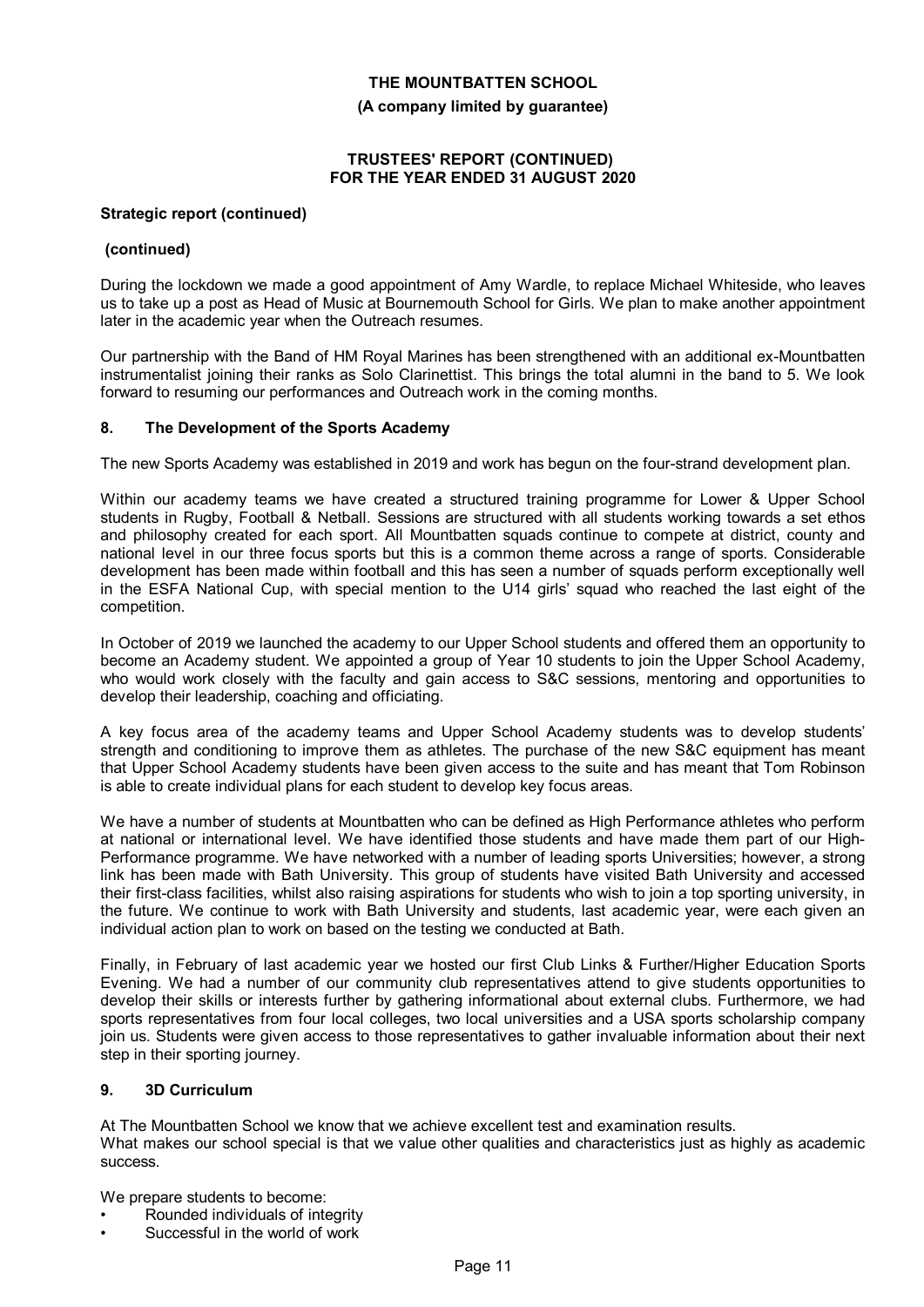**(A company limited by guarantee)**

#### **TRUSTEES' REPORT (CONTINUED) FOR THE YEAR ENDED 31 AUGUST 2020**

#### **Strategic report (continued)**

#### **(continued)**

• Happy and fulfilled young people

The 3D Curriculum is how we describe the qualities and characteristics that we value, develop and reward in every aspect of school life.

The 3D Curriculum WE CARE – We are: Compassionate – caring for and supporting others Resilient – keeping going and doing our best, even when things get tricky Cooperative – working with others to succeed together Thoughtful – thinking carefully about our opinions and actions

#### WE RESPECT – We show:

Excitement – by being enthusiastic and putting effort into our learning Curiosity – by showing interest in everything and asking questions Independence – by taking responsibility for our learning and our decisions Tolerance – by understanding that others are different to us, not better or worse

#### WE ACHIEVE – We become:

Leaders – taking action and inspiring others to make the world a better place Communicators – listening, and using words to make ourselves understood Problem-solvers – using all our skills and learning to find solutions Creators – using our imaginations to make (and think) new things

#### **Going concern**

The governing body has a reasonable expectation that the academy trust has adequate resources to continue in operational existence for the foreseeable future. The half termly monitoring information, 5-year financial planning processes and the annual accounts have informed this statement. The trust has assessed the risk of COVID-19 and have concluded that the risk is minimal. For this reason, it continues to adopt the going concern basis in the preparation of financial statements.

The Academy has a working balance at the end of the period of £1,110,750 (excluding the LGPS pension liability).

#### **Financial review**

The majority of the academy's income is obtained from the ESFA in the form of the General Annual Grant, this is split between school budget share and rates allowance, the funds are restricted as shown in the statement of financial activities. The academy also receives other income and grants such as pupil premium and Low Incidence (Special needs funding) which still comes from the Local Authority and in accordance with SORP (Statement of Recommended Practice) these items are also shown in the statement of financial activities as restricted funding. Any other items of funding have been assigned in the financial statements in accordance with the guidelines set down by SORP.

During the period 1 September 2019 - 31 August 2020 the total expenditure of £9,926,958 was covered by the General Annual Grant along with other incoming resources. The net current assets for the period are £1,255,738. The School Investments have all been in low risk Deposit Accounts, due to current market conditions and low interest rates the return has been low.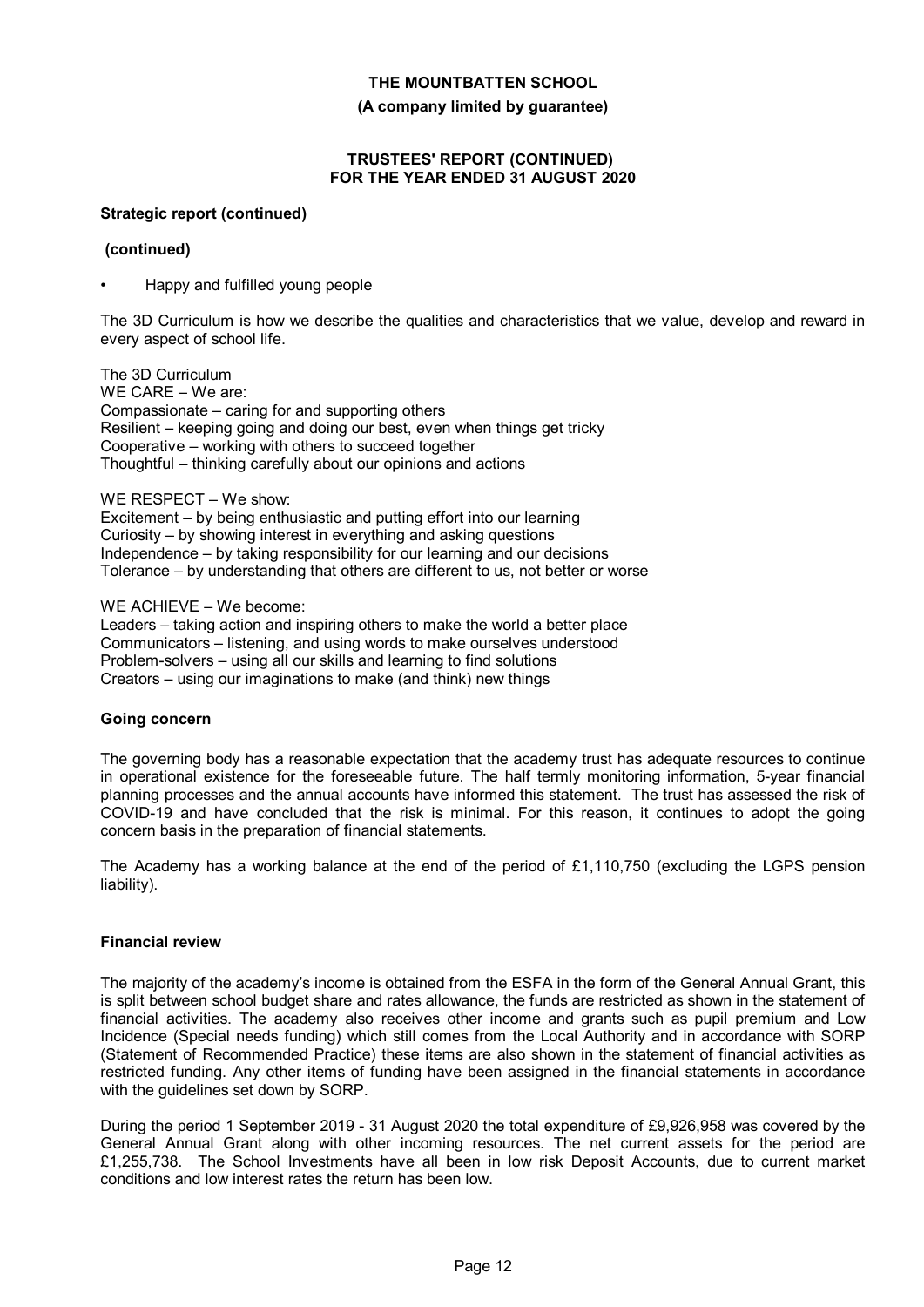#### **(A company limited by guarantee)**

#### **TRUSTEES' REPORT (CONTINUED) FOR THE YEAR ENDED 31 AUGUST 2020**

The majority of the school's expenditure has been salary and buildings payments. Any expenditure for key objectives will be implemented over the next 12 months in line with the Mountbatten Improvement Plan.

At 31 August 2020 the net book value of fixed assets was £27,621,994 of which £27,511,112 is for land and buildings. The assets were used to provide education/community facilities and the associated support services to the students of The Mountbatten School and its wider community.

This year has seen a increase in pension liability by £866,000 to £3,593,000 in 2020, (2019: £2,727,000).

#### **Reserves policy**

The Governors' policy is to review the levels of reserves annually. This review encompasses the nature of income and expenditure streams, the need to match income with commitments and the nature of the reserves. The policy of the Governing body is to maintain a level of reserves that will be adequate to provide a stable base for continuing the operation of the Academy whilst ensuring excessive funds are not accumulated. The main aim of the Academy is to ensure that the level of curriculum provision will be maintained in future years. The Governing Body uses the 5-year plan to inform the decision making. There is a commitment to ensuring regular capital investment (whilst balances allow), to improve facilities to meet long term development plans. Reserves have been used to appoint architects to prepare a site feasibility plan to ensure future capital projects will provide the best value. For any capital project, we wish to undertake detailed, costed plans are prepared prior to bidding for the funds.

The total reserves held at 31 August 2020 are £25,268,284, Restricted £14,068 and unrestricted reserves £1,096,682.

The restricted fixed asset reserves includes a sum of £150,000 which has been transferred to fixed assets as a sink fund for the 3G pitch.

The Governors are concerned that reserves are reducing annually due to lack of funding being received to meet core provision. The board are continuing to closely monitor the five-year plan.

#### **Investment policy**

The school aims to manage its cash balances to provide for the day-to-day working capital requirements of its operations, whilst protecting the real long-term value of any surplus cash balances against inflation. In addition, the school aims to invest surplus cash funds to optimise returns, but ensuring the investment instruments are such that there is no tangible risk to the loss of these cash funds.

Purposes:

- To ensure adequate cash balances are maintained in the current account to cover day to-day working capital requirements
- To ensure there is no tangible risk of loss in the capital value of any cash funds invested
- To protect the capital value of any invested funds against inflation
- To optimise returns on invested funds

Investments were held in short term bonds and 90-day savings accounts. Total investment income received for year ending 31 August 2020 was £3,739.

#### **Principal risks and uncertainties**

The Board of Governors have adopted a Risk Management Policy and delegates the monitoring and reporting of matters covered by the policy to the Audit & Finance Committee.

Principal risks relate to funding uncertainties and student numbers. Future major housing proposals will protect our student numbers, however the risk of these being delayed could have an adverse effect on our income. To ensure that we can maintain current income levels we have increased our intake from 284 to 296.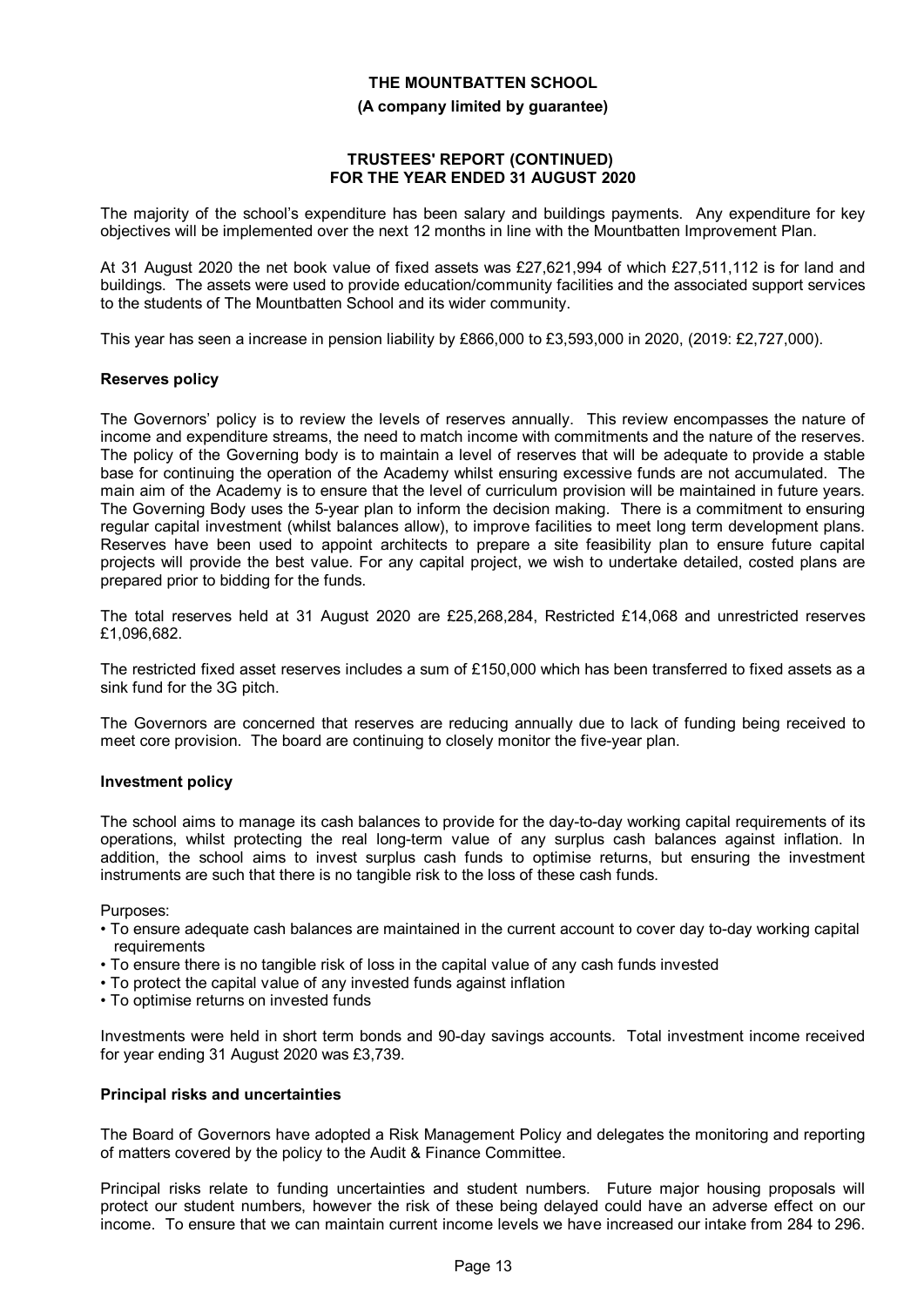#### **(A company limited by guarantee)**

#### **TRUSTEES' REPORT (CONTINUED) FOR THE YEAR ENDED 31 AUGUST 2020**

The Audit and Finance Committee has developed a process to identify financial and operational risks and drawn these up as a Risk Register which includes appropriate mitigations for risks that are agreed with the SLT.

Areas of principal risk monitored and mitigated for are:

- Impact of COVID-19 on staff and students. Risk assessments are in place to manage all scenarios.
- Losing highly skilled staff in key leadership positions. We have put succession planning measures in place to reduce the risk.
- Failing to maintain student numbers at PAN
- Loss of reputation through poor publicity related to incidents we should control
- Drop of standards identified in formal external assessment, for example Ofsted inspections
- Unexpected reduction of core funding
- A Health and Safety incident especially if proved to be caused by a management failure
- Failing to achieve excellent examination results
- Inappropriate operational decisions from SLT and poor decision making by the Board of Governors or the principal committees
- Failing to implement effective communication processes

The Risk Register is reviewed annually unless there is a material change to our operation in year.

A five-year budget plan is produced, this is reviewed and updated regularly as circumstances change. All budget expenditure is scrutinised in close detail to ensure that overspends do not occur.

Budgets are always set based on needs.

Actual and Forecast key financial performance indicators, using ESFA benchmark data, are reported to the Audit and Finance Committee twice yearly.

#### **Fundraising**

The academy trust does not use any external fundraisers. All fundraising undertaken during the year was monitored by the Trustees.

#### **Plans for future periods**

The Board of Governors takes a prudent 'worst case scenario' view in terms of likely school budget settlements and has a prudent five-year rolling financial plan. Additional funding streams are being pursued which will enhance the Personal Best Education offer, and see future site developments.

The Academy has established a Strategic Estate Development Group to co-ordinate bids, plan for the possibility of increases in student numbers, and ensure the buildings and site serve the school's core purpose.

There are a number of longer-term strategic issues which the school is planning:

- Consideration of additional school joining our Multi Academy Trust (including a likely new primary school).
- Continued development of the Music and Sports Academy to mirror the success.
- Consideration of developing links with schools abroad in a strategic partnership.

#### **Disclosure of information to auditors**

Insofar as the Trustees are aware:

- there is no relevant audit information of which the charitable company's auditors are unaware, and
- that Trustees have taken all steps that they ought to have taken to make themselves aware of any relevant audit information and to establish that the auditors are aware of that information.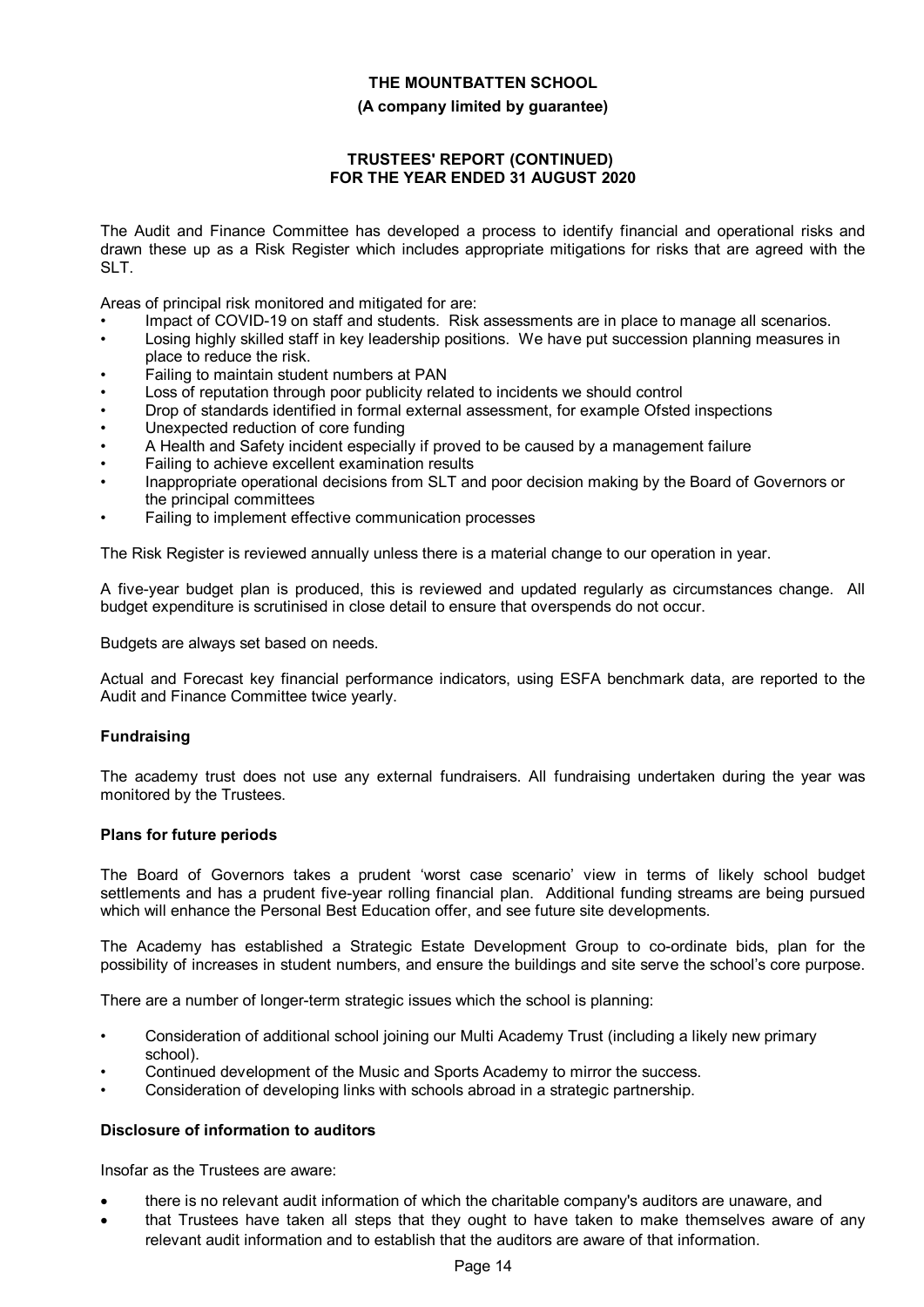**(A company limited by guarantee)**

#### **TRUSTEES' REPORT (CONTINUED) FOR THE YEAR ENDED 31 AUGUST 2020**

#### **Disclosure of information to auditors (continued)**

The Trustees' report, incorporating a strategic report, was approved by order of the Board of Trustees, as the company directors, and signed on its behalf by:

................................................ **Mrs Jill Hall** Chair of Governors Date: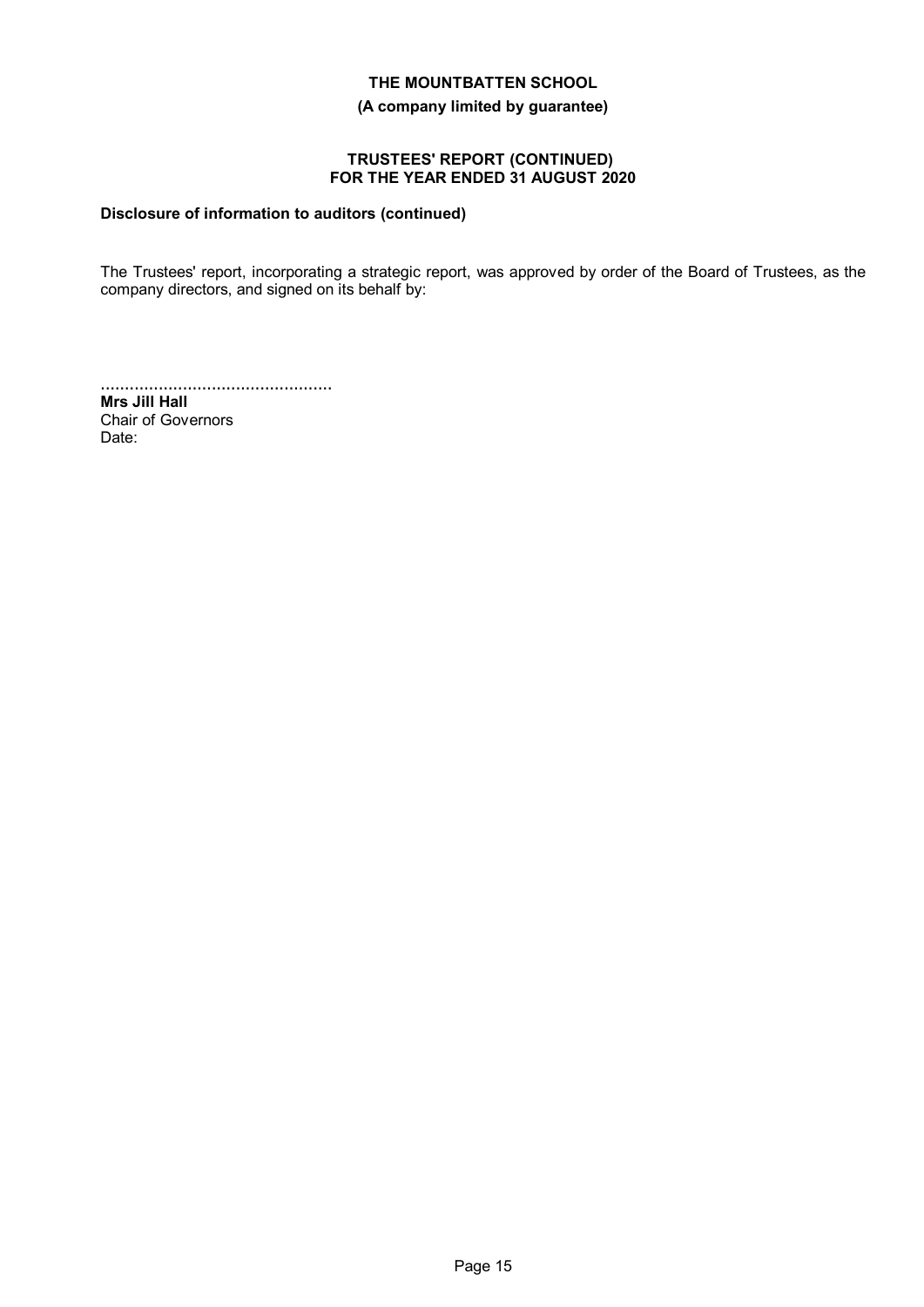# **THE MOUNTBATTEN SCHOOL (A company limited by guarantee)**

#### **GOVERNANCE STATEMENT**

#### **Scope of responsibility**

As Trustees, we acknowledge we have overall responsibility for ensuring that The Mountbatten School has an effective and appropriate system of control, financial and otherwise. However, such a system is designed to manage rather than eliminate the risk of failure to achieve business objectives, and can provide only reasonable and not absolute assurance against material misstatement or loss.

As Trustees, we have reviewed and taken account of the guidance in DfE's Governance Handbook and competency framework for governance.

The board of Trustees has delegated the day-to-day responsibility to the Executive Headteacher, as accounting officer, for ensuring financial controls conform with the requirements of both propriety and good financial management and in accordance with the requirements and responsibilities assigned to it in the funding agreement between The Mountbatten School and the Secretary of State for Education. They are also responsible for reporting to the board of Trustees any material weaknesses or breakdowns in internal control.

#### **Governance**

The information on governance included here supplements that described in the Trustees' report and in the Statement of Trustees' responsibilities. The board of Trustees has formally met 5 times during the year.

Attendance during the year at meetings of the board of Trustees was as follows:

| Trustee                                                                                                 | Meetings attended | Out of a possible |
|---------------------------------------------------------------------------------------------------------|-------------------|-------------------|
| Mrs Jill Hall, Chairman                                                                                 | 5                 | 5                 |
| Mrs Heather McIlroy, Executive Headteacher,<br>Accounting Officer and Chief Executive of<br><b>PBED</b> | 5                 | 5                 |
| Mr Robert Le Grice, Chair of Audit and Finance                                                          | 4                 | 5                 |
| Mr Mark Edgerley, Director of PBED                                                                      | 5                 | 5                 |
| Mr Andrew Gunn                                                                                          | 3                 | 5                 |
| Mr Chris Goodrich, Staff Trustee                                                                        | 5                 | 5                 |
| Mrs Charlie Fisher, Staff Trustee                                                                       | 3                 | 5                 |
| Mr Gavin Rumsey                                                                                         | 4                 | 5                 |
| Mr Michael Murphy                                                                                       | 4                 | 5                 |
| Mr Sean Flood                                                                                           | 4                 | 5                 |
| Mrs Amanda Stevens                                                                                      | 2                 | 5                 |
| Mr Sam Longmore                                                                                         | 5                 | 5                 |
| Mrs Cheryl Parish                                                                                       | 4                 | 4                 |
| Mr Paul Urben, Director of PBED                                                                         | 4                 | 5                 |
| Mrs Jane Thompson                                                                                       | 4                 | 5                 |
| Mr Tushar Bijur                                                                                         | 3                 | 4                 |
| Dr Karl Staples                                                                                         | 3                 | 5                 |

The Audit & Finance Committee is a sub-committee of the main governing body. Its purpose is to assist the decision making of the Board of Governors', by enabling more detailed consideration to be given to all financial matters and ensure sound management of the academy's finances and resources, including proper planning, monitoring and probity. It also performs an audit and monitoring role for all financial transactions undertaken and monitor procurement to ensure that the Academy is following best value principles.

At least once a term the Audit functions of the committee appear as a separate section on the agenda.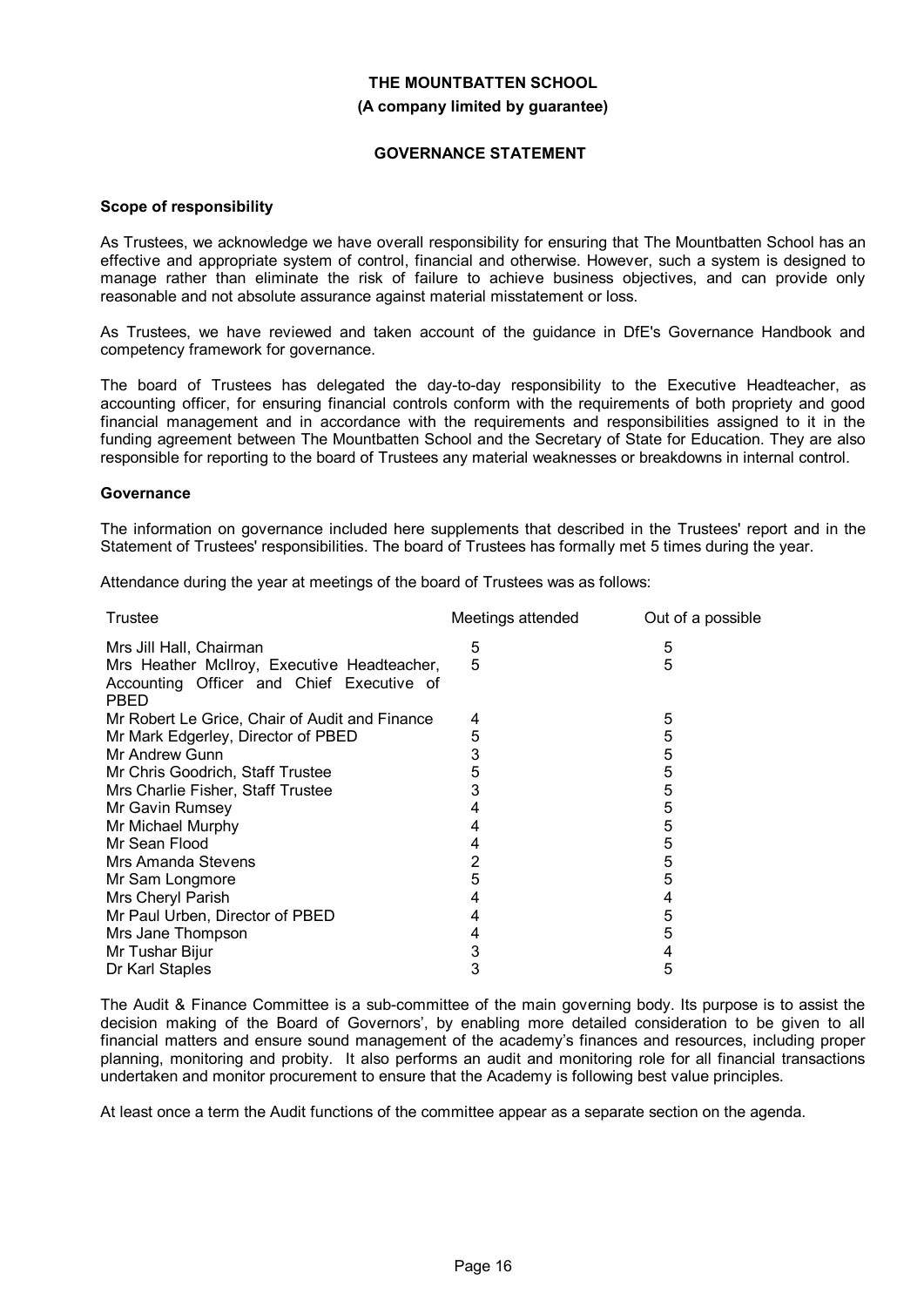# **THE MOUNTBATTEN SCHOOL (A company limited by guarantee)**

### **GOVERNANCE STATEMENT (CONTINUED)**

#### **Governance (continued)**

Attendance during the year at meetings was as follows:

| Trustee             | Meetings attended | Out of a possible |  |
|---------------------|-------------------|-------------------|--|
| Mrs Jill Hall       | 6                 | 6                 |  |
| Mr Mark Edgerley    | 5                 | 6                 |  |
| Mr Robert Le Grice  | 5                 | 6                 |  |
| Mrs Heather McIlroy | 6                 | 6                 |  |
| Mr Paul Urben       | 6                 | 6                 |  |
| Mr Chris Goodrich   | 6                 | 6                 |  |
| Mr Sam Longmore     | 5                 | 6                 |  |
| Mr Michael Murphy   | 3                 | 6                 |  |
| Mr Sean Flood       | 5                 | 6                 |  |

#### **Review of value for money**

As accounting officer, the Executive Headteacher has responsibility for ensuring that the academy delivers good value in the use of public resources. The accounting officer understands that value for money refers to the educational and wider societal outcomes achieved in return for the taxpayer resources received.

The accounting officer considers how the trust's use of its resources has provided good value for money during each academic year, and reports to the board of trustees where value for money can be improved, including the use of benchmarking data where available. The accounting officer for the academy trust has delivered improved value for money during the year by:

#### **Principals**

- Senior staff and governors are given regular management accounts to track, and hold to account, the straight in the Academy These reports are used to make informed decisions about the best use of the
- inances of the Academy. These reports are used to make informed decisions about the best use of the Academy funds. A schedule of delegation is reviewed and ratified annually by the Full Governing Body.
- The Audit and Finance Committee received detailed monitoring reports half termly showing expenditure against budget. The Business Manager/Director of Finance is challenged on any exceptional items. The members of the Audit and Finance committee are drawn from various business backgrounds with both the knowledge and ability to challenge financial decisions made by the executive staff of the Academy.
- Development of trading subsidiary that has been awarded National Contracts thereby generating additional income which is spent on the development of Academy facilities.
- In addition to External Auditors, Responsible Officer checks are undertaken on the school's finances and a report submitted to the Governors' Audit and Finance Committee.
- Strong internal controls are in place to ensure that all ordering is signed off by budget holders with final authorisation by the School Business Manager/Director of Finance. The budget holders are tasked with running their department on a prudent budget but to maintain and improve the learning and teaching environment and exam results. Resources are shared where appropriate.
- When significant expenditure is due to take place different options are appraised and competitive quotations (normally 3) are sought to ensure that the best value for money is obtained and that the investment will generate the best possible results for the Academy. Large expenditure projects outside the authorisation limits are taken to the Audit and Finance Committee for approval. A full tender process is followed if expenditure exceeds the OJEU thresholds. Where appropriate the Audit and Finance Committee will analyse tender returns and interview a shortlist of companies prior to awarding the contract.
- Staffing budget and deployment of staff is reviewed annually by the Governors HR Committee.
- The Academy works with other Academies in the Hampshire network to obtain best value for money in service contracts. Benchmarking is undertaken where appropriate.

#### Specific Examples

• Six successful ESFA projects have, as well as upgrading teaching and learning environment, reduced costs on heating and future maintenance burden.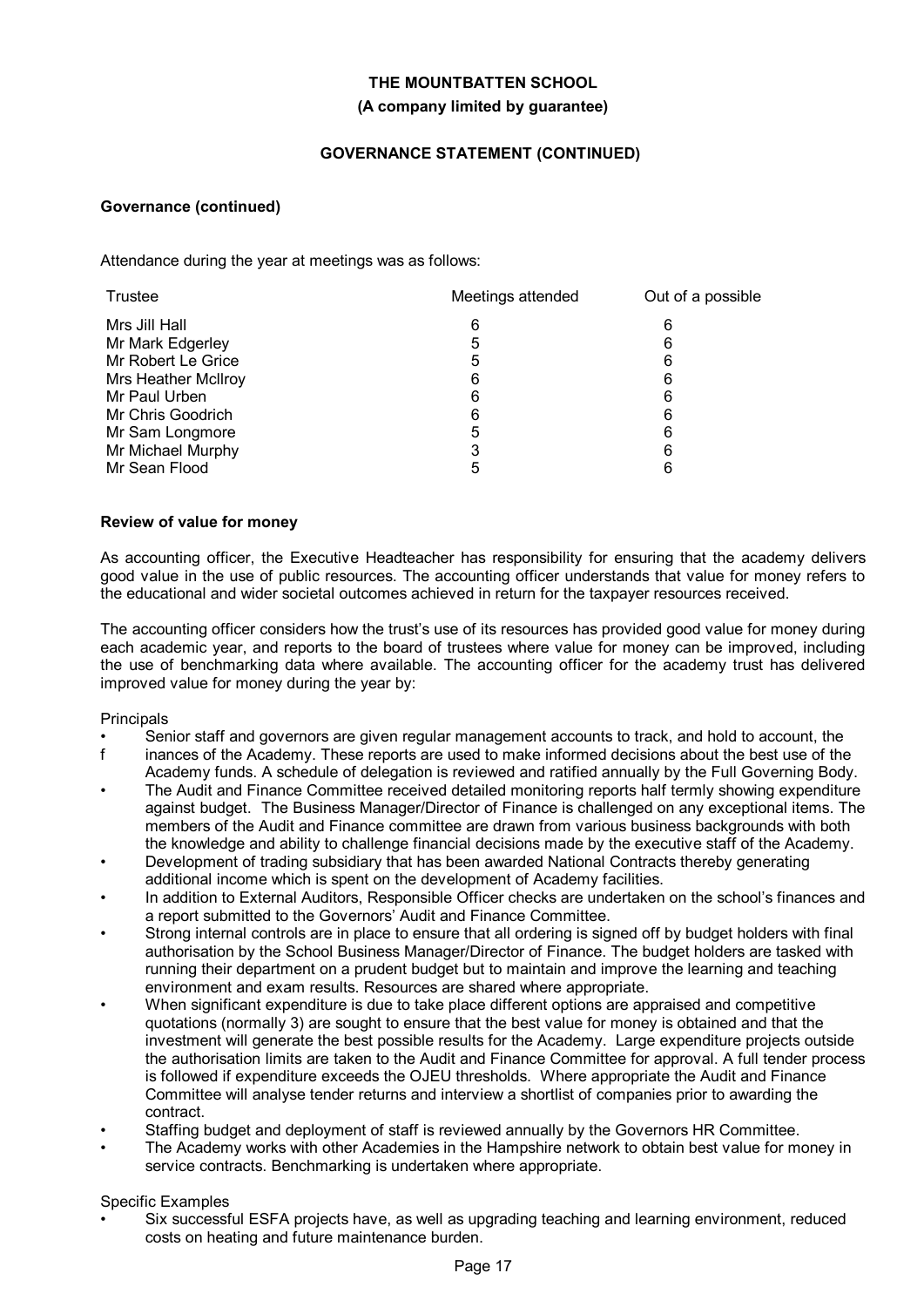#### **(A company limited by guarantee)**

#### **GOVERNANCE STATEMENT (CONTINUED)**

#### **Review of value for money (continued)**

- Surplus cash is invested in safe short term deposits to generate additional income. Investment report is reviewed by the Audit and Finance Committee at their half termly meeting.
- Site Manager has successfully created a close working relationship with the probation service small grounds projects are undertaken for the cost of materials only.
- Internal refurbishment of school buildings is part of an annual programme to maintain a good learning environment.
- Robust admission systems and control of the waiting list ensures that school is always full, thereby maximising income.
- We use central procurement services (Hampshire County Council and CPC) which allow us to obtain best value and take advantage of economies of scale.

#### **The purpose of the system of internal control**

The system of internal control is designed to manage risk to a reasonable level rather than to eliminate all risk of failure to achieve policies, aims and objectives; it can therefore only provide reasonable and not absolute assurance of effectiveness. The system of internal control is based on an ongoing process designed to identify and prioritise the risks to the achievement of the Academy Trust policies, aims and objectives, to evaluate the likelihood of those risks being realised and the impact should they be realised, and to manage them efficiently, effectively and economically. The system of internal control has been in place in The Mountbatten School for the period 1 September 2019 to 31 August 2020 and up to the date of approval of the annual report and financial statements.

#### **Capacity to handle risk**

The Governing Body has reviewed the key risks to which the Academy Trust is exposed together with the operating, financial and compliance controls that have been implemented to mitigate these risks. The Governing Body is of the view that there is a recognised, on-going process for identifying and managing the Academy Trust's significant risks that have been in place for the period 1 September 2019 to 31 August 2020 and up to the date of approval of the annual report and financial statements. This process is regularly reviewed by the board of Trustees.

#### **The risk and control framework**

The school's system of internal financial control is based on a framework of regular management information and administrative procedures including the segregation of duties and a system of delegation and accountability which are clearly set out in the school's Financial Regulations Policy. In particular, it includes:

- comprehensive budgeting and monitoring systems with an annual budget and periodic financial reports which are reviewed and agreed by the board of Trustees
- regular reviews by the Finance and General Purposes Committee of reports which indicate financial performance against the forecasts and of major purchase plans, capital works and expenditure programmes
- setting targets to measure financial and other performance
- clearly defined purchasing (asset purchase or capital investment) guidelines
- delegation of authority and segregation of duties and identification and management of risks

The Governing Body has considered the need for a specific internal audit function and has decided not to appoint an internal auditor. However, they will engage with external companies to carry out the internal scrutiny work as informed by the risk register. HWB charter accountants were employed to carry out the majority of this work. This involved the following areas:

- **Budgeting**
- Management information and reports
- Fraud, theft and bribery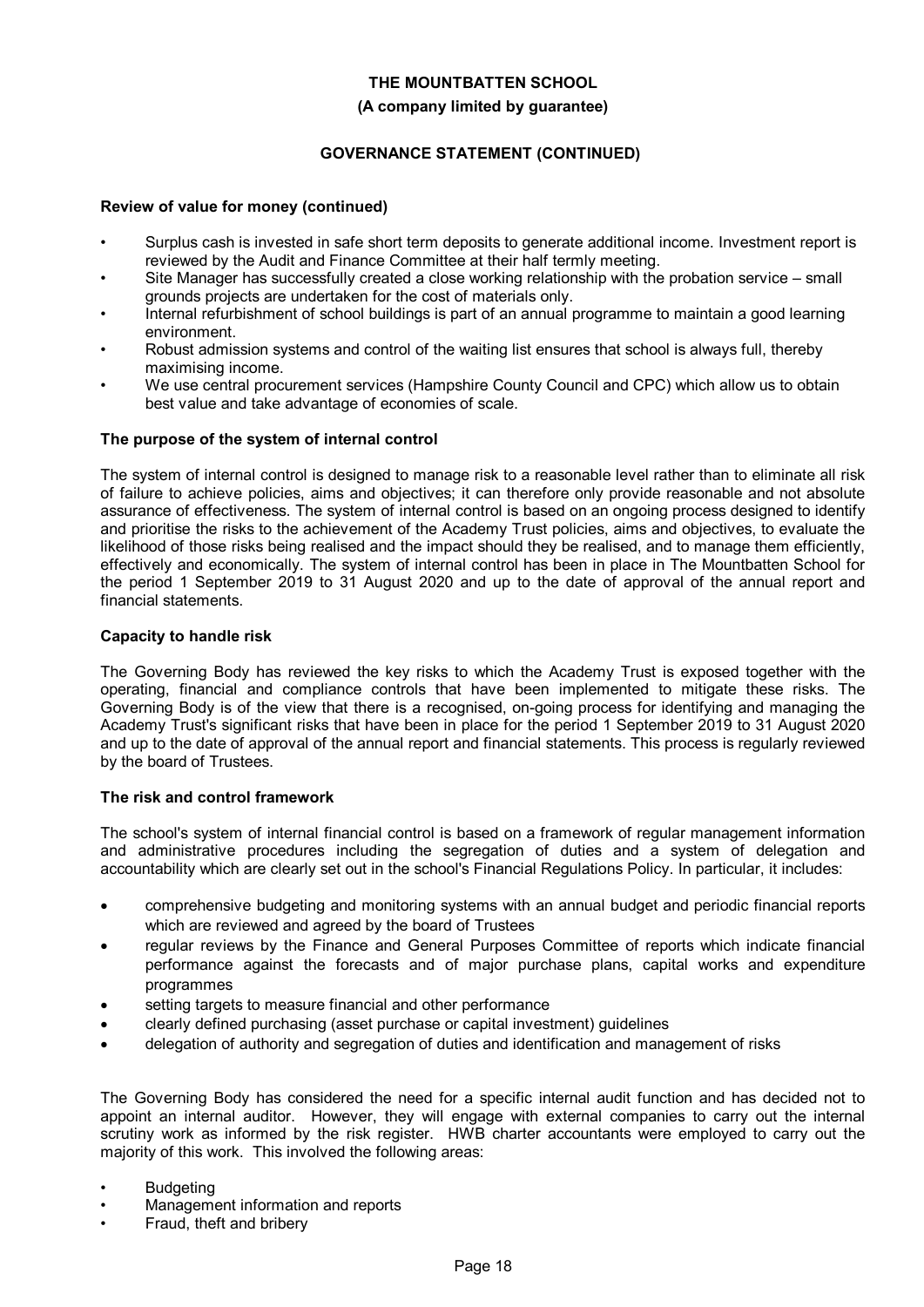#### **(A company limited by guarantee)**

#### **GOVERNANCE STATEMENT (CONTINUED)**

#### **The risk and control framework (continued)**

The report was presented to the Audit and Finance Committee with key findings and recommendations. These have been considered by the committee and implemented where necessary.

#### **Review of effectiveness**

As accounting officer, the Executive Headteacher has responsibility for reviewing the effectiveness of the system of internal control. During the year in question the review has been informed by:

- the work of the external auditors;
- the financial management and governance self-assessment process;
- the internal scrutiny works;
- the work of the executive managers within the academy who have responsibility for the development and maintenance of the internal control framework.

The accounting officer has been advised of the implications of the result of their review of the system of internal control by the committee and a plan to address weaknesses and ensure continuous improvement of the system is in place.

Approved by order of the members of the Board of Trustees and signed on their behalf by:

................................................ **Mrs Jill Hall** Chair of Governors Date:

................................................ **Heather McIlroy** Accounting Officer Date: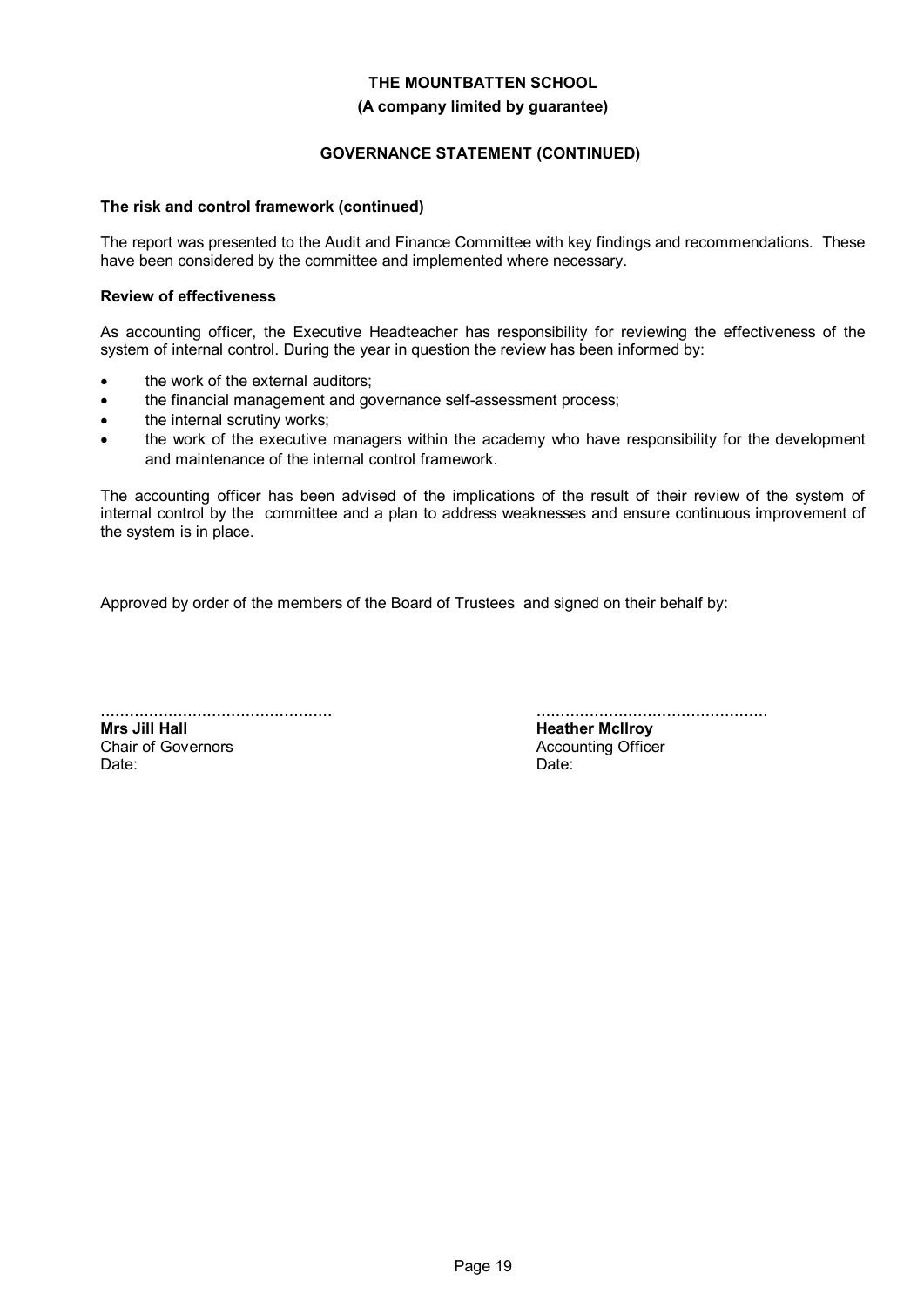#### **(A company limited by guarantee)**

#### **STATEMENT ON REGULARITY, PROPRIETY AND COMPLIANCE**

As accounting officer of The Mountbatten School I have considered my responsibility to notify the academy board of Trustees and the Education & Skills Funding Agency (ESFA) of material irregularity, impropriety and non-compliance with terms and conditions of all funding received by the academy, under the funding agreement in place between the academy and the Secretary of State for Education. As part of my consideration I have had due regard to the requirements of the Academies Financial Handbook 2019.

I confirm that I and the academy board of Trustees are able to identify any material irregular or improper use of all funds by the academy, or material non-compliance with the terms and conditions of funding under the academy's funding agreement and the Academies Financial Handbook 2019.

I confirm that no instances of material irregularity, impropriety or funding non-compliance have been discovered to date. If any instances are identified after the date of this statement, these will be notified to the board of Trustees and ESFA.

................................................ **Heather Mcllroy** Accounting Officer

Date: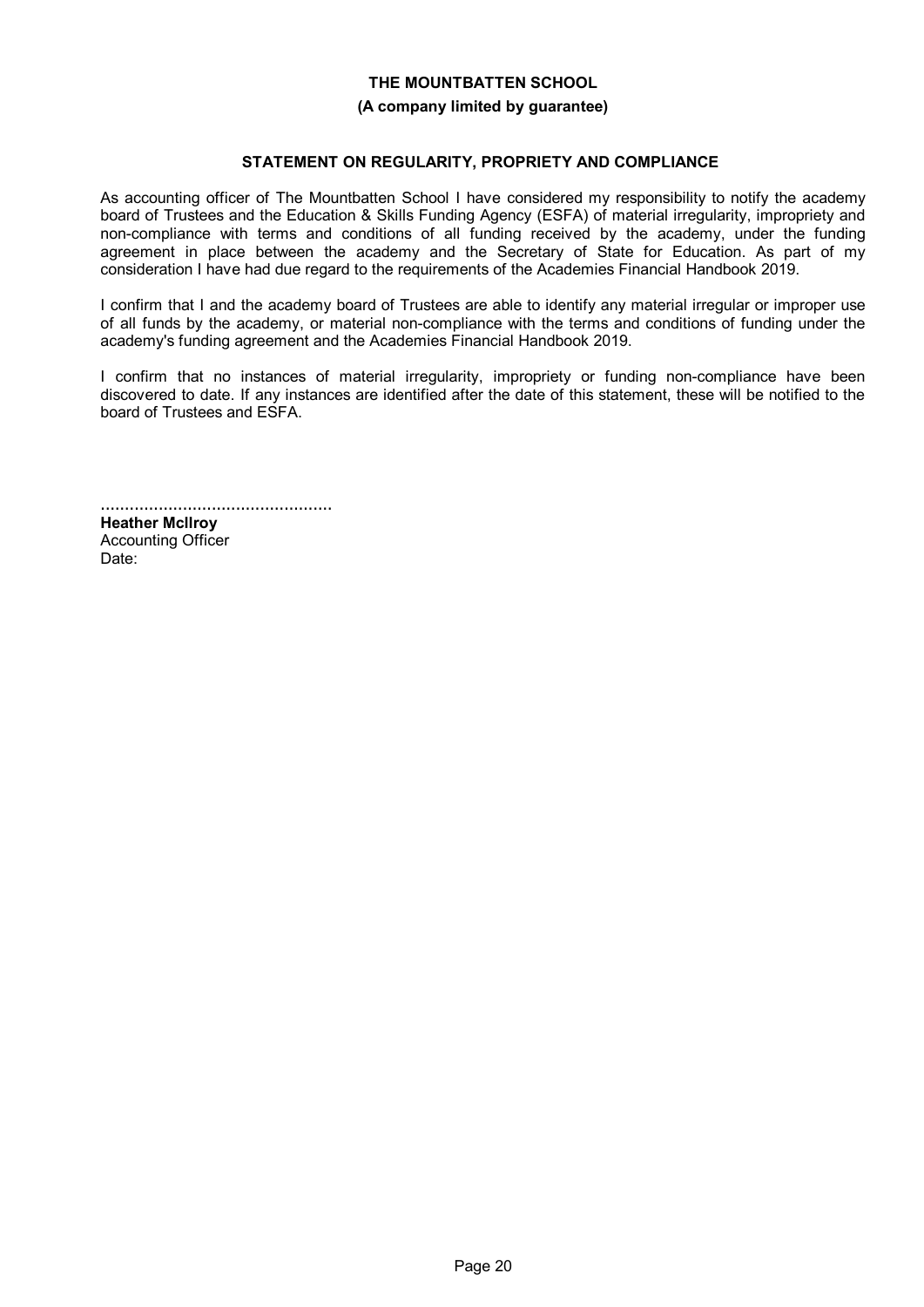#### **(A company limited by guarantee)**

#### **STATEMENT OF TRUSTEES' RESPONSIBILITIES FOR THE YEAR ENDED 31 AUGUST 2020**

The Trustees (who are also the directors of the charitable company for the purposes of company law) are responsible for preparing the Trustees' report and the financial statements in accordance with the Academies Accounts Direction published by the Education and Skills Funding Agency, United Kingdom Accounting Standards (United Kingdom Generally Accepted Accounting Practice) and applicable law and regulations.

Company law requires the Trustees to prepare financial statements for each financial . Under company law, the Trustees must not approve the financial statements unless they are satisfied that they give a true and fair view of the state of affairs of the Group and the charitable company and of their incoming resources and application of resources, including their income and expenditure, for that period. In preparing these financial statements, the Trustees are required to:

- select suitable accounting policies and then apply them consistently;
- observe the methods and principles of the Charities SORP 2019 and the Academies Accounts Direction 2019 to 2020 2019 to 2020;
- make judgements and accounting estimates that are reasonable and prudent;
- state whether applicable UK Accounting Standards have been followed, subject to any material departures disclosed and explained in the financial statements;
- prepare the financial statements on the going concern basis unless it is inappropriate to presume that the group will continue in business.

The Trustees are responsible for keeping adequate accounting records that are sufficient to show and explain the Group and the charitable company's transactions and disclose with reasonable accuracy at any time the financial position of the Group and the charitable company and enable them to ensure that the financial statements comply with the Companies Act 2006. They are also responsible for safeguarding the assets of the Group and the charitable company and hence for taking reasonable steps for the prevention and detection of fraud and other irregularities.

The Trustees are responsible for ensuring that in their conduct and operation the Group and the charitable company apply financial and other controls, which conform with the requirements both of propriety and of good financial management. They are also responsible for ensuring grants received from ESFA/DfE have been applied for the purposes intended.

The Trustees are responsible for the maintenance and integrity of the corporate and financial information included on the group's website. Legislation in the United Kingdom governing the preparation and dissemination of financial statements may differ from legislation in other jurisdictions.

Approved by order of the members of the Board of Trustees and signed on its behalf by:

................................................ **Mrs Jill Hall** Chair of Governors Date: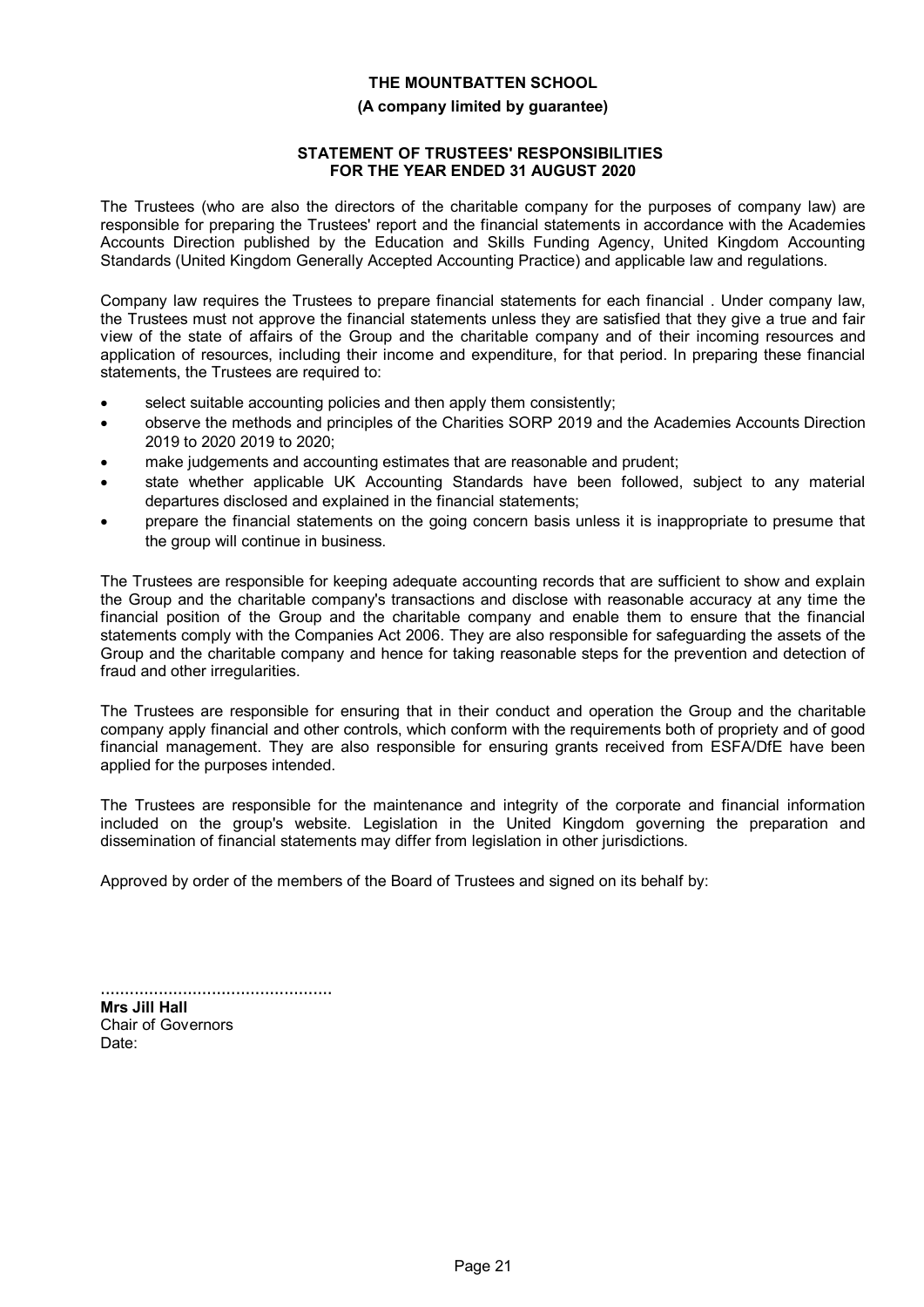# **THE MOUNTBATTEN SCHOOL (A company limited by guarantee)**

#### **INDEPENDENT AUDITORS' REPORT ON THE FINANCIAL STATEMENTS TO THE MEMBERS OF THE MOUNTBATTEN SCHOOL**

### **Opinion**

We have audited the financial statements of The Mountbatten School (the 'parent academy') and its subsidiaries (the 'Group') for the year ended 31 August 2020 which comprise the Consolidated Statement of Financial Activities, the Consolidated balance sheet, the Academy balance sheet, the Consolidated statement of cash flows and the related notes, including a summary of significant accounting policies. The financial reporting framework that has been applied in their preparation is applicable law, United Kingdom Accounting Standards (United Kingdom Generally Accepted Accounting Practice), including Financial Reporting Standard 102 'The Financial Reporting Standard applicable in the UK and Republic of Ireland', the Charities SORP 2019 and the Academies Accounts Direction 2019 to 2020 issued by the Education and Skills Funding Agency.

In our opinion the financial statements:

- give a true and fair view of the state of the Group's and of the parent academy's affairs as at 31 August 2020 and of the Group's incoming resources and application of resources, including its income and expenditure for the year then ended;
- have been properly prepared in accordance with United Kingdom Generally Accepted Accounting Practice; and
- have been prepared in accordance with the requirements of the Companies Act 2006, the Charities SORP 2019 and the Academies Accounts Direction 2019 to 2020 issued by the Education and Skills Funding Agency.

#### **Basis for opinion**

We conducted our audit in accordance with International Standards on Auditing (UK) (ISAs (UK)) and applicable law. Our responsibilities under those standards are further described in the Auditors' responsibilities for the audit of the financial statements section of our report. We are independent of the Group in accordance with the ethical requirements that are relevant to our audit of the financial statements in the United Kingdom, including the Financial Reporting Council's Ethical Standard, and we have fulfilled our other ethical responsibilities in accordance with these requirements. We believe that the audit evidence we have obtained is sufficient and appropriate to provide a basis for our opinion.

#### **Conclusions relating to going concern**

We have nothing to report in respect of the following matters in relation to which the ISAs (UK) require us to report to you where:

- the Trustees' use of the going concern basis of accounting in the preparation of the financial statements is not appropriate; or
- the Trustees have not disclosed in the financial statements any identified material uncertainties that may cast significant doubt about the Group's or the parent academy's ability to continue to adopt the going concern basis of accounting for a period of at least twelve months from the date when the financial statements are authorised for issue.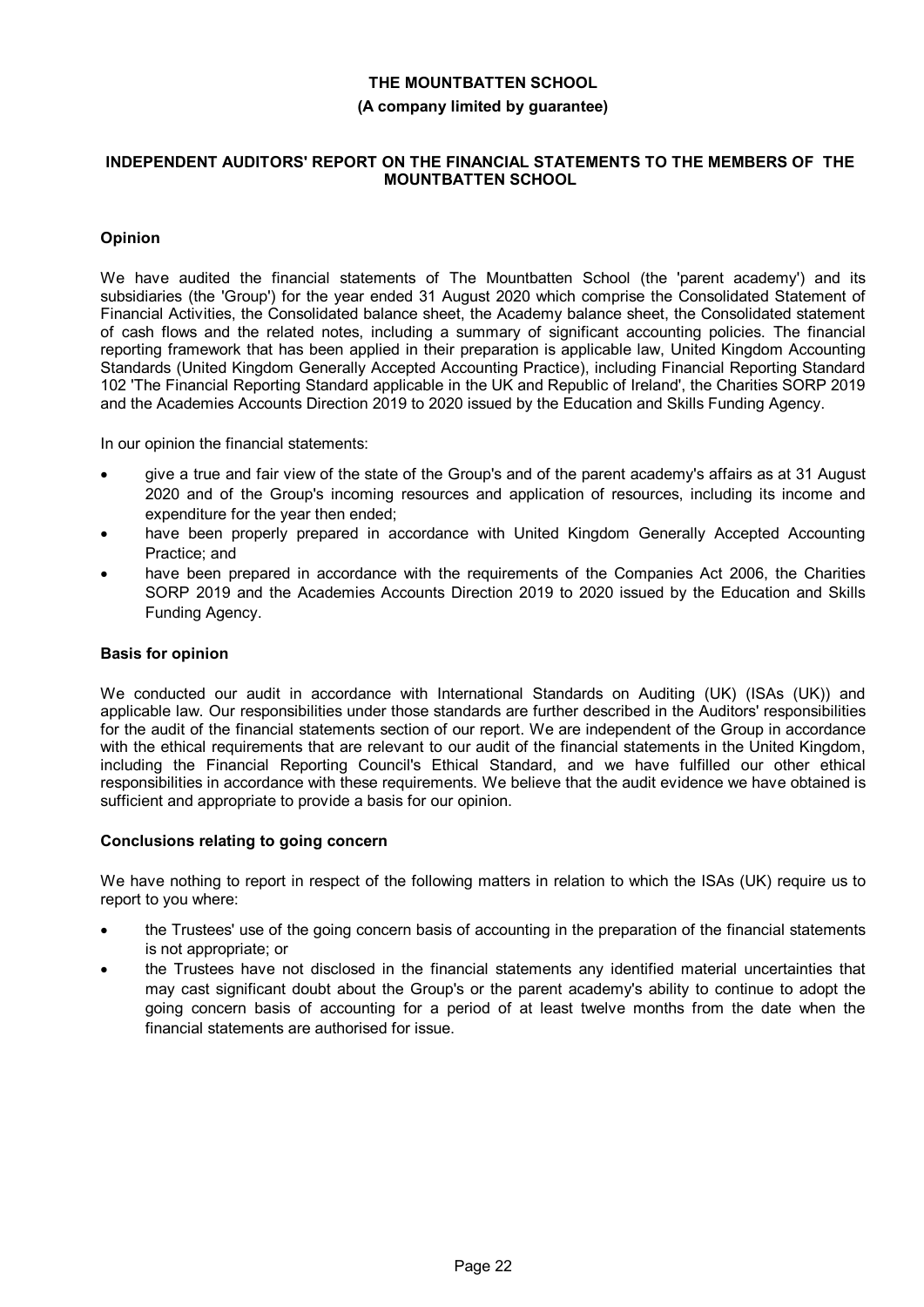#### **(A company limited by guarantee)**

#### **INDEPENDENT AUDITORS' REPORT ON THE FINANCIAL STATEMENTS TO THE MEMBERS OF THE MOUNTBATTEN SCHOOL (CONTINUED)**

#### **Other information**

The Trustees are responsible for the other information. The other information comprises the information included in the Annual report, other than the financial statements and our Auditors' report thereon. Other information includes the Reference and administrative details, the Trustees' report including the Strategic report, and the Governance statement. Our opinion on the financial statements does not cover the other information and, except to the extent otherwise explicitly stated in our report, we do not express any form of assurance conclusion thereon.

In connection with our audit of the financial statements, our responsibility is to read the other information and, in doing so, consider whether the other information is materially inconsistent with the financial statements or our knowledge obtained in the audit or otherwise appears to be materially misstated. If we identify such material inconsistencies or apparent material misstatements, we are required to determine whether there is a material misstatement in the financial statements or a material misstatement of the other information. If, based on the work we have performed, we conclude that there is a material misstatement of this other information, we are required to report that fact.

We have nothing to report in this regard.

#### **Opinion on other matters prescribed by the Companies Act 2006**

In our opinion, based on the work undertaken in the course of the audit:

- the information given in the Trustees' Report including the Strategic Report for the financial year for which the financial statements are prepared is consistent with the financial statements.
- the Trustees' Report and the Strategic Report have been prepared in accordance with applicable legal requirements.

#### **Matters on which we are required to report by exception**

In the light of our knowledge and understanding of the Group and the parent academy and its environment obtained in the course of the audit, we have not identified material misstatements in the Trustees' Report including the Strategic Report.

We have nothing to report in respect of the following matters in relation to which the Companies Act 2006 requires us to report to you if, in our opinion:

- the parent academy has not kept adequate accounting records, or returns adequate for our audit have not been received from branches not visited by us; or
- the parent academy financial statements are not in agreement with the accounting records and returns; or
- certain disclosures of Trustees' remuneration specified by law are not made; or
- we have not received all the information and explanations we require for our audit.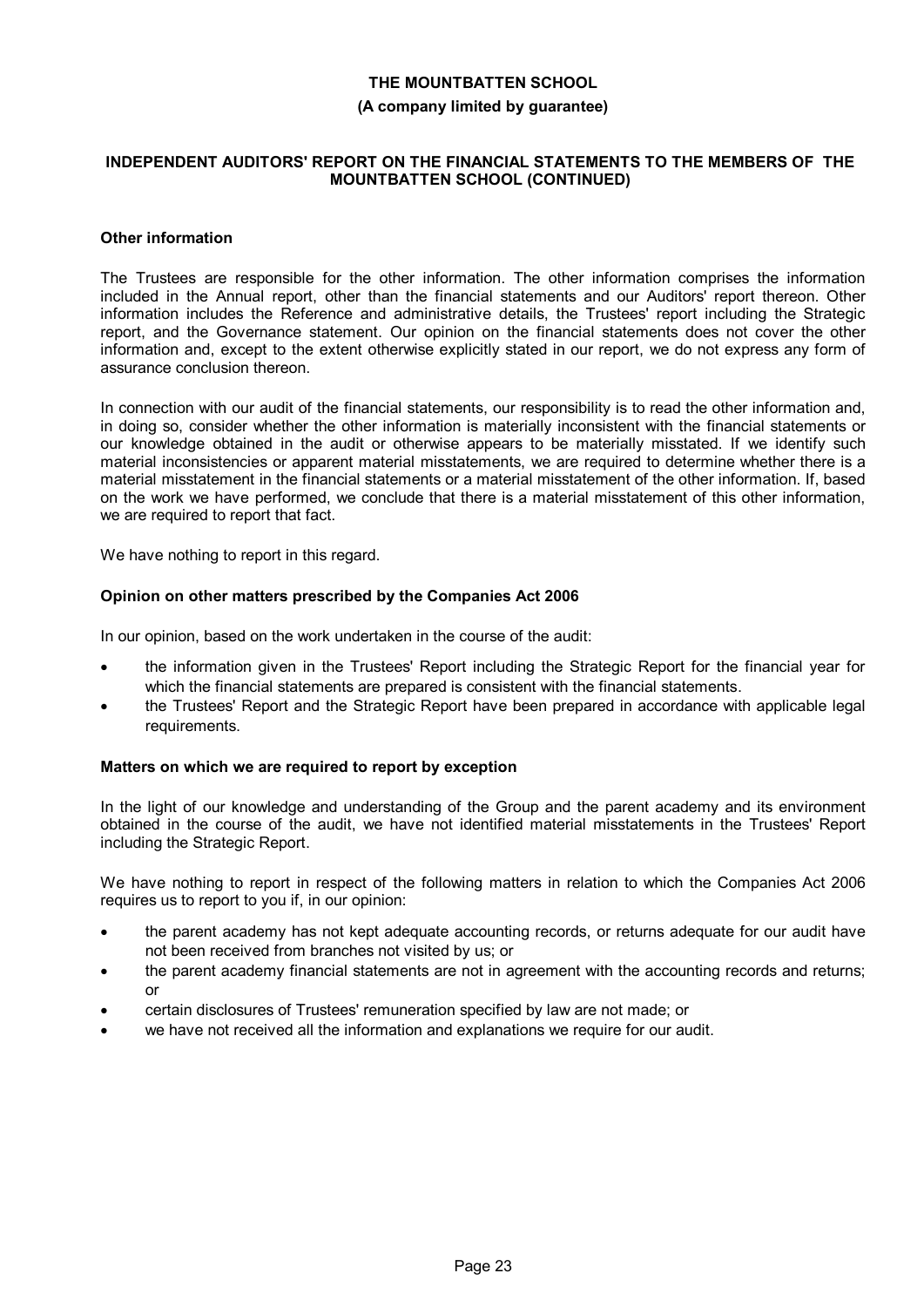#### **(A company limited by guarantee)**

#### **INDEPENDENT AUDITORS' REPORT ON THE FINANCIAL STATEMENTS TO THE MEMBERS OF THE MOUNTBATTEN SCHOOL (CONTINUED)**

#### **Responsibilities of trustees**

As explained more fully in the Trustees' responsibilities statement, the Trustees (who are also the directors of the academy for the purposes of company law) are responsible for the preparation of the financial statements and for being satisfied that they give a true and fair view, and for such internal control as the Trustees determine is necessary to enable the preparation of financial statements that are free from material misstatement, whether due to fraud or error.

In preparing the financial statements, the Trustees are responsible for assessing the Group's and the parent academy's ability to continue as a going concern, disclosing, as applicable, matters related to going concern and using the going concern basis of accounting unless the Trustees either intend to liquidate the Group or the parent academy or to cease operations, or have no realistic alternative but to do so.

#### **Auditors' responsibilities for the audit of the financial statements**

Our objectives are to obtain reasonable assurance about whether the financial statements as a whole are free from material misstatement, whether due to fraud or error, and to issue an Auditors' report that includes our opinion. Reasonable assurance is a high level of assurance, but is not a guarantee that an audit conducted in accordance with ISAs (UK) will always detect a material misstatement when it exists. Misstatements can arise from fraud or error and are considered material if, individually or in the aggregate, they could reasonably be expected to influence the economic decisions of users taken on the basis of these financial statements.

A further description of our responsibilities for the audit of the financial statements is located on the Financial Reporting Council's website at: www.frc.org.uk/auditorsresponsibilities. This description forms part of our Auditors' report.

#### **Use of our report**

This report is made solely to the academy's members, as a body, in accordance with Chapter 3 of Part 16 of the Companies Act 2006. Our audit work has been undertaken so that we might state to the academy's members those matters we are required to state to them in an Auditors' report and for no other purpose. To the fullest extent permitted by law, we do not accept or assume responsibility to anyone other than the academy and its members, as a body, for our audit work, for this report, or for the opinions we have formed.

**Louise Hallsworth FCA (Senior statutory auditor)** for and on behalf of **James Cowper Kreston** Chartered Accountants and Statutory Auditor

The White Building 1-4 Cumberland Place **Southampton Hampshire** SO15 2NP

Date: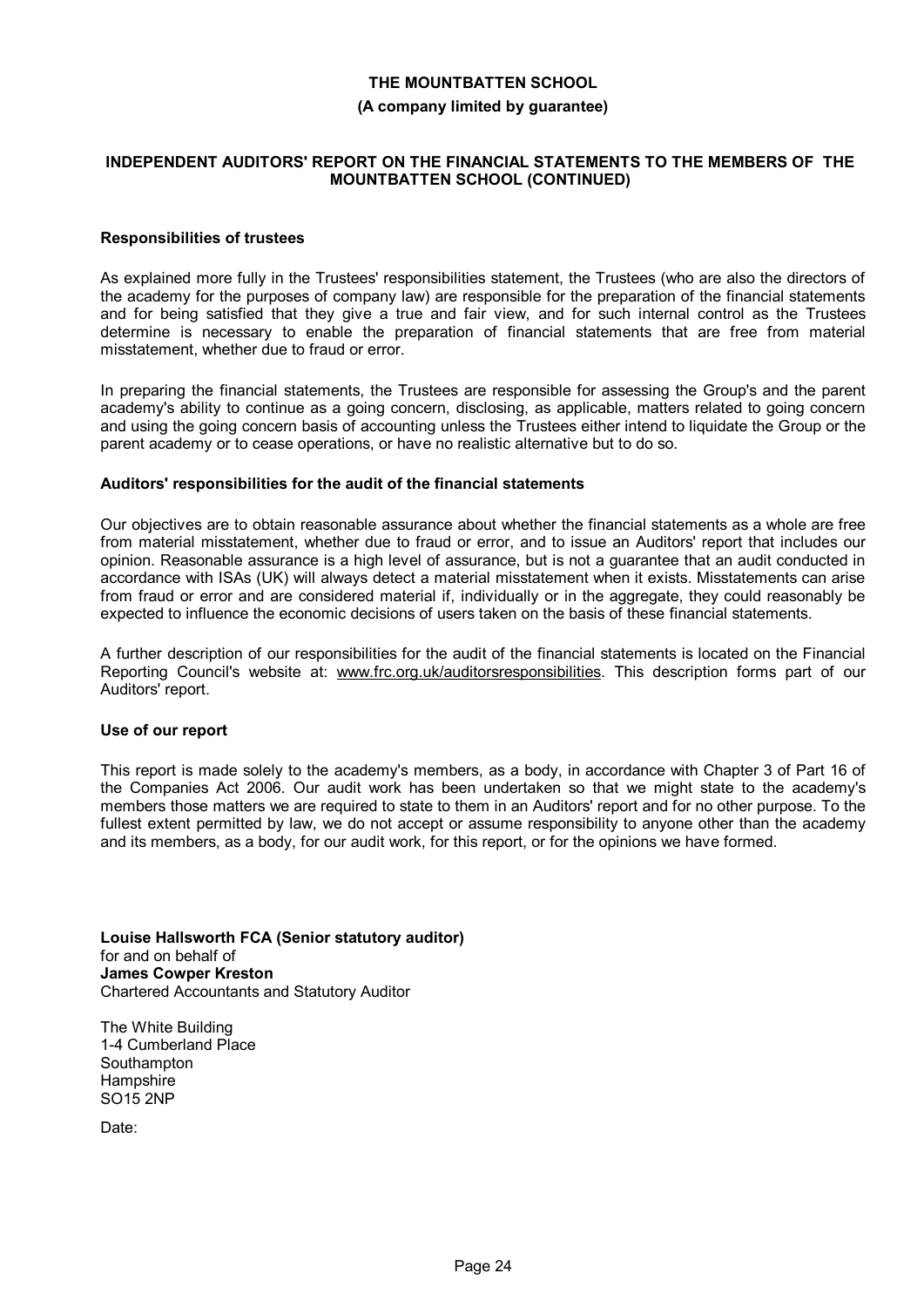#### **(A company limited by guarantee)**

#### **INDEPENDENT REPORTING ACCOUNTANT'S ASSURANCE REPORT ON REGULARITY TO THE MOUNTBATTEN SCHOOL AND THE EDUCATION AND SKILLS FUNDING AGENCY**

In accordance with the terms of our engagement letter dated 8 October 2020 and further to the requirements of the Education and Skills Funding Agency (ESFA) as included in the Academies Accounts Direction 2019 to 2020, we have carried out an engagement to obtain limited assurance about whether the expenditure disbursed and income received by The Mountbatten School during the year 1 September 2019 to 31 August 2020 have been applied to the purposes identified by Parliament and the financial transactions conform to the authorities which govern them.

This report is made solely to The Mountbatten School and ESFA in accordance with the terms of our engagement letter. Our work has been undertaken so that we might state to The Mountbatten School and ESFA those matters we are required to state in a report and for no other purpose. To the fullest extent permitted by law, we do not accept or assume responsibility to anyone other than The Mountbatten School and ESFA, for our work, for this report, or for the conclusion we have formed.

#### **Respective responsibilities of The Mountbatten School's accounting officer and the reporting accountant**

The accounting officer is responsible, under the requirements of The Mountbatten School's funding agreement with the Secretary of State for Education dated 24 March 2011 and the Academies Financial Handbook, extant from 1 September 2019, for ensuring that expenditure disbursed and income received is applied for the purposes intended by Parliament and the financial transactions conform to the authorities which govern them.

Our responsibilities for this engagement are established in the United Kingdom by our profession's ethical guidance and are to obtain limited assurance and report in accordance with our engagement letter and the requirements of the Academies Accounts Direction 2019 to 2020. We report to you whether anything has come to our attention in carrying out our work which suggests that in all material respects, expenditure disbursed and income received during the year 1 September 2019 to 31 August 2020 have not been applied to purposes intended by Parliament or that the financial transactions do not conform to the authorities which govern them.

#### **Approach**

We conducted our engagement in accordance with the Academies Accounts Direction 2019 to 2020 issued by ESFA. We performed a limited assurance engagement as defined in our engagement letter.

The objective of a limited assurance engagement is to perform such procedures as to obtain information and explanations in order to provide us with sufficient appropriate evidence to express a negative conclusion on regularity.

A limited assurance engagement is more limited in scope than a reasonable assurance engagement and consequently does not enable us to obtain assurance that we would become aware of all significant matters that might be identified in a reasonable assurance engagement. Accordingly, we do not express a positive opinion.

Our engagement includes examination, on a test basis, of evidence relevant to the regularity and propriety of the academy's income and expenditure.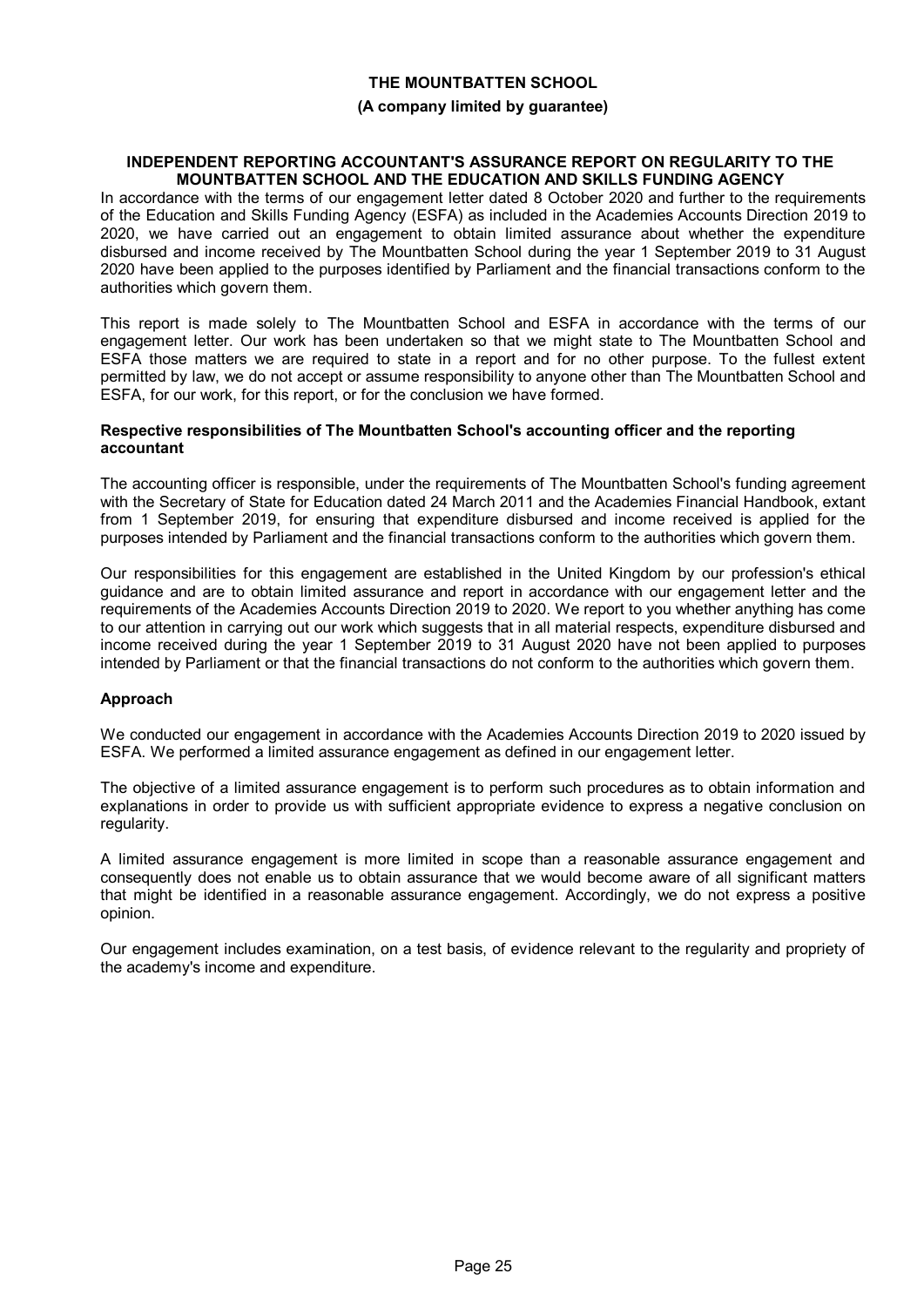#### **(A company limited by guarantee)**

#### **INDEPENDENT REPORTING ACCOUNTANT'S ASSURANCE REPORT ON REGULARITY TO THE MOUNTBATTEN SCHOOL AND THE EDUCATION & SKILLS FUNDING AGENCY (CONTINUED) Conclusion**

In the course of our work, nothing has come to our attention which suggest in all material respects the expenditure disbursed and income received during the year 1 September 2019 to 31 August 2020 has not been applied to purposes intended by Parliament and the financial transactions do not conform to the authorities which govern them.

**James Cowper Kreston** Chartered Accountants and Statutory Auditor

The White Building 1-4 Cumberland Place Southampton Hampshire SO15 2NP

Date: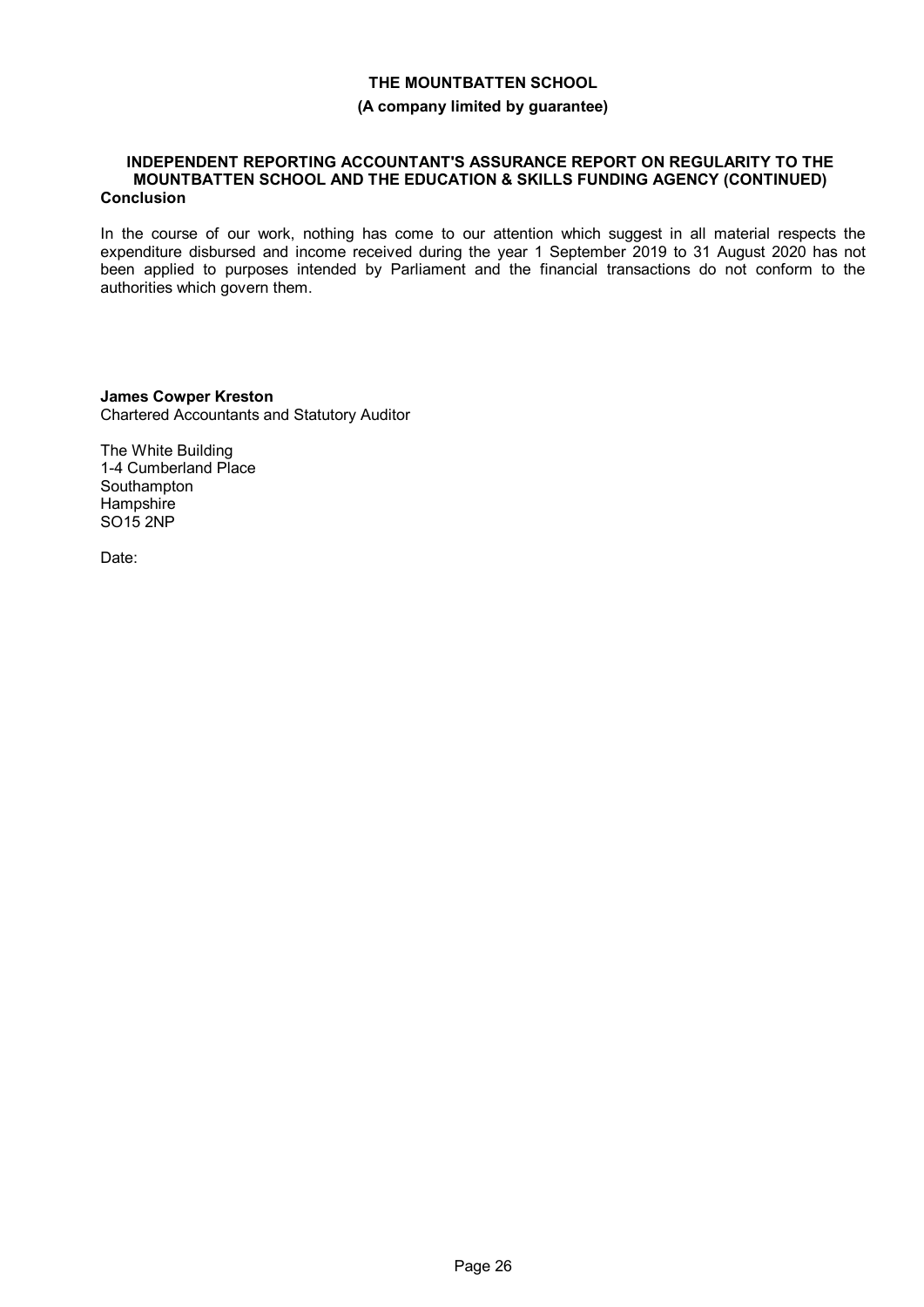#### **(A company limited by guarantee)**

#### **CONSOLIDATED STATEMENT OF FINANCIAL ACTIVITIES (INCORPORATING INCOME AND EXPENDITURE ACCOUNT) FOR THE YEAR ENDED 31 AUGUST 2020**

|                                            |             |                     |                   | <b>Restricted</b> |               |            |
|--------------------------------------------|-------------|---------------------|-------------------|-------------------|---------------|------------|
|                                            |             | <b>Unrestricted</b> | <b>Restricted</b> | fixed asset       | <b>Total</b>  | Total      |
|                                            |             | funds               | funds             | funds             | funds         | funds      |
|                                            | <b>Note</b> | 2020<br>£           | 2020<br>£         | 2020<br>£         | 2020<br>£     | 2019<br>£  |
|                                            |             |                     |                   |                   |               |            |
| Income from:                               |             |                     |                   |                   |               |            |
| Donations and capital                      |             |                     |                   |                   |               |            |
| grants                                     | 3           |                     |                   | 16,750            | 16,750        | 1,116,269  |
| Charitable activities                      | 4           | 235,163             | 7,414,915         |                   | 7,650,078     | 7,414,992  |
| Other trading activities                   | 5           | 1,595,265           |                   |                   | 1,595,265     | 3,456,017  |
| Investments                                | 6           | 3,739               |                   |                   | 3,739         | 9,180      |
| Other income                               | 7           | 88,000              |                   |                   | 88,000        |            |
| <b>Total income</b>                        |             | 1,922,167           | 7,414,915         | 16,750            | 9,353,832     | 11,996,458 |
| <b>Expenditure on:</b>                     |             |                     |                   |                   |               |            |
| Raising funds                              | 8           | 1,442,868           |                   |                   | 1,442,868     | 3,345,637  |
| Charitable activities                      | 9           | 183,144             | 7,762,884         | 538,062           | 8,484,090     | 8,248,432  |
|                                            |             |                     |                   |                   |               |            |
| <b>Total expenditure</b>                   |             | 1,626,012           | 7,762,884         | 538,062           | 9,926,958     | 11,594,069 |
| <b>Net</b>                                 |             |                     |                   |                   |               |            |
| income/(expenditure)                       |             | 296,155             | (347, 969)        | (521, 312)        | (573, 126)    | 402,389    |
| Transfers between<br>funds                 | 21          | (144, 856)          | 85,037            | 59,819            |               |            |
| Net movement in                            |             |                     |                   |                   |               |            |
| funds before other                         |             |                     |                   |                   |               |            |
| recognised                                 |             | 151,299             | (262, 932)        | (461, 493)        | (573, 126)    | 402,389    |
| gains/(losses)                             |             |                     |                   |                   |               |            |
| <b>Other recognised</b><br>gains/(losses): |             |                     |                   |                   |               |            |
| Actuarial losses on                        |             |                     |                   |                   |               |            |
| defined benefit                            |             |                     |                   |                   |               |            |
| pension schemes                            | 27          |                     | (589,000)         |                   | (589,000)     | (881,000)  |
| Net movement in<br>funds                   |             | 151,299             | (851, 932)        | (461, 493)        | (1, 162, 126) | (478, 611) |
| <b>Reconciliation of</b>                   |             |                     |                   |                   |               |            |
| funds:                                     |             |                     |                   |                   |               |            |
| Total funds brought<br>forward             |             | 945,383             | (2,727,000)       | 28,212,027        | 26,430,410    | 26,909,021 |
| Net movement in                            |             |                     |                   |                   |               |            |
| funds                                      |             | 151,299             | (851, 932)        | (461, 493)        | (1, 162, 126) | (478, 611) |
| <b>Total funds carried</b>                 |             | 1,096,682           | (3, 578, 932)     | 27,750,534        | 25,268,284    | 26,430,410 |
| forward                                    |             |                     |                   |                   |               |            |

The Consolidated Statement of Financial Activities includes all gains and losses recognised in the year.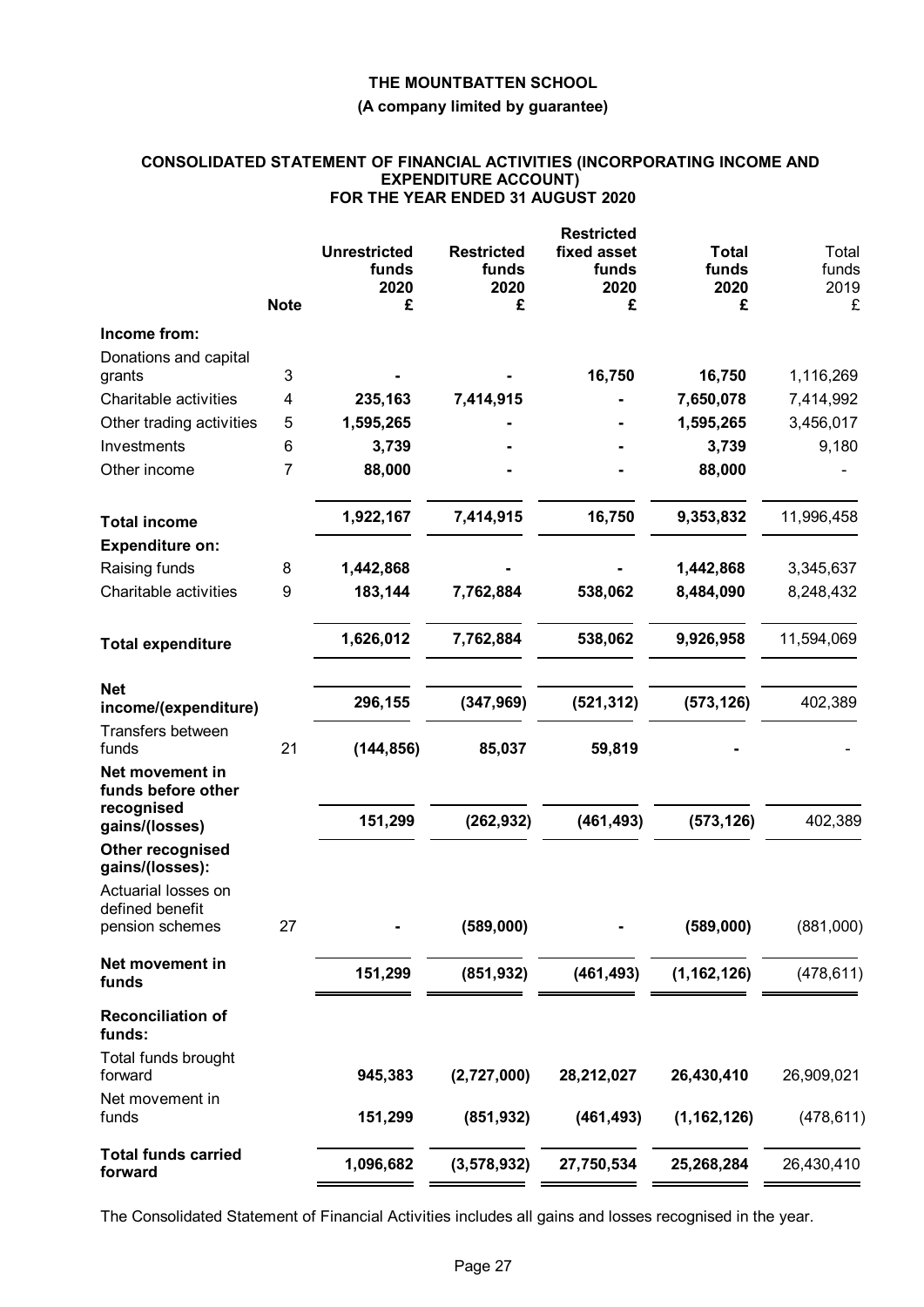**(A company limited by guarantee) REGISTERED NUMBER: 07560175**

# **CONSOLIDATED BALANCE SHEET AS AT 31 AUGUST 2020**

|                                              |             |             | 2020        |               | 2019         |
|----------------------------------------------|-------------|-------------|-------------|---------------|--------------|
| <b>Fixed assets</b>                          | <b>Note</b> |             | £           |               | £            |
|                                              |             |             |             |               |              |
| Tangible assets                              | 14          |             | 27,621,994  |               | 28,138,091   |
| <b>Current assets</b>                        |             |             |             |               |              |
| <b>Stocks</b>                                | 16          | 3,479       |             | 14,418        |              |
| <b>Debtors</b>                               | 17          | 369,770     |             | 922,847       |              |
| Investments                                  | 18          | 766,068     |             | 521,221       |              |
| Cash at bank and in hand                     | 25          | 1,171,580   |             | 711,101       |              |
|                                              |             | 2,310,897   |             | 2,169,587     |              |
| Creditors: due within one year               | 19          | (1,055,159) |             | (1, 142, 099) |              |
| <b>Net current assets</b>                    |             |             | 1,255,738   |               | 1,027,488    |
| <b>Total assets less current liabilities</b> |             |             | 28,877,732  |               | 29,165,579   |
| Creditors: due after more than one year      | 20          |             | (16, 448)   |               | (8, 169)     |
| Net assets excluding pension liability       |             |             | 28,861,284  |               | 29, 157, 410 |
| Defined benefit pension scheme liability     | 27          |             | (3,593,000) |               | (2,727,000)  |
| <b>Total net assets</b>                      |             |             | 25,268,284  |               | 26,430,410   |
| <b>Funds of the academy</b>                  |             |             |             |               |              |
| <b>Restricted funds:</b>                     |             |             |             |               |              |
| Fixed asset funds                            | 21          | 27,750,534  |             | 28,212,027    |              |
| Restricted income funds                      | 21          | 14,068      |             |               |              |
| Pension reserve                              | 21          | (3,593,000) |             | (2,727,000)   |              |
| <b>Total restricted funds</b>                | 21          |             | 24,171,602  |               | 25,485,027   |
| <b>Unrestricted income funds</b>             | 21          |             | 1,096,682   |               | 945,383      |
| <b>Total funds</b>                           |             |             | 25,268,284  |               | 26,430,410   |
|                                              |             |             |             |               |              |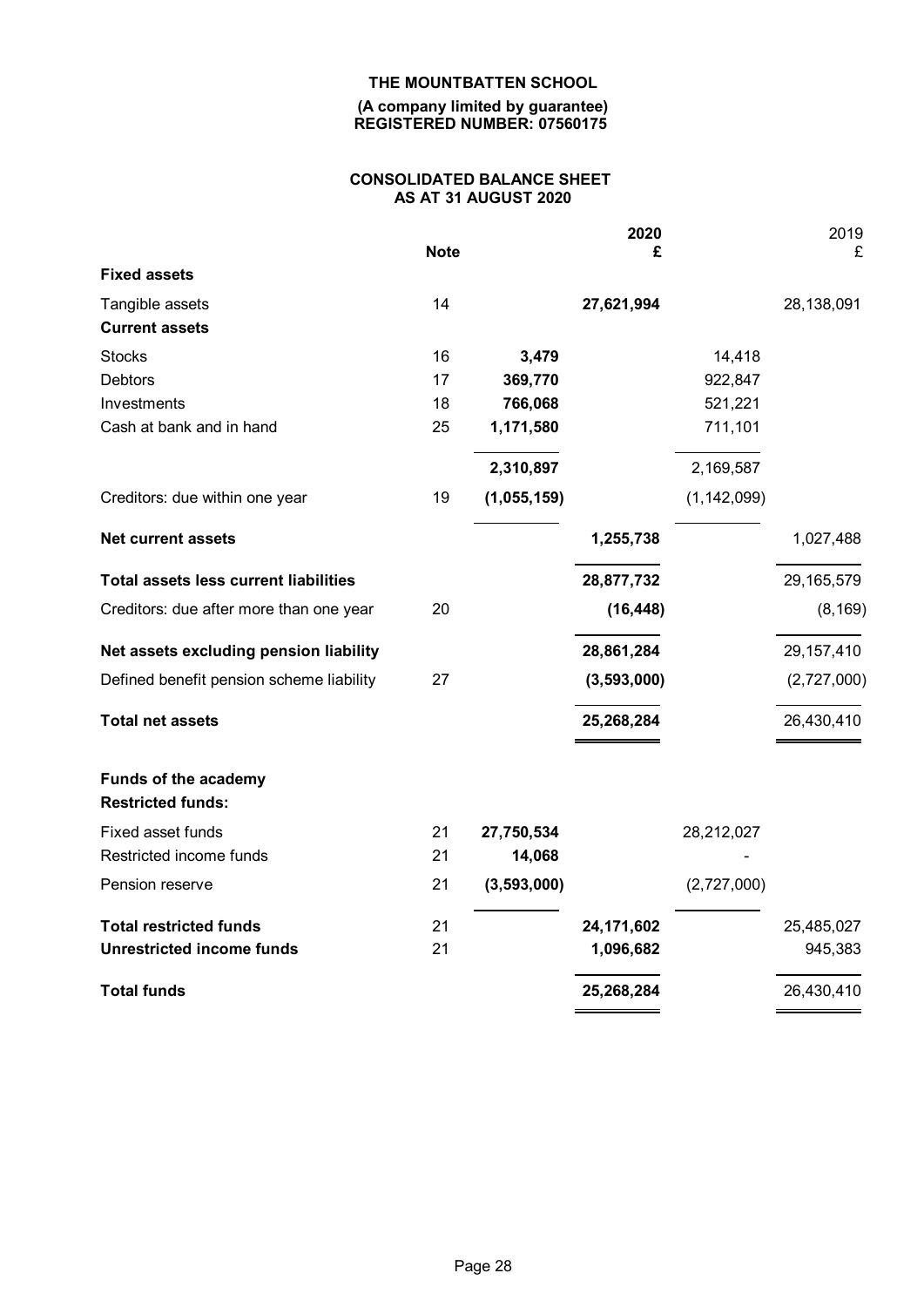**(A company limited by guarantee) REGISTERED NUMBER: 07560175**

#### **CONSOLIDATED BALANCE SHEET (CONTINUED) AS AT 31 AUGUST 2020**

The financial statements on pages 27 to 59 were approved and authorised for issue by the Trustees and are signed on their behalf, by:

................................................ **Mrs Jill Hall** Chair of Trustees

Date:

The notes on pages 33 to 59 form part of these financial statements.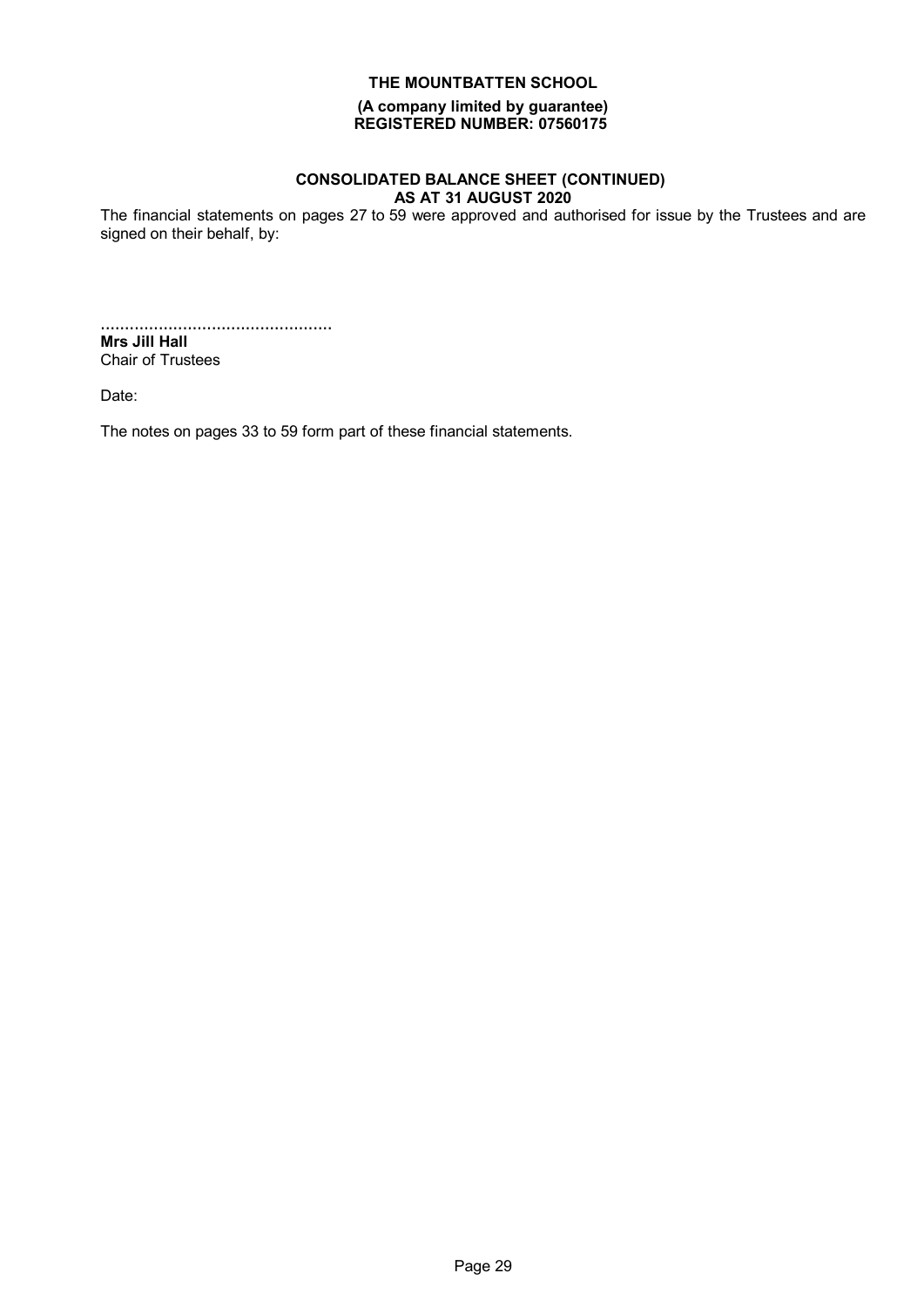**(A company limited by guarantee) REGISTERED NUMBER: 07560175**

#### **ACADEMY BALANCE SHEET AS AT 31 AUGUST 2020**

|                                                         |             |             | 2020         |             | 2019         |
|---------------------------------------------------------|-------------|-------------|--------------|-------------|--------------|
|                                                         | <b>Note</b> |             | £            |             | £            |
| <b>Fixed assets</b>                                     |             |             |              |             |              |
| Tangible assets                                         | 14          |             | 27,600,534   |             | 28,087,026   |
| Investments                                             | 15          |             |              |             | 1            |
|                                                         |             |             | 27,600,535   |             | 28,087,027   |
| <b>Current assets</b>                                   |             |             |              |             |              |
| Debtors                                                 | 17          | 637,197     |              | 622,540     |              |
| Investments                                             | 18          | 766,068     |              | 521,221     |              |
| Cash at bank and in hand                                |             | 488,692     |              | 584,746     |              |
|                                                         |             | 1,891,957   |              | 1,728,507   |              |
| Creditors: amounts falling due within one<br>year       | 19          | (615, 032)  |              | (650, 227)  |              |
|                                                         |             |             |              |             |              |
| <b>Net current assets</b>                               |             |             | 1,276,925    |             | 1,078,280    |
| <b>Total assets less current liabilities</b>            |             |             | 28,877,460   |             | 29, 165, 307 |
| Creditors: amounts falling due after more               |             |             |              |             |              |
| than one year                                           | 20          |             | (16, 448)    |             | (8, 169)     |
| Net assets excluding pension liability                  |             |             | 28,861,012   |             | 29, 157, 138 |
| Defined benefit pension scheme liability                | 27          |             | (3,593,000)  |             | (2,727,000)  |
| <b>Total net assets</b>                                 |             |             | 25,268,012   |             | 26,430,138   |
| <b>Funds of the academy</b><br><b>Restricted funds:</b> |             |             |              |             |              |
| <b>Fixed asset funds</b>                                | 21          | 27,750,535  |              | 28,212,027  |              |
| Pension reserve                                         | 21          | (3,593,000) |              | (2,727,000) |              |
| <b>Total restricted funds</b>                           | 21          |             | 24, 157, 535 |             | 25,485,027   |
| <b>Total unrestricted funds</b>                         |             |             | 1,096,409    |             | 945,111      |
| <b>Total funds</b>                                      |             |             | 25,268,012   |             | 26,430,138   |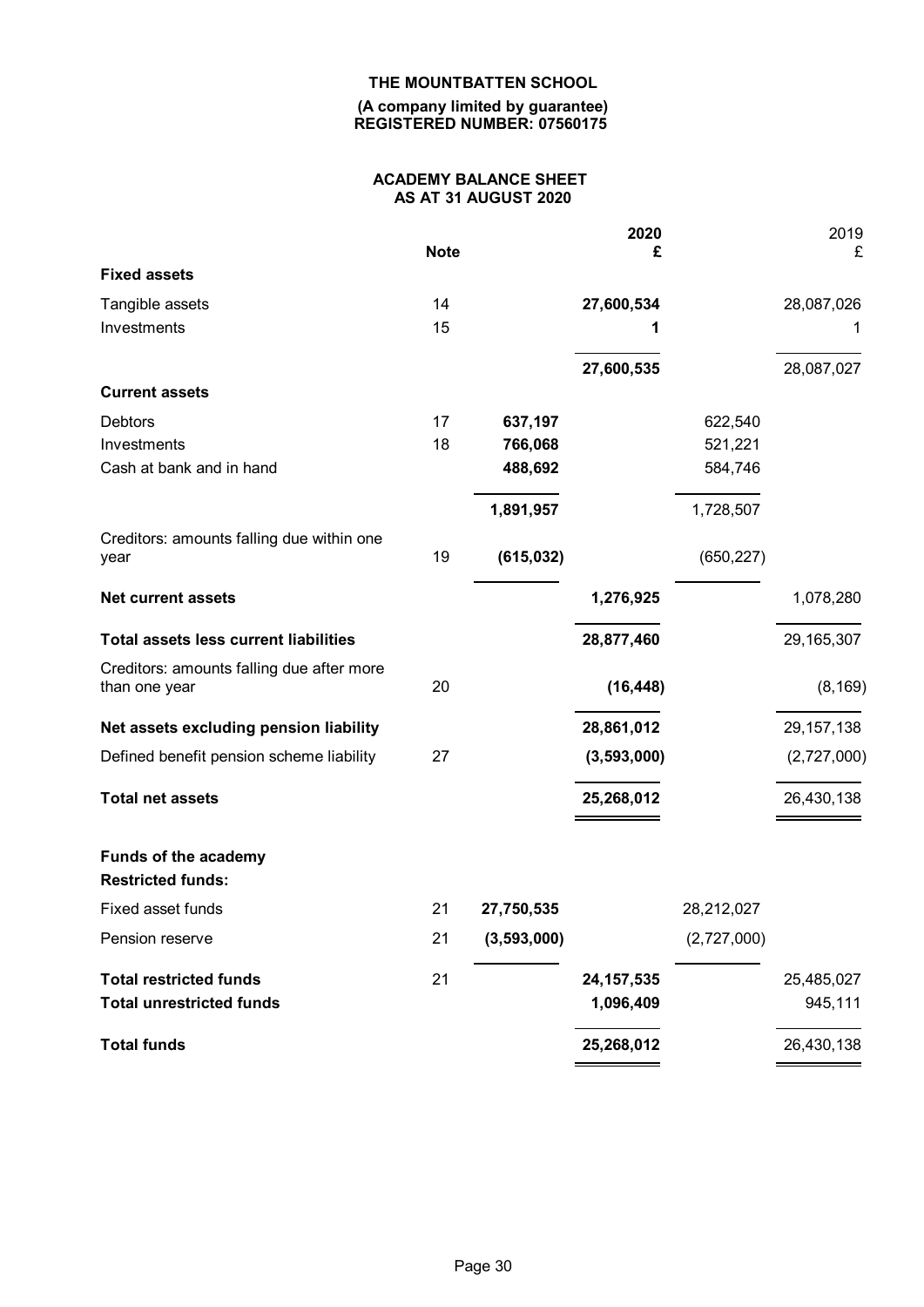**(A company limited by guarantee) REGISTERED NUMBER: 07560175**

#### **ACADEMY BALANCE SHEET (CONTINUED) AS AT 31 AUGUST 2020**

The financial statements on pages 27 to 59 were approved and authorised for issue by the Trustees and are signed on their behalf, by:

................................................ **Mrs Jill Hall** Chair of Trustees

Date:

The notes on pages 33 to 59 form part of these financial statements.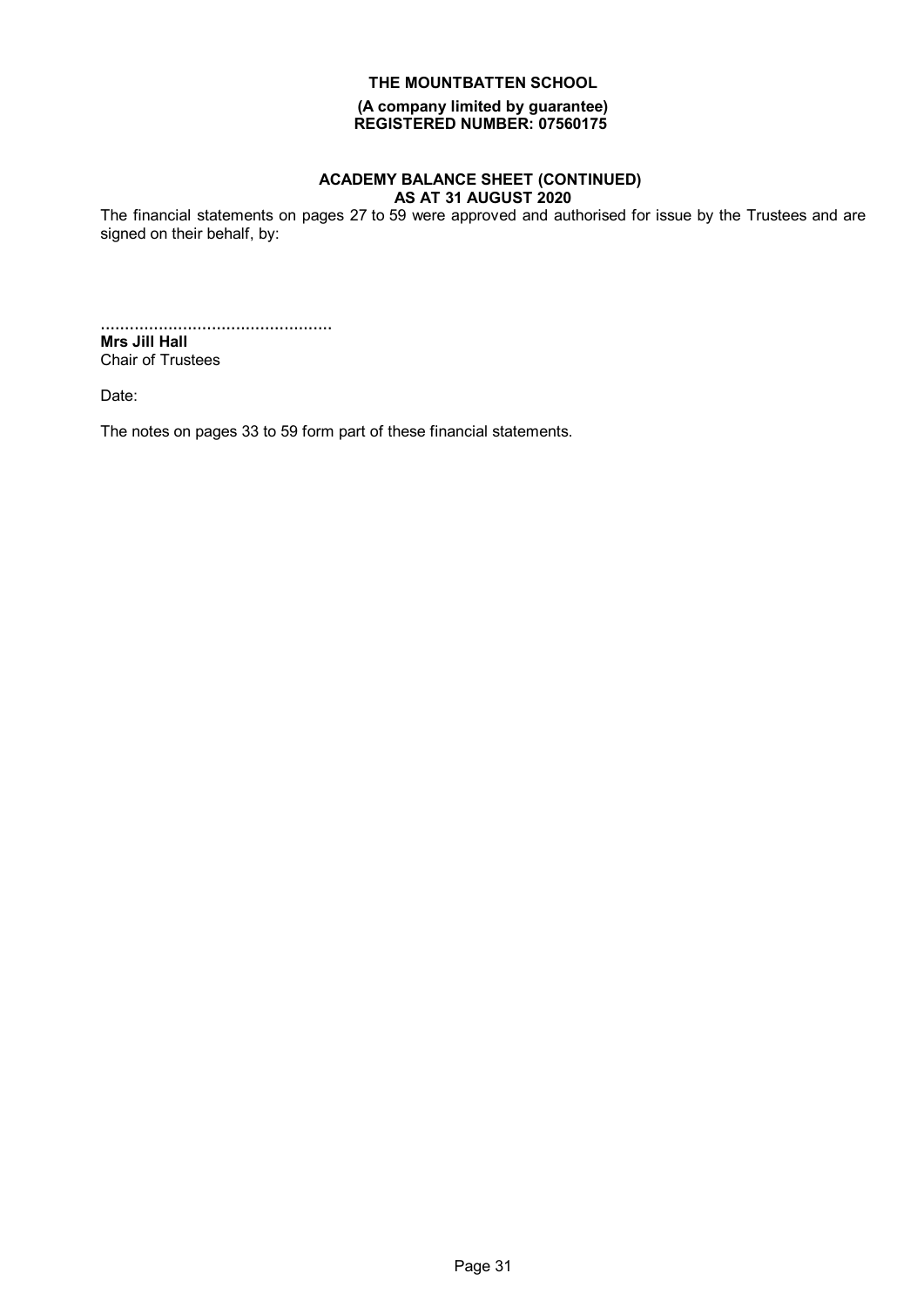### **(A company limited by guarantee)**

#### **CONSOLIDATED STATEMENT OF CASH FLOWS FOR THE YEAR ENDED 31 AUGUST 2020**

|                                                        | <b>Note</b> | 2020<br>£ | 2019<br>£   |
|--------------------------------------------------------|-------------|-----------|-------------|
| Cash flows from operating activities                   |             |           |             |
| Net cash provided by operating activities              | 23          | 513,167   | 1,755,123   |
| Cash flows from investing activities                   | 24          | (52, 688) | (2,496,230) |
| Change in cash and cash equivalents in the year        |             | 460,479   | (741, 107)  |
| Cash and cash equivalents at the beginning of the year |             | 711,101   | 1,452,208   |
| Cash and cash equivalents at the end of the year       | 25, 26      | 1,171,580 | 711,101     |

The notes on pages 33 to 59 form part of these financial statements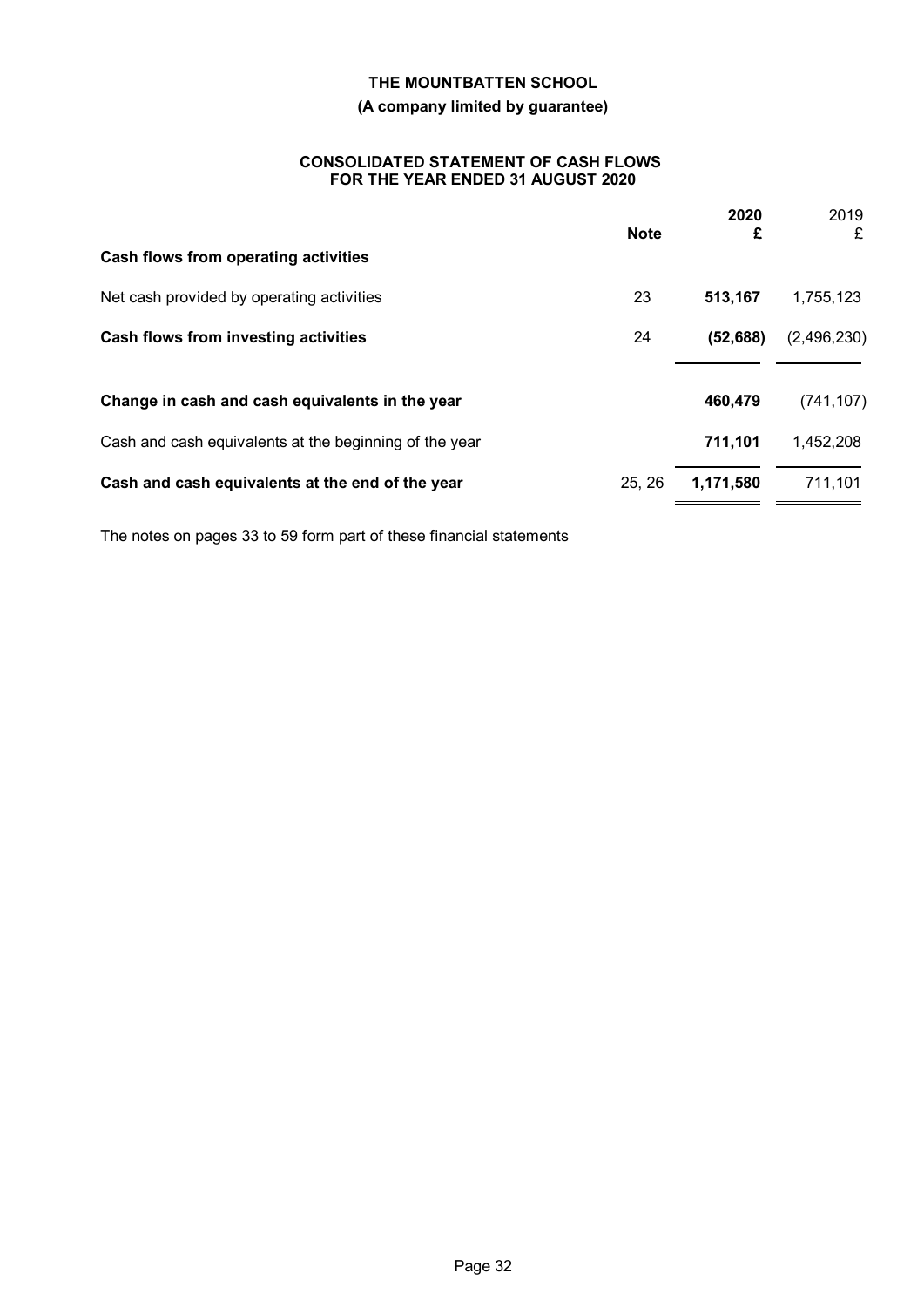# **THE MOUNTBATTEN SCHOOL (A company limited by guarantee)**

#### **NOTES TO THE FINANCIAL STATEMENTS FOR THE YEAR ENDED 31 AUGUST 2020**

#### **1. Accounting policies**

A summary of the principal accounting policies adopted (which have been applied consistently, except where noted), judgements and key sources of estimation uncertainty, is set out below.

#### **1.1 Basis of preparation of financial statements**

The financial statements of the academy, which is a public benefit entity under FRS 102, have been prepared under the historic cost convention in accordance with the Financial Reporting Standard Applicable in the UK and Republic of Ireland (FRS 102), the Accounting and Reporting by Charities: Statement of Recommended Practice applicable to charities preparing their accounts in accordance with the Financial Reporting Standard applicable in the UK and Republic of Ireland (FRS 102) (Charities SORP (FRS 102)), the Academies Accounts Direction 2019 to 2020 issued by ESFA, the Charities Act 2011 and the Companies Act 2006.

The Consolidated statement of financial activities (SOFA) and Consolidated balance sheet consolidate the financial statements of the academy and its subsidiary undertaking. The results of the subsidiary are consolidated on a line by line basis.

The academy has taken advantage of the exemption allowed under section 408 of the Companies Act 2006 and has not presented its own Statement of financial activities in these financial statements.

#### **1.2 Going concern**

The Trustees assess whether the use of going concern is appropriate i.e. whether there are any material uncertainties related to events or conditions that may cast significant doubt on the ability of the academy to continue as a going concern. The Trustees make this assessment in respect of a period of at least one year from the date of authorisation for issue of the financial statements and have concluded that the academy has adequate resources to continue in operational existence for the foreseeable future and there are no material uncertainties about the academy's ability to continue as a going concern, thus they continue to adopt the going concern basis of accounting in preparing the financial statements.

#### **1.3 Fund accounting**

Unrestricted income funds represent those resources which may be used towards meeting any of the charitable objects of the Group at the discretion of the Trustees.

Restricted fixed asset funds are resources which are to be applied to specific capital purposes imposed by the funders where the asset acquired or created is held for a specific purpose.

Restricted general funds comprise all other restricted funds received with restrictions imposed by the funder/donor and include grants from the Department for Education Group.

Investment income, gains and losses are allocated to the appropriate fund.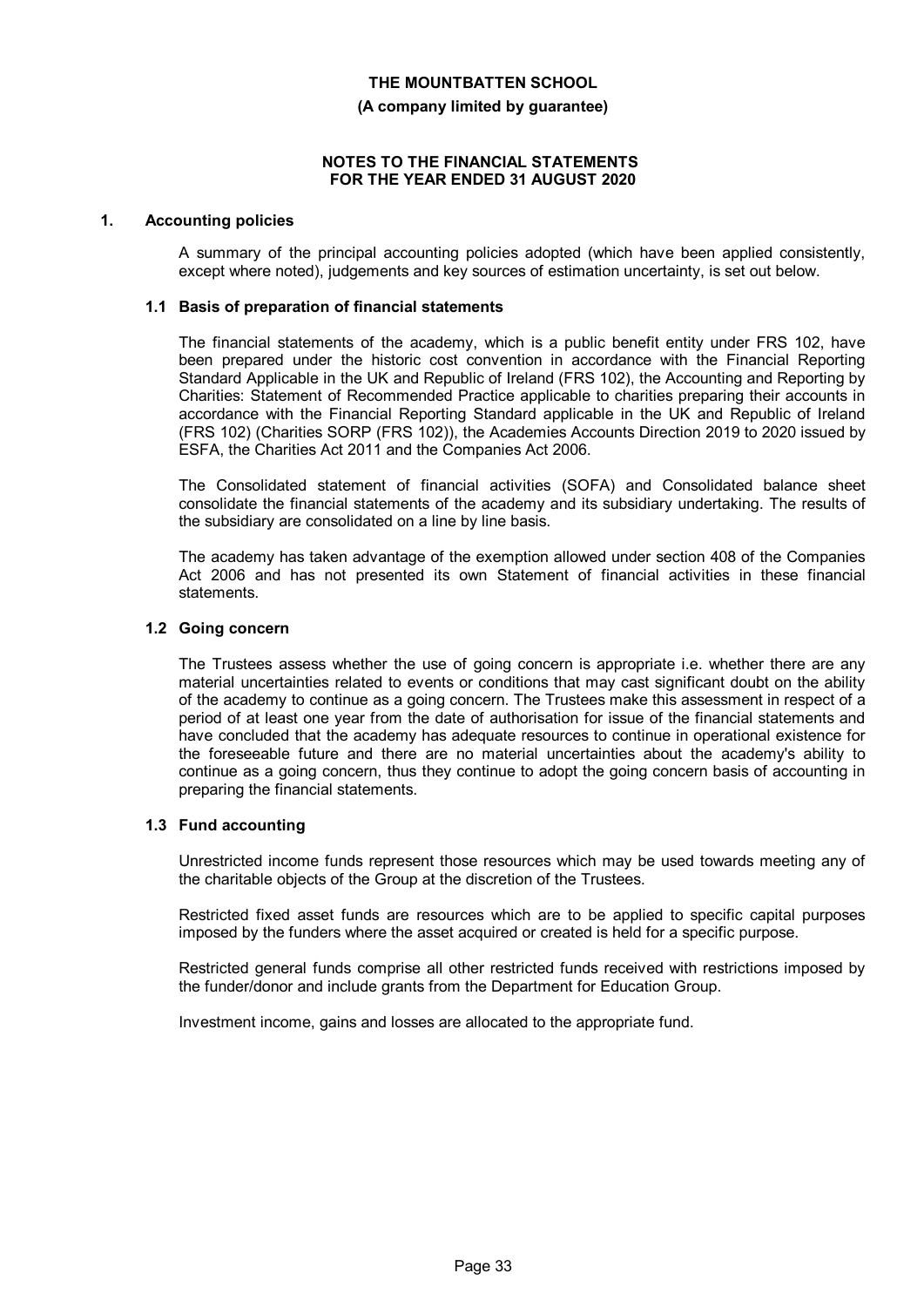**(A company limited by guarantee)**

#### **NOTES TO THE FINANCIAL STATEMENTS FOR THE YEAR ENDED 31 AUGUST 2020**

#### **1. Accounting policies (continued)**

#### **1.4 Income**

All incoming resources are recognised when the Group has entitlement to the funds, the receipt is probable and the amount can be measured reliably.

#### **Grants**

Grants are included in the Consolidated statement of financial activities on a receivable basis. The balance of income received for specific purposes but not expended during the period is shown in the relevant funds on the Balance sheet. Where income is received in advance of meeting any performance-related conditions there is not unconditional entitlement to the income and its recognition is deferred and included in creditors as deferred income until the performance-related conditions are met. Where entitlement occurs before income is received, the income is accrued.

General Annual Grant is recognised in full in the Consolidated statement of financial activities in the year for which it is receivable and any abatement in respect of the year is deducted from income and recognised as a liability.

Capital grants are recognised in full when there is an unconditional entitlement to the grant. Unspent amounts of capital grants are reflected in the Balance sheet in the restricted fixed asset fund. Capital grants are recognised when there is entitlement and are not deferred over the life of the asset on which they are expended.

#### **Donations**

Donations are recognised on a receivable basis (where there are no performance-related conditions) where the receipt is probable and the amount can be reliably measured.

#### **Other income**

Other income, including the hire of facilities, is recognised in the year it is receivable and to the extent the Group has provided the goods or services.

#### **1.5 Interest receivable**

Interest on funds held on deposit is included when receivable and the amount can be measured reliably by the academy; this is normally upon notification of the interest paid or payable by the institution with whom the funds are deposited.

#### **1.6 Expenditure**

Expenditure is recognised once there is a legal or constructive obligation to transfer economic benefit to a third party, it is probable that a transfer of economic benefits will be required in settlement and the amount of the obligation can be measured reliably. Expenditure is classified by activity. The costs of each activity are made up of the total of direct costs and shared costs, including support costs involved in undertaking each activity. Direct costs attributable to a single activity are allocated directly to that activity. Shared costs which contribute to more than one activity and support costs which are not attributable to a single activity are apportioned between those activities on a basis consistent with the use of resources. Central staff costs are allocated on the basis of time spent, and depreciation charges allocated on the portion of the asset's use.

#### **Expenditure on raising funds**

This includes all expenditure incurred by the Group to raise funds for its charitable purposes and includes costs of all fundraising activities events and non-charitable trading.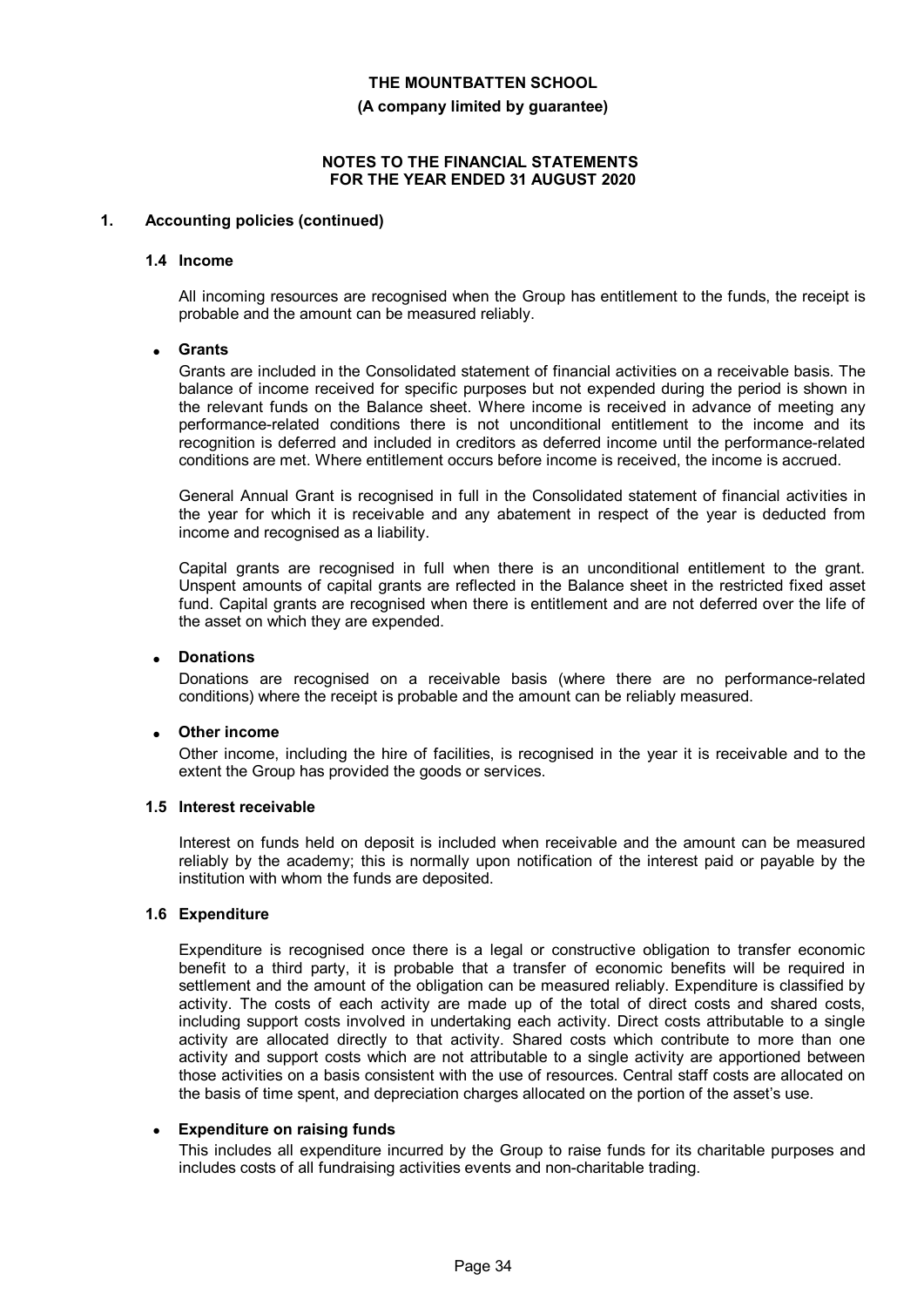**(A company limited by guarantee)**

#### **NOTES TO THE FINANCIAL STATEMENTS FOR THE YEAR ENDED 31 AUGUST 2020**

#### **1. Accounting policies (continued)**

#### **1.6 Expenditure (continued)**

#### **Charitable activities**

These are costs incurred on the Group's educational operations, including support costs and costs relating to the governance of the Group apportioned to charitable activities.

All resources expended are inclusive of irrecoverable VAT.

#### **1.7 Taxation**

The academy is considered to pass the tests set out in Paragraph 1 Schedule 6 of the Finance Act 2010 and therefore it meets the definition of a charitable company for UK corporation tax purposes.

Accordingly, the academy is potentially exempt from taxation in respect of income or capital gains received within categories covered by Part 11, chapter 3 of the Corporation Tax Act 2010 or Section 256 of the Taxation of Chargeable Gains Act 1992, to the extent that such income or gains are applied exclusively to charitable purposes.

#### **1.8 Tangible fixed assets**

Assets costing £5,000 or more are capitalised as tangible fixed assets and are carried at cost, net of depreciation and any provision for impairment.

Where tangible fixed assets have been acquired with the aid of specific grants, either from the government or from the private sector, they are included in the Balance sheet at cost and depreciated over their expected useful economic life. Where there are specific conditions attached to the funding requiring the continued use of the asset, the related grants are credited to a restricted fixed asset fund in the Consolidated statement of financial activities and carried forward in the Balance sheet. Depreciation on the relevant assets is charged directly to the restricted fixed asset fund in the Consolidated statement of financial activities. Where tangible fixed assets have been acquired with unrestricted funds, depreciation on such assets is charged to the unrestricted fund.

Depreciation is provided on all tangible fixed assets other than freehold land and assets under construction, at rates calculated to write off the cost of each asset on a straight-line basis over its expected useful life, as follows:

Depreciation is provided on the following bases:

| Long term leasehold property | - Buildings - Straight line over 50 years.<br>Leasehold land - Straight line over 125 years |
|------------------------------|---------------------------------------------------------------------------------------------|
| Furniture and equipment      | - Straight line over 3 - 5 years                                                            |
| Motor vehicles               | - Straight line over 5 years                                                                |
| Asset under construction     | - N/a                                                                                       |

Assets in the course of construction are included at cost. Depreciation on these assets is not charged until they are brought into use and reclassified to freehold or leasehold land and buildings.

A review for impairment of a fixed asset is carried out if events or changes in circumstances indicate that the carrying value of any fixed asset may not be recoverable. Shortfalls between the carrying value of fixed assets and their recoverable amounts are recognised as impairments. Impairment losses are recognised in the Consolidated statement of financial activities.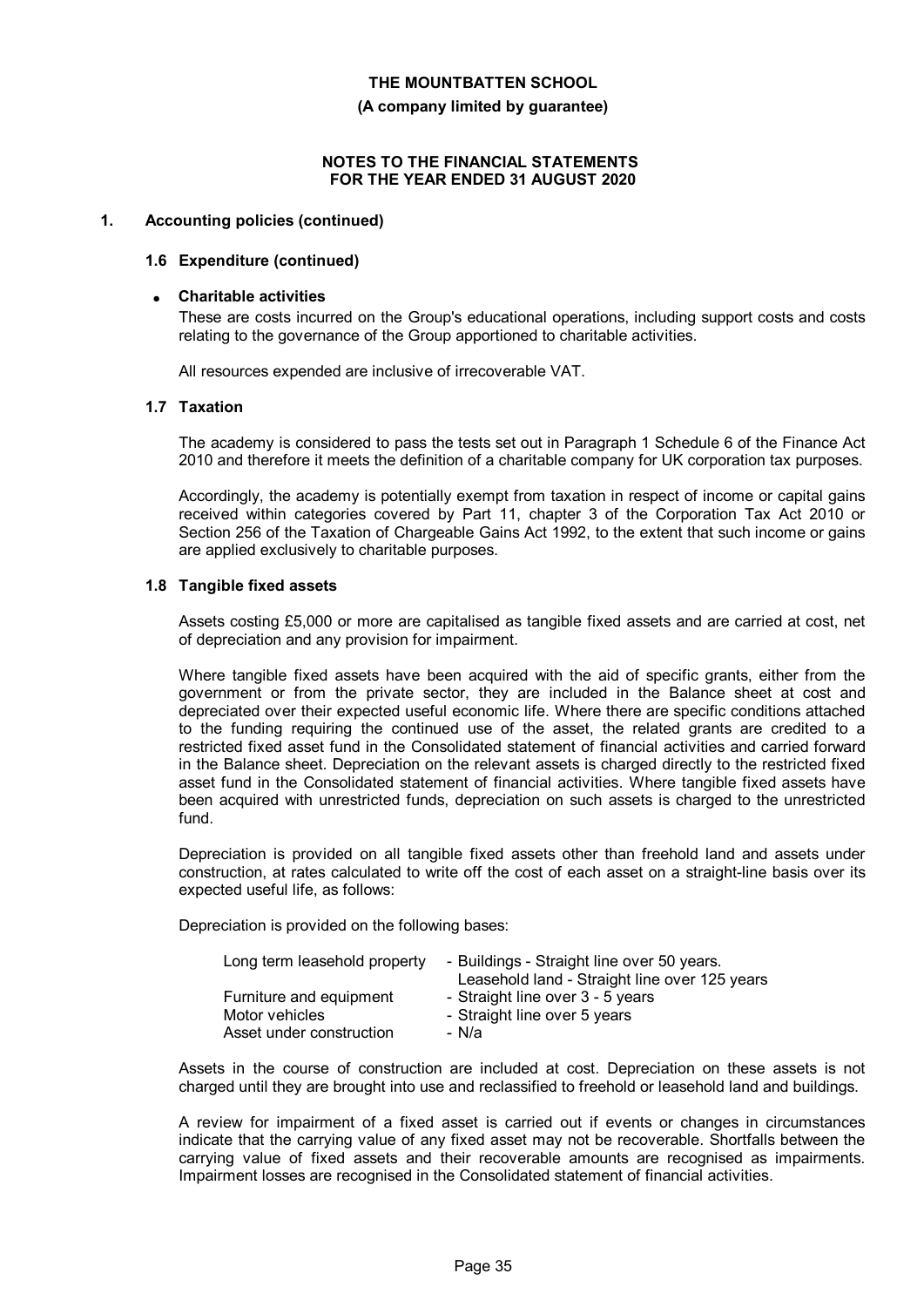**(A company limited by guarantee)**

#### **NOTES TO THE FINANCIAL STATEMENTS FOR THE YEAR ENDED 31 AUGUST 2020**

#### **1. Accounting policies (continued)**

#### **1.9 Investments**

Investments in subsidiaries in the academy's own balance sheet are valued at cost less provision for impairment.

#### **1.10 Stocks**

Stocks are valued at the lower of cost and net realisable value after making due allowance for obsolete and slow-moving stocks. Cost includes all direct costs and an appropriate proportion of fixed and variable overheads.

#### **1.11 Cash at bank and in hand**

Cash at bank and in hand includes cash and short-term highly liquid investments with a short maturity of three months or less from the date of acquisition or opening of the deposit or similar account.

#### **1.12 Financial instruments**

The Group only holds basic financial instruments as defined in FRS 102. The financial assets and financial liabilities of the Group and their measurement bases are as follows:

*Financial assets* - trade and other debtors are basic financial instruments and are debt instruments measured at amortised cost as detailed in note 17. Prepayments are not financial instruments. Amounts due to the academy's wholly owned subsidiary are held at face value less any impairment. Cash at bank is classified as a basic financial instrument and is measured at face value.

*Financial liabilities* - trade creditors, accruals and other creditors are financial instruments, and are measured at amortised cost as detailed in notes 19 and 20. Taxation and social security are not included in the financial instruments disclosure definition. Deferred income is not deemed to be a financial liability, as the cash settlement has already taken place and there is an obligation to deliver services rather than cash or another financial instrument. Amounts due to the academy's wholly owned subsidiary are held at face value less any impairment.

#### **1.13 Pensions**

Retirement benefits to employees of the Group are provided by the Teachers' Pension Scheme ("TPS") and the Local Government Pension Scheme ("LGPS"). These are defined benefit schemes.

The TPS is an unfunded scheme and contributions are calculated so as to spread the cost of pensions over employees' working lives with the Group in such a way that the pension cost is a substantially level percentage of current and future pensionable payroll. The contributions are determined by the Government Actuary on the basis of quadrennial valuations using a prospective unit credit method. TPS is an unfunded multi-employer scheme with no underlying assets to assign between employers. Consequently, the TPS is treated as a defined contribution scheme for accounting purposes and the contributions recognised in the period to which they relate.

The LGPS is a funded multi-employer scheme and the assets are held separately from those of the Group in separate trustee administered funds. Pension scheme assets are measured at fair value and liabilities are measured on an actuarial basis using the projected unit credit method and discounted at a rate equivalent to the current rate of return on a high quality corporate bond of equivalent term and currency to the liabilities. The actuarial valuations are obtained at least triennially and are updated at each Balance sheet date. The amounts charged to operating surplus are the current service costs and the costs of scheme introductions, benefit changes, settlements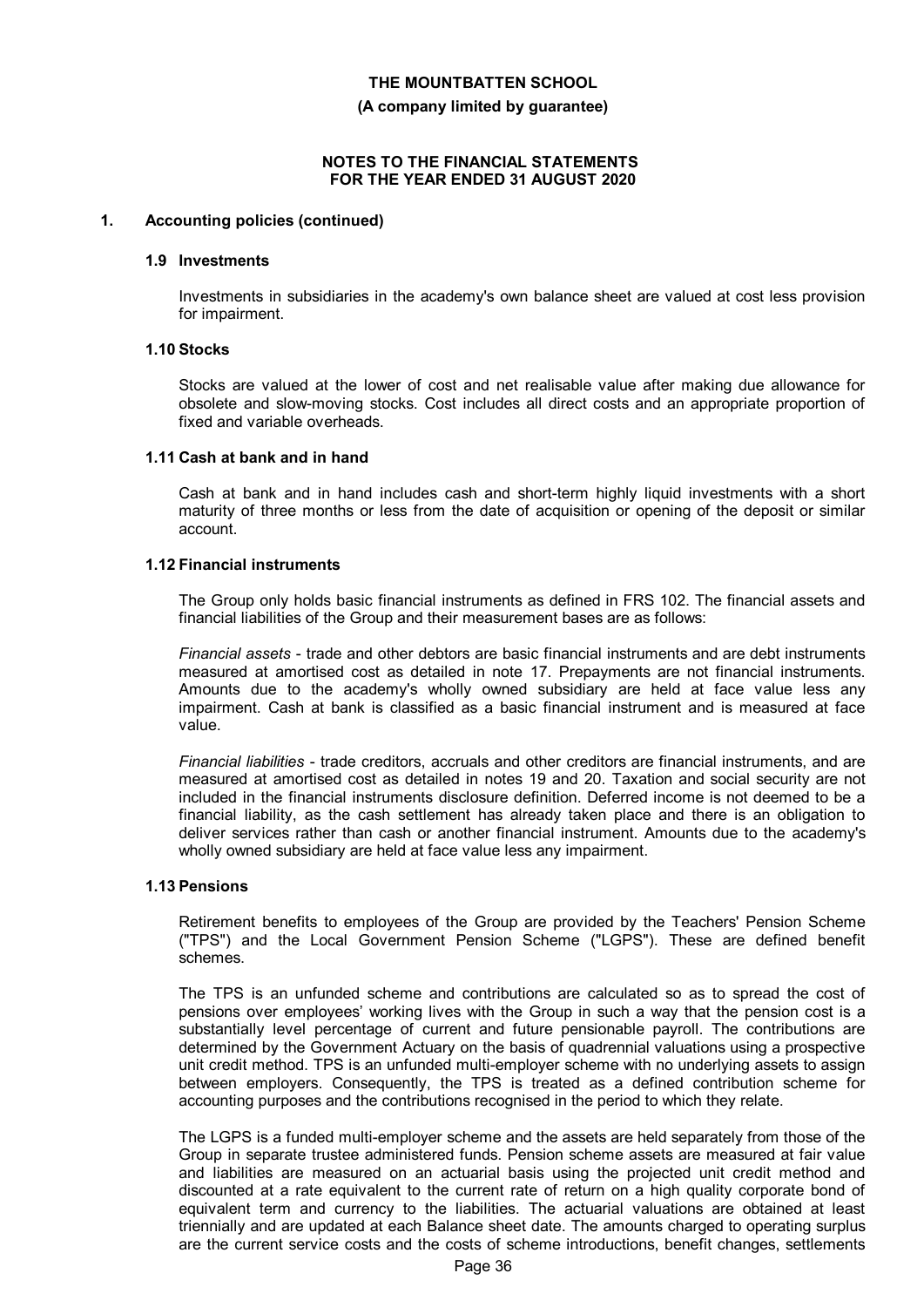**(A company limited by guarantee)**

#### **NOTES TO THE FINANCIAL STATEMENTS FOR THE YEAR ENDED 31 AUGUST 2020**

#### **1. Accounting policies (continued)**

#### **1.13 Pensions (continued)**

and curtailments. They are included as part of staff costs as incurred. Net interest on the net defined benefit liability/asset is also recognised in the Consolidated statement of financial activities and comprises the interest cost on the defined benefit obligation and interest income on the scheme assets, calculated by multiplying the fair value of the scheme assets at the beginning of the period by the rate used to discount the benefit obligations. The difference between the interest income on the scheme assets and the actual return on the scheme assets is recognised in other recognised gains and losses.

Actuarial gains and losses are recognised immediately in other recognised gains and losses.

#### **1.14 Operating leases**

Rentals paid under operating leases are charged to the Consolidated statement of financial activities on a straight line basis over the lease term.

#### **2. Critical accounting estimates and areas of judgement**

Estimates and judgements are continually evaluated and are based on historical experience and other factors, including expectations of future events that are believed to be reasonable under the circumstances.

Critical accounting estimates and assumptions:

The academy trust makes estimates and assumptions concerning the future. The resulting accounting estimates and assumptions will, by definition, seldom equal the related actual results. The estimates and assumptions that have a significant risk of causing a material adjustment to the carrying amounts of assets and liabilities within the next financial year are discussed below.

The present value of the Local Government Pension Scheme defined benefit liability depends on a number of factors that are determined on an actuarial basis using a variety of assumptions. The assumptions used in determining the net cost or income for pensions include the discount rate. Any changes in these assumptions, which are disclosed in note 27, will impact the carrying amount of the pension liability. Furthermore a roll forward approach which projects results from the latest full actuarial valuation performed at 31 March 2019 has been used by the actuary in valuing the pensions liability at 31 August 2020. Any differences between the figures derived from the roll forward approach and a full actuarial valuation would impact on the carrying amount of the pension liability.

Critical areas of judgement:

#### Tangible fixed assets

Tangible fixed assets are depreciated over their useful lives taking into account residual values, where appropriate. The actual lives of the assets and residual values are assessed annually and may vary depending on a number of factors. Residual value assessments consider issues such as the remaining life of the asset and projected disposal values.

#### Operating lease commitments

The academy trust has entered into commercial lease contracts and as a lessee it obtains use of property, plant and equipment. The classification of such leases as operating or finance lease requires the academy trust to determine, based on an evaluation of the terms and conditions of the arrangements, whether it retains or acquires the significant risks and rewards of ownership of these assets and accordingly whether the lease requires an asset and liability to be recognised in the Balance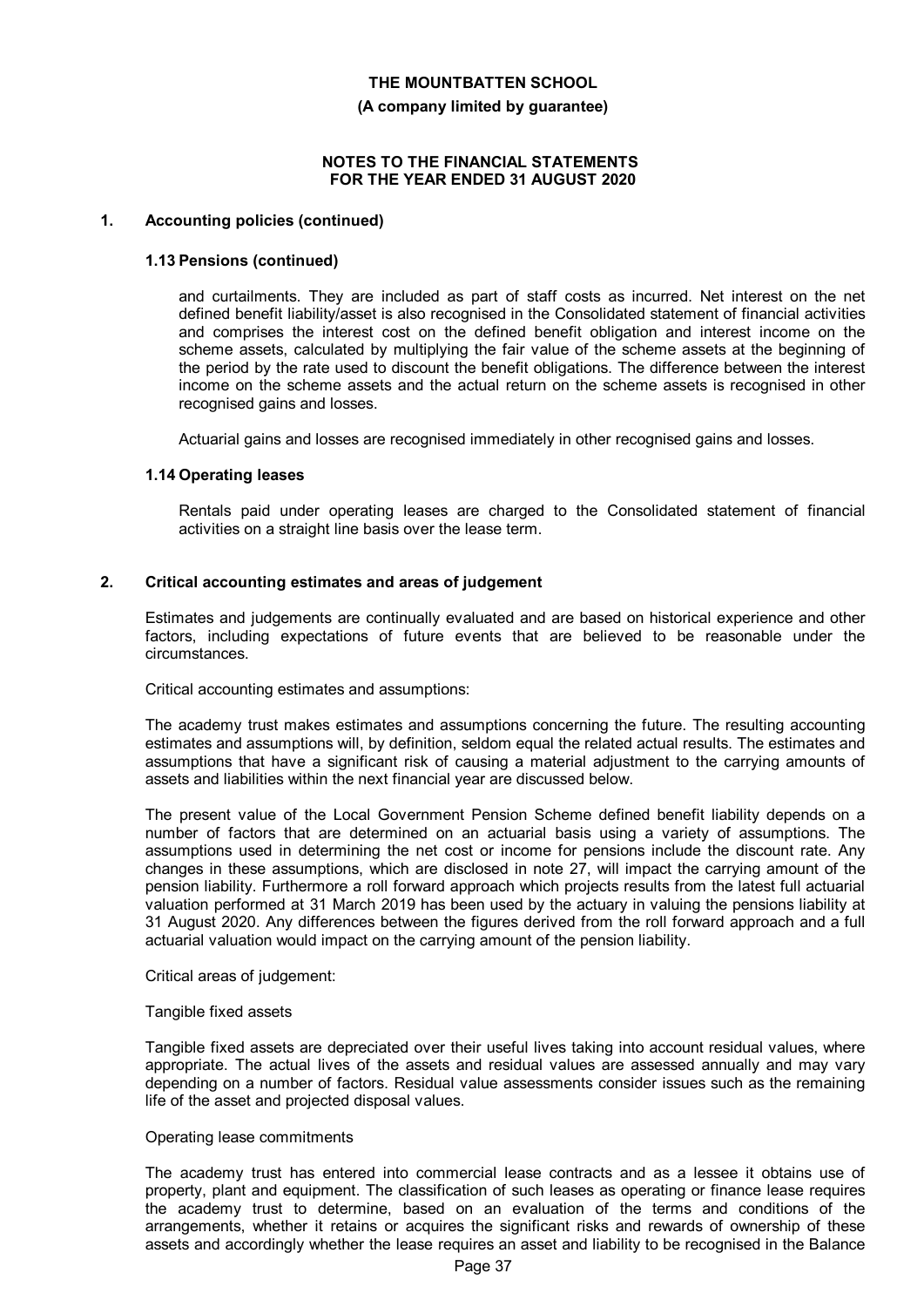#### **(A company limited by guarantee)**

#### **NOTES TO THE FINANCIAL STATEMENTS FOR THE YEAR ENDED 31 AUGUST 2020**

**2. Critical accounting estimates and areas of judgement (continued)**

Sheet.

### **3. Income from donations and capital grants**

|                       | <b>Unrestricted</b><br>funds<br>2020<br>£ | <b>Restricted</b><br>fixed asset<br>funds<br>2020<br>£ | <b>Total</b><br>funds<br>2020<br>£ | Total<br>funds<br>2019<br>£ |
|-----------------------|-------------------------------------------|--------------------------------------------------------|------------------------------------|-----------------------------|
| Donations             | $\equiv$                                  |                                                        |                                    | 245                         |
| <b>Capital Grants</b> |                                           | 16,750                                                 | 16,750                             | 1,116,024                   |
| <b>Total 2020</b>     |                                           | 16,750                                                 | 16,750                             | 1,116,269                   |
| <b>Total 2019</b>     | 245                                       | 1,116,024                                              | 1,116,269                          |                             |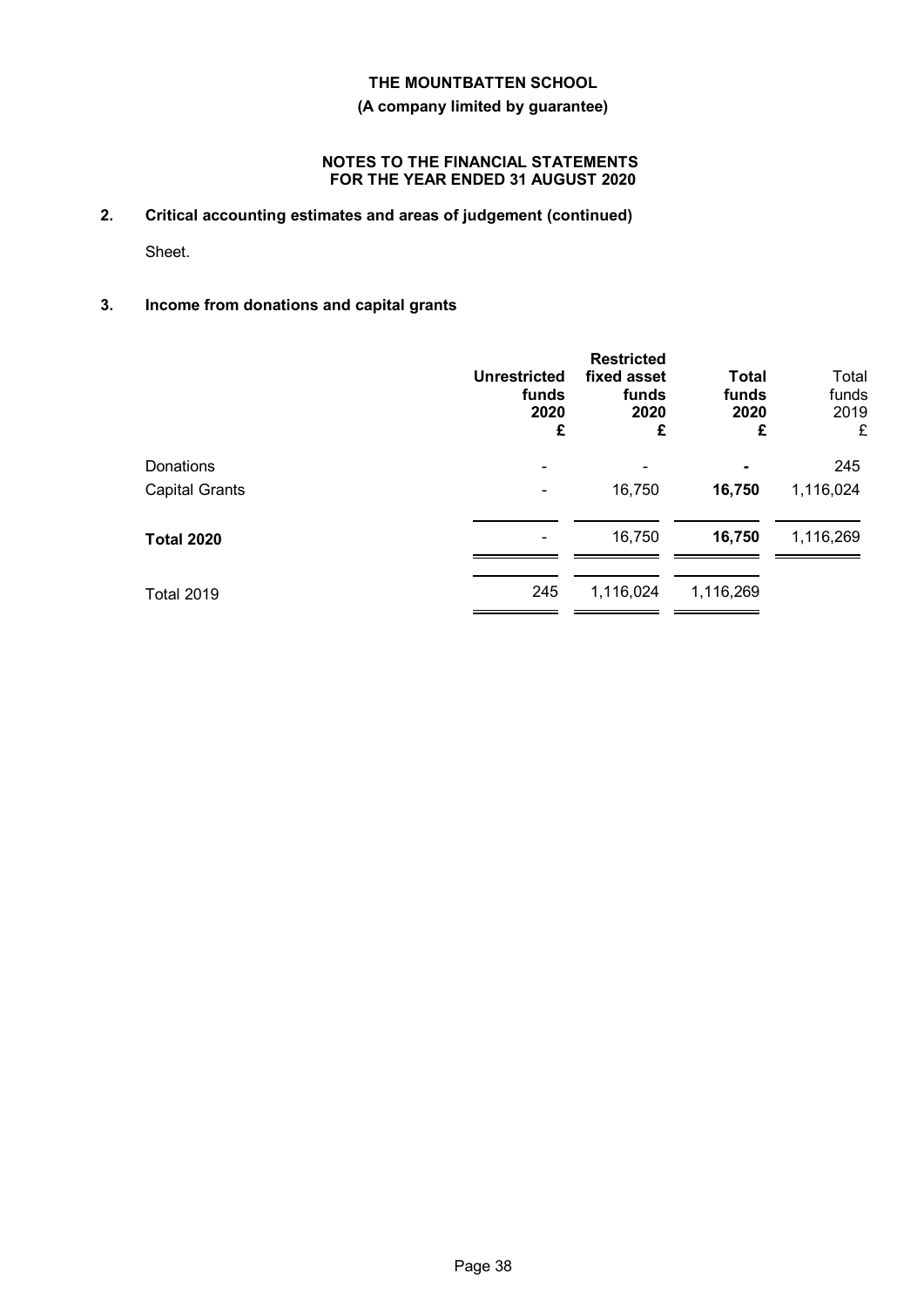**(A company limited by guarantee)**

#### **NOTES TO THE FINANCIAL STATEMENTS FOR THE YEAR ENDED 31 AUGUST 2020**

# **4. Funding for the academy's educational operations**

|                                   | <b>Unrestricted</b><br>funds<br>2020<br>£ | <b>Restricted</b><br>funds<br>2020<br>£ | <b>Total</b><br>funds<br>2020<br>£ | Total<br>funds<br>2019<br>£ |
|-----------------------------------|-------------------------------------------|-----------------------------------------|------------------------------------|-----------------------------|
| <b>DfE/ESFA grants</b>            |                                           |                                         |                                    |                             |
| General Annual Grant (GAG)        |                                           | 6,729,824                               | 6,729,824                          | 6,645,053                   |
| Other DfE/ESFA grants             |                                           | 628,824                                 | 628,824                            | 325,393                     |
|                                   |                                           | 7,358,648                               | 7,358,648                          | 6,970,446                   |
| Other government grants           |                                           |                                         |                                    |                             |
| Local authority grants            |                                           | 30,217                                  | 30,217                             | 29,442                      |
|                                   |                                           | 30,217                                  | 30,217                             | 29,442                      |
| <b>Other funding</b>              |                                           |                                         |                                    |                             |
| Grants from other external bodies |                                           | 26,050                                  | 26,050                             | 49,355                      |
| Trips income                      | 142,548                                   |                                         | 142,548                            | 206,437                     |
| <b>Minibus</b>                    | 20,276                                    |                                         | 20,276                             | 56,824                      |
| <b>Music Tuition</b>              | 70,928                                    |                                         | 70,928                             | 99,016                      |
| Exam income                       | 1,411                                     |                                         | 1,411                              | 3,472                       |
|                                   | 235,163                                   | 26,050                                  | 261,213                            | 415,104                     |
| <b>Total 2020</b>                 | 235,163                                   | 7,414,915                               | 7,650,078                          | 7,414,992                   |
| <b>Total 2019</b>                 | 365,749                                   | 7,049,243                               | 7,414,992                          |                             |
|                                   |                                           |                                         |                                    |                             |

#### **5. Income from other trading activities**

|                           | <b>Unrestricted</b><br>funds<br>2020<br>£ | <b>Total</b><br>funds<br>2020<br>£ | Total<br>funds<br>2019<br>£ |
|---------------------------|-------------------------------------------|------------------------------------|-----------------------------|
| <b>Fundraising events</b> | 88,750                                    | 88,750                             | 36,283                      |
| Other income              | 20,532                                    | 20,532                             | 29,984                      |
| Trading subsidiary income | 1,485,983                                 | 1,485,983                          | 3,389,750                   |
| <b>Total 2020</b>         | 1,595,265                                 | 1,595,265                          | 3,456,017                   |
| <b>Total 2019</b>         | 3,456,017                                 | 3,456,017                          |                             |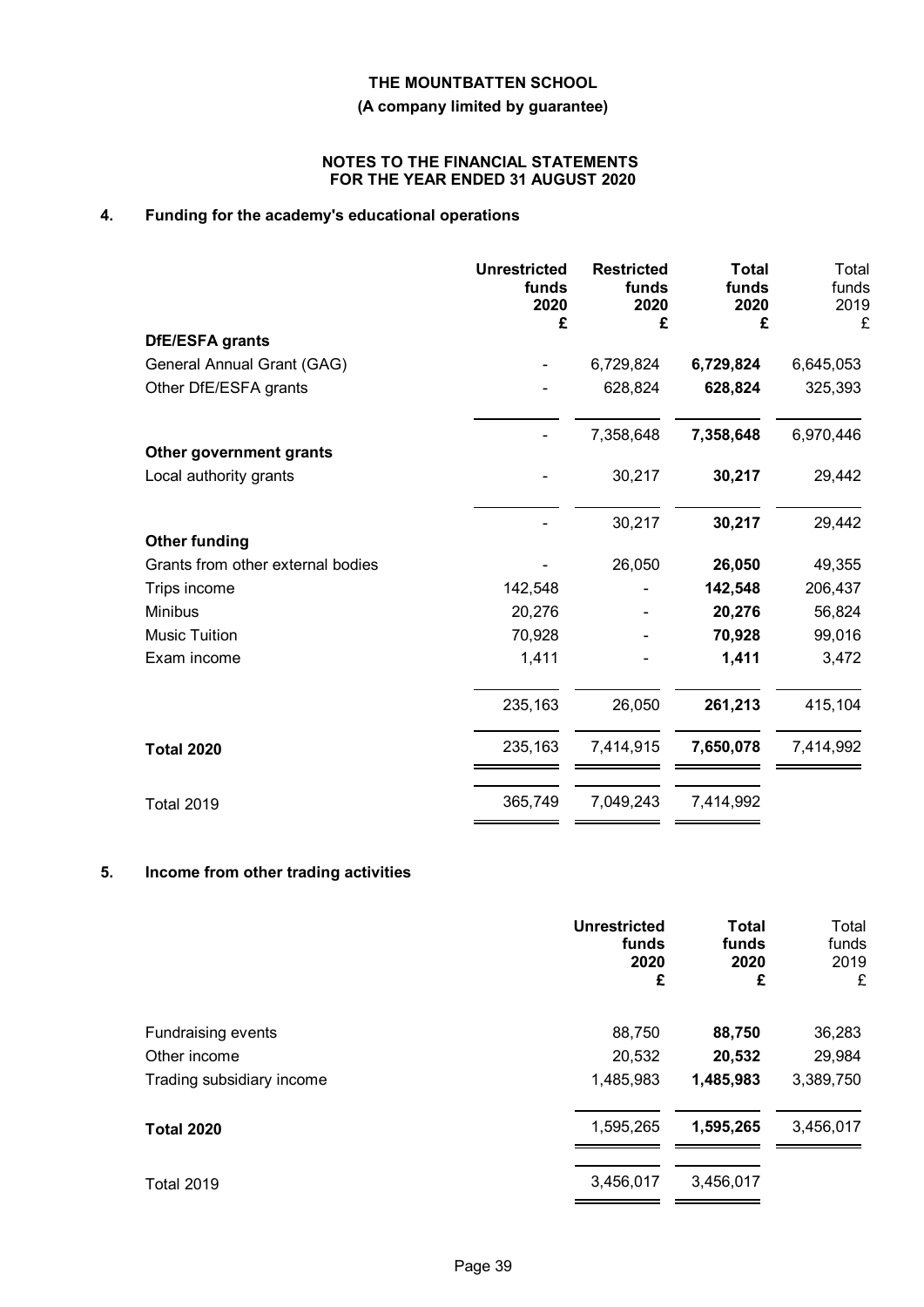#### **(A company limited by guarantee)**

#### **NOTES TO THE FINANCIAL STATEMENTS FOR THE YEAR ENDED 31 AUGUST 2020**

#### **6. Investment income**

|                          | <b>Unrestricted</b> | Total | Total |
|--------------------------|---------------------|-------|-------|
|                          | funds               | funds | funds |
|                          | 2020                | 2020  | 2019  |
|                          | £                   | £     | £     |
| Bank interest receivable | 3,739               | 3.739 | 9,180 |

#### **7. Other incoming resources**

|                                        | <b>Unrestricted</b><br>funds<br>2020 | Total<br>funds<br>2020 | Total<br>funds<br>2019<br>£ |
|----------------------------------------|--------------------------------------|------------------------|-----------------------------|
| Coronavirus Job Retention Scheme grant | 88,000                               | 88,000                 |                             |

The academy trust has been eligible to claim additional funding in year from government support schemes in response to the coronavirus outbreak. The academy furloughed some of its support staff under the government's CJRS. The funding received of £88k relates to staff costs in respect of 29 staff which are included within note 11 below as appropriate.

#### **8. Expenditure**

|                                               | <b>Staff Costs</b><br>2020<br>£ | <b>Premises</b><br>2020<br>£ | <b>Other</b><br>2020<br>£ | Total<br>2020<br>£ | Total<br>2019<br>£ |
|-----------------------------------------------|---------------------------------|------------------------------|---------------------------|--------------------|--------------------|
| <b>Fundraising trading</b><br>activities:     |                                 |                              |                           |                    |                    |
| Direct costs<br><b>Educational operations</b> | 849,115                         | 29,605                       | 564,148                   | 1,442,868          | 3,345,637          |
| Direct costs                                  | 5,557,908                       | 538,063                      | 436,045                   | 6,532,016          | 6,134,877          |
| Support costs                                 | 1,003,754                       | 403,418                      | 544,902                   | 1,952,074          | 2,113,555          |
| <b>Total 2020</b>                             | 7,410,777                       | 971,086                      | 1,545,095                 | 9,926,958          | 11,594,069         |
| <b>Total 2019</b>                             | 7,632,775                       | 1,007,435                    | 2,953,859                 | 11,594,069         |                    |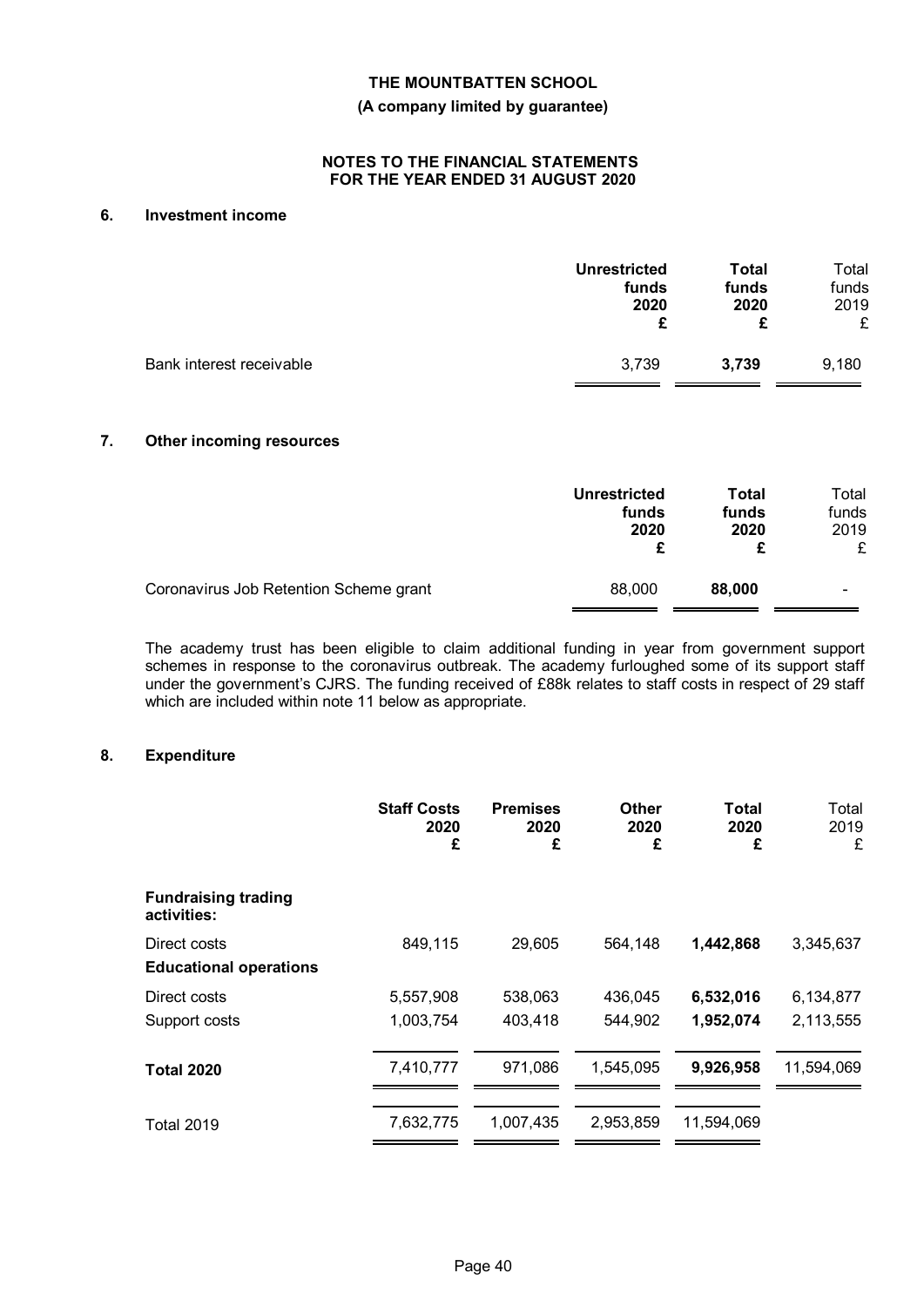### **(A company limited by guarantee)**

#### **NOTES TO THE FINANCIAL STATEMENTS FOR THE YEAR ENDED 31 AUGUST 2020**

# **9. Analysis of expenditure by activities**

|                               | <b>Activities</b><br>undertaken<br>directly<br>2020<br>£ | <b>Support</b><br>costs<br>2020<br>£ | <b>Total</b><br>funds<br>2020<br>£ | Total<br>funds<br>2019<br>£ |
|-------------------------------|----------------------------------------------------------|--------------------------------------|------------------------------------|-----------------------------|
| <b>Educational operations</b> | 6,532,016                                                | 1,952,074                            | 8,484,090                          | 8,248,432                   |
| <b>Total 2019</b>             | 6,134,877                                                | 2,113,555                            | 8,248,432                          |                             |

# **Analysis of direct costs**

|                             | <b>Activities</b><br>2020<br>£ | <b>Total</b><br>funds<br>2020<br>£ | Total<br>funds<br>2019<br>£ |
|-----------------------------|--------------------------------|------------------------------------|-----------------------------|
| Pension finance costs       | 14,499                         | 14,499                             | 12,108                      |
| Staff costs                 | 5,557,908                      | 5,557,908                          | 5,123,508                   |
| Depreciation                | 538,062                        | 538,062                            | 494,183                     |
| <b>Educational supplies</b> | 167,243                        | 167,243                            | 184,865                     |
| <b>Examination fees</b>     | 90,379                         | 90,379                             | 116,312                     |
| Staff development           | 21,384                         | 21,384                             | 31,205                      |
| Technology costs            | 61,108                         | 61,108                             | 70,775                      |
| Other direct costs          | 81,433                         | 81,433                             | 101,921                     |
| <b>Total 2020</b>           | 6,532,016                      | 6,532,016                          | 6,134,877                   |
| <b>Total 2019</b>           | 6,134,877                      | 6,134,877                          |                             |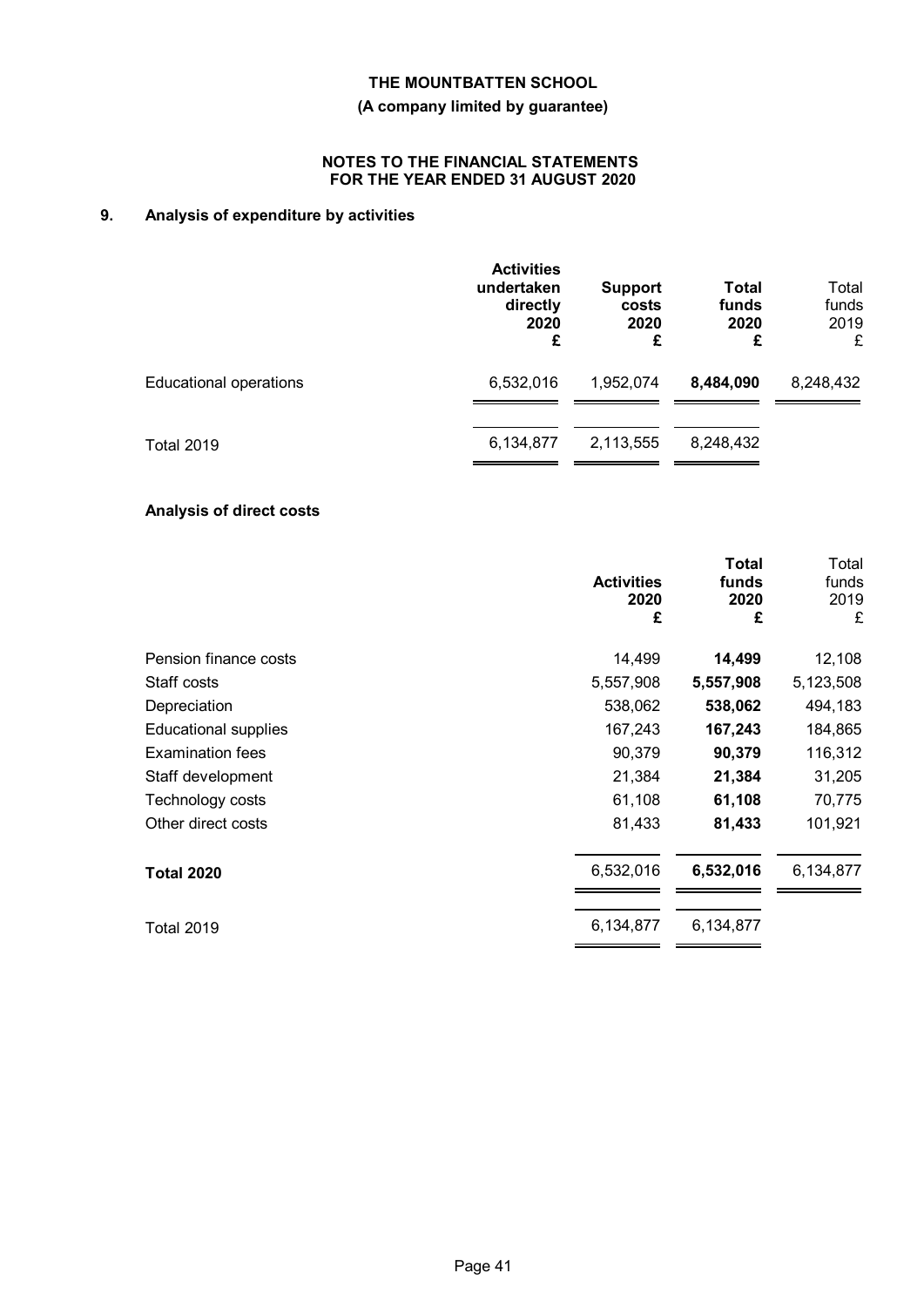### **(A company limited by guarantee)**

#### **NOTES TO THE FINANCIAL STATEMENTS FOR THE YEAR ENDED 31 AUGUST 2020**

# **9. Analysis of expenditure by activities (continued)**

### **Analysis of support costs**

**10.** 

|                                        | <b>Activities</b><br>2020<br>£ | <b>Total</b><br>funds<br>2020<br>£ | Total<br>funds<br>2019<br>£ |
|----------------------------------------|--------------------------------|------------------------------------|-----------------------------|
| Pension finance costs                  | 35,501                         | 35,501                             | 28,892                      |
| Staff costs                            | 1,003,754                      | 1,003,754                          | 1,027,952                   |
| Technology costs                       | 64,406                         | 64,406                             | 69,784                      |
| Other support costs                    | 85,101                         | 85,101                             | 88,201                      |
| Recruitment and support                | 28,538                         | 28,538                             | 40,646                      |
| Maintenance of premises and equipment  | 136,344                        | 136,344                            | 204,740                     |
| Cleaning                               | 133,689                        | 133,689                            | 130,811                     |
| Rent and rates                         | 58,047                         | 58,047                             | 56,224                      |
| Energy costs                           | 79,748                         | 79,748                             | 90,287                      |
| Insurance                              | 36,249                         | 36,249                             | 35,996                      |
| Security and transport                 | 17,851                         | 17,851                             | 67,146                      |
| Catering                               | 62,254                         | 62,254                             | 36,531                      |
| Governance costs                       | 28,213                         | 28,213                             | 18,821                      |
| Trip expenditure                       | 182,379                        | 182,379                            | 217,524                     |
| <b>Total 2020</b>                      | 1,952,074                      | 1,952,074                          | 2,113,555                   |
| <b>Total 2019</b>                      | 2,113,555                      | 2,113,555                          |                             |
| Net expenditure                        |                                |                                    |                             |
| Net expenditure for the year includes: |                                |                                    |                             |
|                                        |                                | 2020<br>£                          | 2019<br>£                   |

| 14,868  | 13,554  |
|---------|---------|
| 567,667 | 525,372 |
|         |         |
| 7.420   | 7.200   |
| 3,700   | 4,090   |
| 4.000   | 3.350   |
|         |         |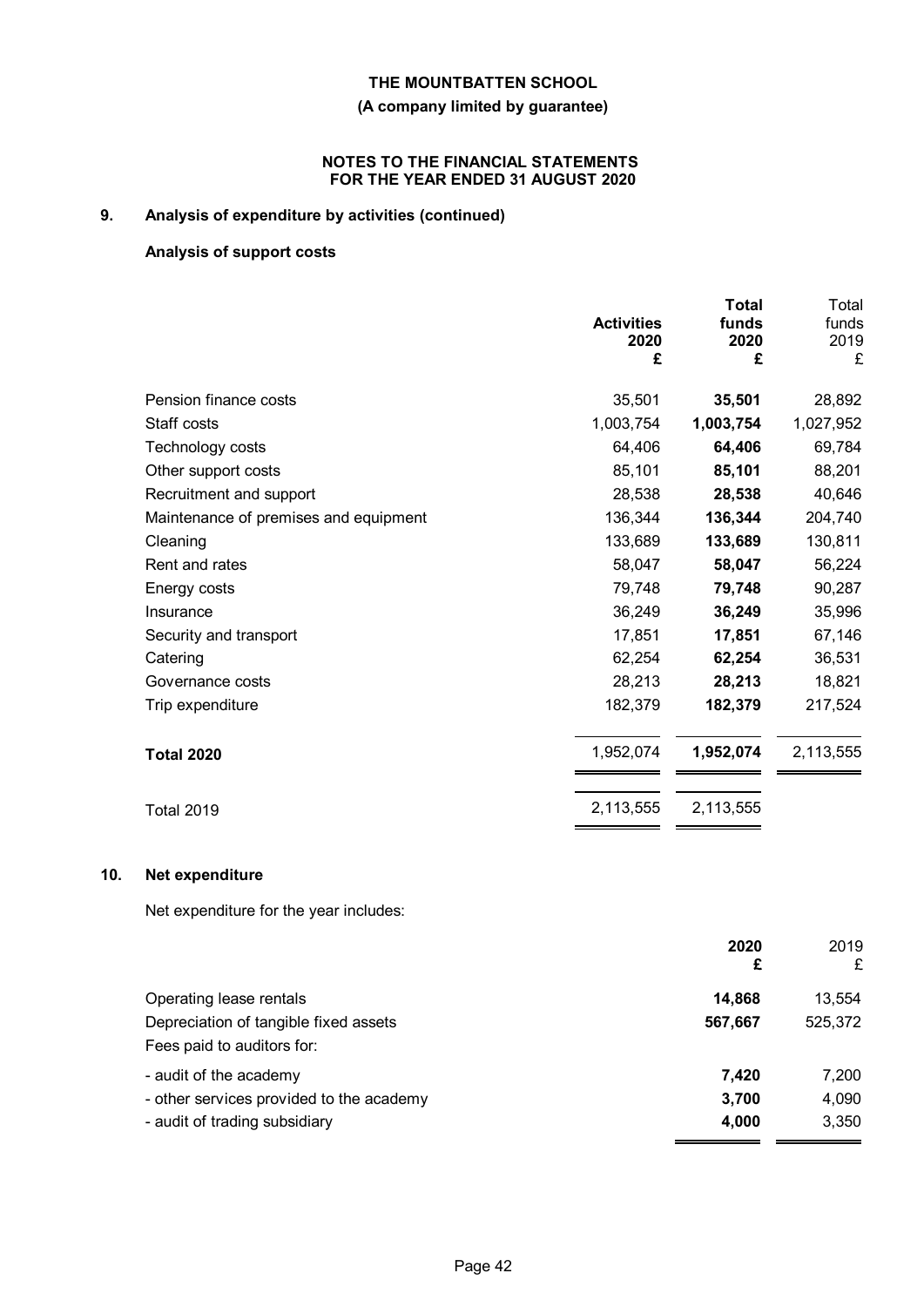#### **(A company limited by guarantee)**

#### **NOTES TO THE FINANCIAL STATEMENTS FOR THE YEAR ENDED 31 AUGUST 2020**

### **11. Staff**

#### **a. Staff costs**

Staff costs during the year were as follows:

|                                     | Group<br>2020<br>£ | Group<br>2019<br>£ | Academy<br>2020<br>£ | Academy<br>2019<br>£ |
|-------------------------------------|--------------------|--------------------|----------------------|----------------------|
| Wages and salaries                  | 5,484,514          | 6,005,951          | 4,734,305            | 4,649,983            |
| Social security costs               | 524,520            | 534,463            | 471,603              | 446,961              |
| Pension costs                       | 1,305,719          | 1,030,027          | 1,259,730            | 992,182              |
|                                     | 7,314,753          | 7,570,441          | 6,465,638            | 6,089,126            |
| Agency staff costs                  | 90,945             | 36,988             | 90,945               | 36,988               |
| Staff restructuring costs           | 5,079              | 25,346             | 5,079                | 25,346               |
|                                     | 7,410,777          | 7,632,775          | 6,561,662            | 6,151,460            |
| Staff restructuring costs comprise: |                    |                    |                      |                      |
| Redundancy payments                 | 5,079              | 25,346             | 5,079                | 25,346               |

# **b. Staff numbers**

The average number of persons employed by the Group and the academy during the year was as follows:

|                                  | Group<br>2020<br>No. | Group<br>2019<br>No. | Academy<br>2020<br>No. | Academy<br>2019<br>No. |
|----------------------------------|----------------------|----------------------|------------------------|------------------------|
| Teaching staff                   | 92                   | 100                  | 92                     | 100                    |
| Administration and support staff | 134                  | 173                  | 77                     | 76                     |
| Management staff                 | 8                    | 8                    | 8                      | 8                      |
|                                  | 234                  | 281                  | 177                    | 184                    |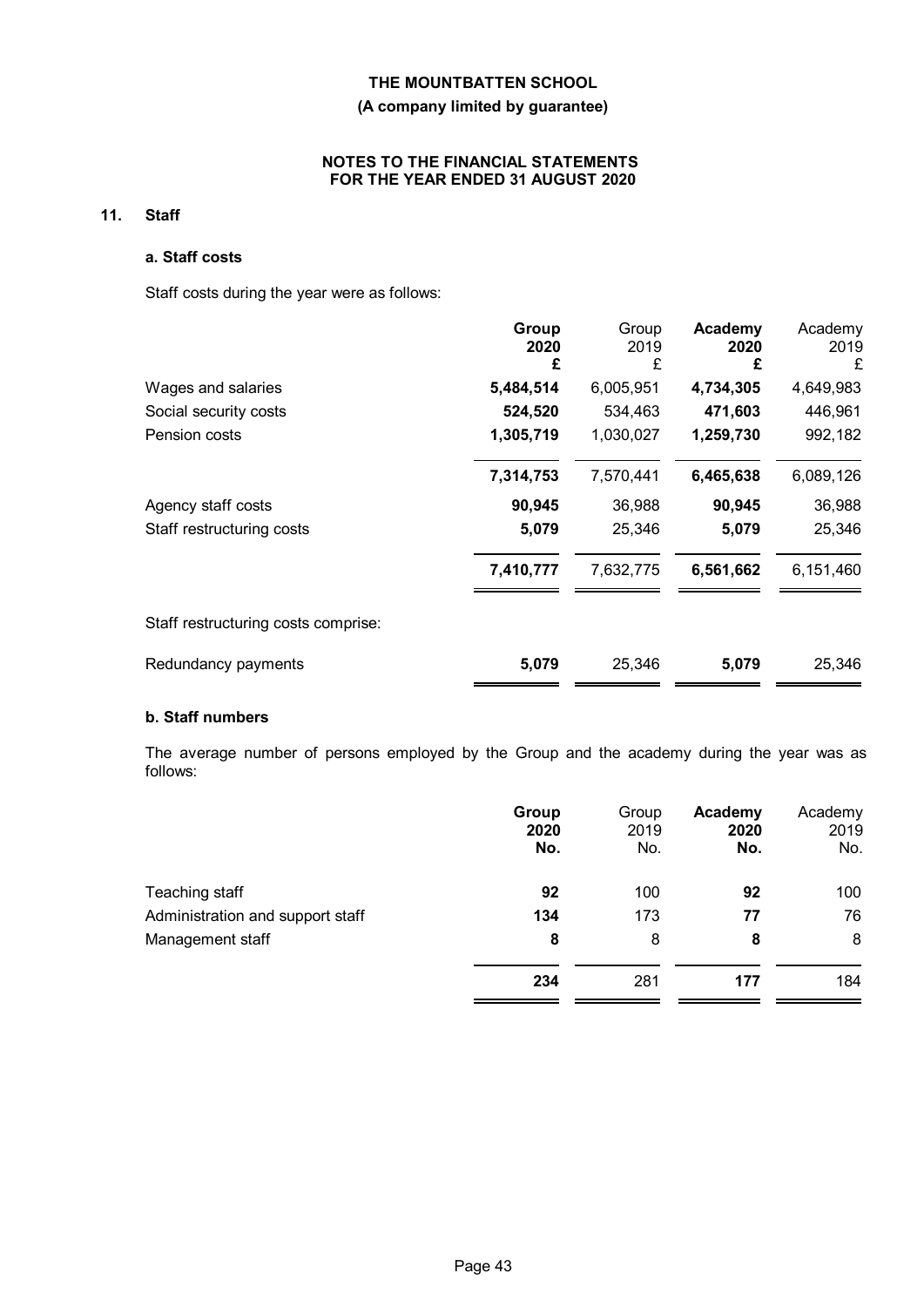#### **(A company limited by guarantee)**

#### **NOTES TO THE FINANCIAL STATEMENTS FOR THE YEAR ENDED 31 AUGUST 2020**

#### **11. Staff (continued)**

#### **c. Higher paid staff**

The number of employees whose employee benefits (excluding employer pension costs) exceeded £60,000 was:

|                                 | Group<br>2020<br>No. | Group<br>2019<br>No. |
|---------------------------------|----------------------|----------------------|
| In the band £60,001 - £70,000   | 3                    | $\overline{2}$       |
| In the band £70,001 - £80,000   | 2                    | 2                    |
| In the band £80,001 - £90,000   |                      |                      |
| In the band £150,000 - £160,000 |                      |                      |

All of the above employees participated in the Teachers' Pension Scheme. During the year ended 31 August 2020, Employers' pension contributions for these staff amounted to £103,406 (2019: £59,840).

#### **d. Key management personnel**

The key management personnel of the academy comprise the Trustees and the senior management team as listed on page 1. The total amount of employee benefits (including employer pension contributions and employer national insurance contributions) received by key management personnel for their services to the academy was £833,341 (2019 £652,809).

#### **12. Trustees' remuneration and expenses**

One or more Trustees has been paid remuneration or has received other benefits from an employment with the academy. The principal and other staff Trustees only receive remuneration in respect of services they provide undertaking the roles of principal and staff members under their contracts of employment. The value of Trustees' remuneration and other benefits was as follows:

|                             |                            | 2020              | 2019              |
|-----------------------------|----------------------------|-------------------|-------------------|
|                             |                            |                   |                   |
| <b>Heather McIlroy</b>      | Remuneration               | 155,000 - 160,000 | 150,000 - 155,000 |
| <b>Christopher Goodrich</b> | Remuneration               | $50,000 - 55,000$ | 45,000 - 50,000   |
|                             | Pension contributions paid | $5,000 - 10,000$  | $5,000 - 10,000$  |
| Gavin Rumsey                | Remuneration               | 45,000 - 50,000   | 45,000 - 50,000   |
|                             | Pension contributions paid | $10,000 - 15,000$ | $5,000 - 10,000$  |
| <b>Charlie Fisher</b>       | Remuneration               | $60,000 - 65,000$ | 55,000 - 60,000   |
|                             | Pension contributions paid | $10,000 - 15,000$ | $5,000 - 10,000$  |

During the year ended 31 August 2020, no expenses were reimbursed or paid directly to any Trustee (2019 - £1,208 to 4 Trustees). The expense reimbursed to the trustees were from activities carried out in their day to day role as a teacher.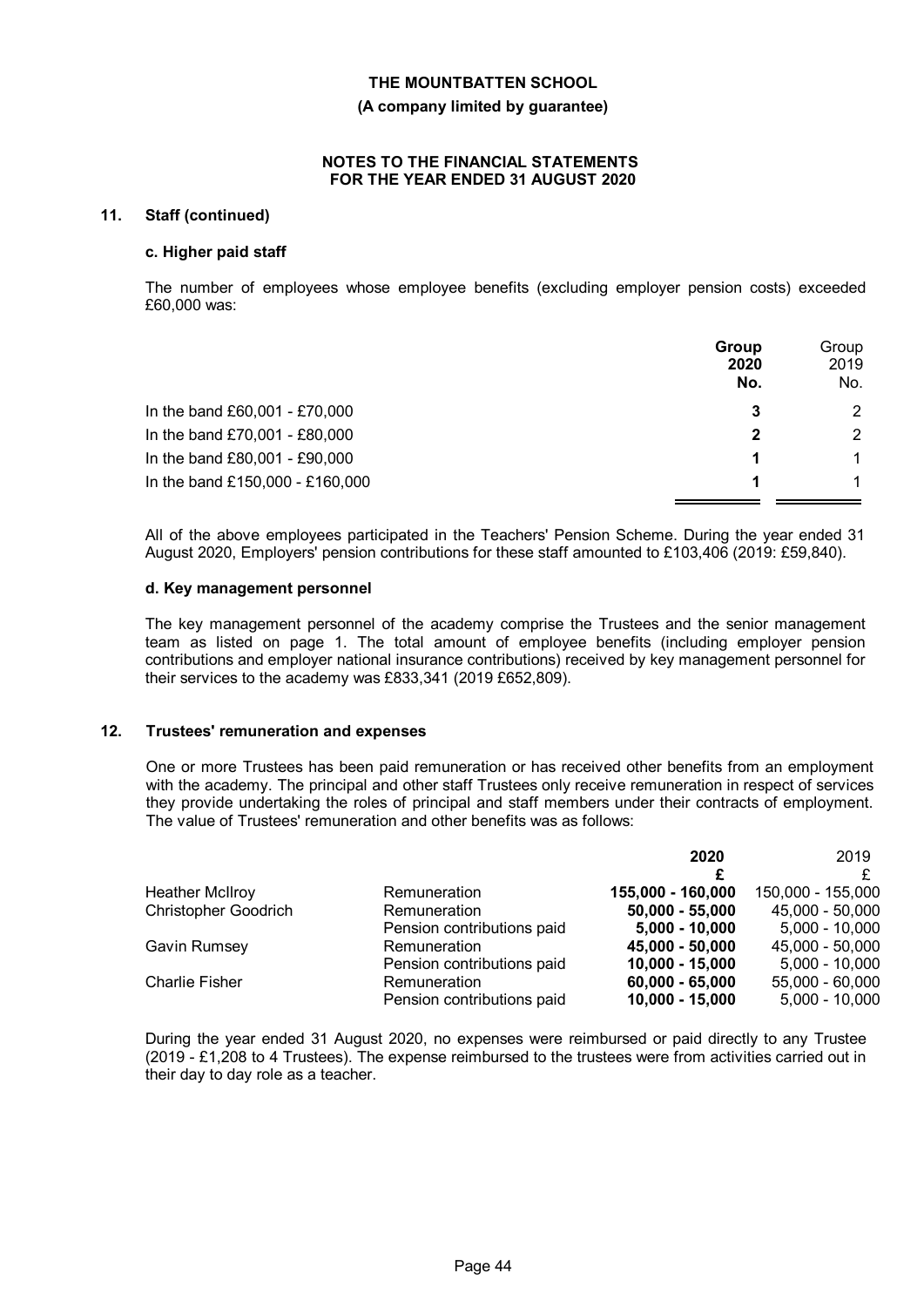**(A company limited by guarantee)**

#### **NOTES TO THE FINANCIAL STATEMENTS FOR THE YEAR ENDED 31 AUGUST 2020**

#### **13. Trustees' and Officers' insurance**

In accordance with normal commercial practice, the academy has purchased insurance to protect Trustees and officers from claims arising from negligent acts, errors or omissions occurring whilst on academy business. The insurance provides cover up to £2,000,000 on any one claim and the cost for the year ended 31 August 2020 was £Nil (2019 - £Nil). The cost of this insurance is included in the total insurance cost.

#### **14. Tangible fixed assets**

#### **Group**

|                          |            |                  |              | <b>Assets</b> |              |
|--------------------------|------------|------------------|--------------|---------------|--------------|
|                          | Long-term  | <b>Furniture</b> |              | under         |              |
|                          | leasehold  | and              | <b>Motor</b> | constructio   |              |
|                          | property   | equipment        | vehicles     | n             | <b>Total</b> |
|                          |            | £                | £            | £             | £            |
| <b>Cost or valuation</b> |            |                  |              |               |              |
| At 1 September 2019      | 31,221,770 | 664,597          | 111,503      | 4,704         | 32,002,574   |
| <b>Additions</b>         | 56,274     |                  |              |               | 56,274       |
| Disposals                |            |                  |              | (4, 704)      | (4, 704)     |
| At 31 August 2020        | 31,278,044 | 664,597          | 111,503      |               | 32,054,144   |
| <b>Depreciation</b>      |            |                  |              |               |              |
| At 1 September 2019      | 3,208,073  | 583,383          | 73,027       |               | 3,864,483    |
| Charge for the year      | 518,859    | 30,029           | 18,779       |               | 567,667      |
| At 31 August 2020        | 3,726,932  | 613,412          | 91,806       |               | 4,432,150    |
| Net book value           |            |                  |              |               |              |
| At 31 August 2020        | 27,551,112 | 51,185           | 19,697       |               | 27,621,994   |
| At 31 August 2019        | 28,013,697 | 81,214           | 38,476       | 4,704         | 28,138,091   |
|                          |            |                  |              |               |              |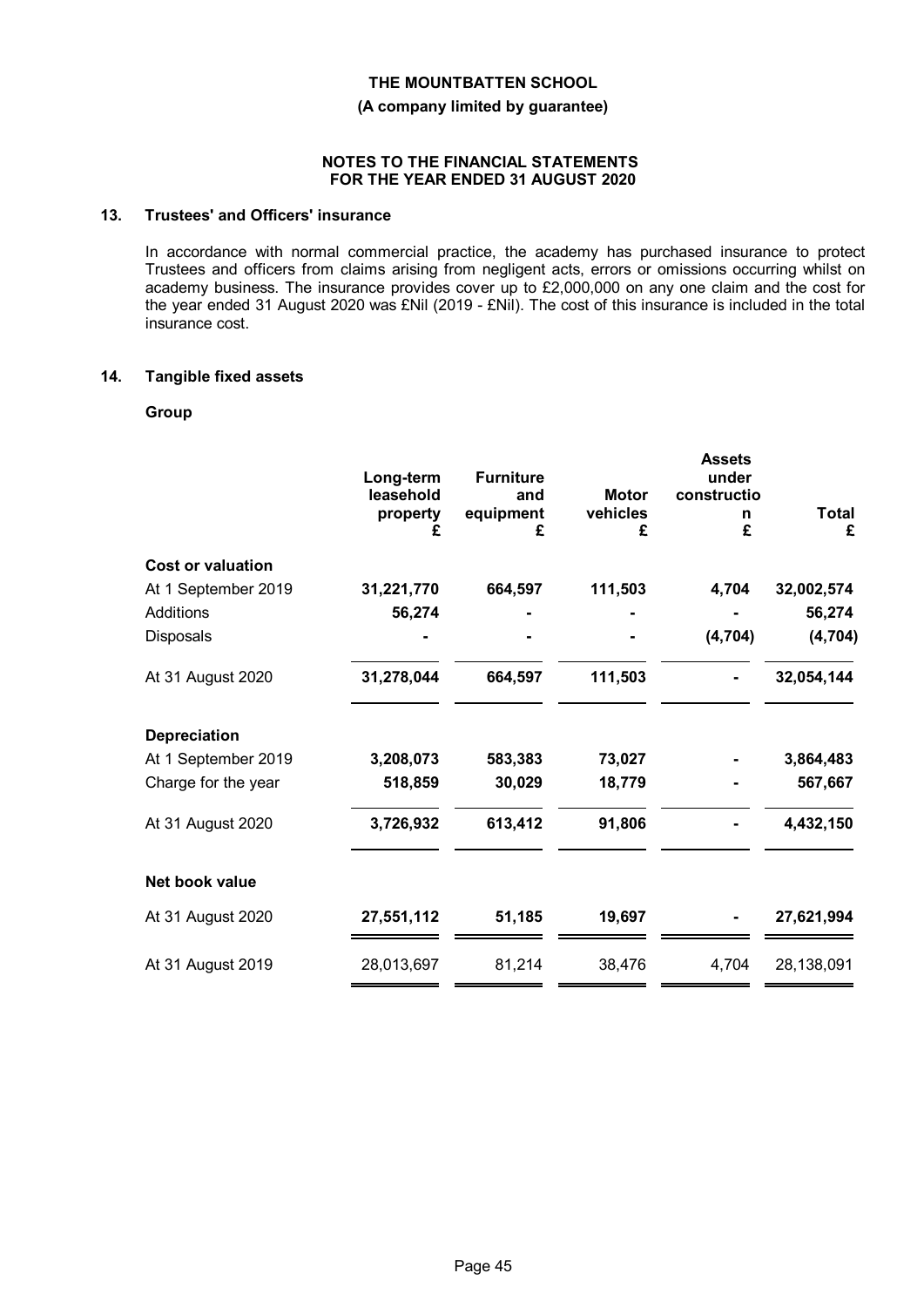### **(A company limited by guarantee)**

#### **NOTES TO THE FINANCIAL STATEMENTS FOR THE YEAR ENDED 31 AUGUST 2020**

# **14. Tangible fixed assets (continued)**

#### **Academy**

|                          |            |                  |               | <b>Assets</b> |                   |
|--------------------------|------------|------------------|---------------|---------------|-------------------|
|                          | Long-term  | <b>Furniture</b> |               | under         |                   |
|                          | leasehold  | and              | <b>Motor</b>  | constructio   |                   |
|                          | property   | equipment<br>£   | vehicles<br>£ | n<br>£        | <b>Total</b><br>£ |
| <b>Cost or valuation</b> |            |                  |               |               |                   |
| At 1 September 2019      | 31,221,770 | 550,866          | 35,535        | 4,704         | 31,812,875        |
| Additions                | 56,274     |                  |               |               | 56,274            |
| <b>Disposals</b>         |            |                  |               | (4, 704)      | (4, 704)          |
| At 31 August 2020        | 31,278,044 | 550,866          | 35,535        |               | 31,864,445        |
| <b>Depreciation</b>      |            |                  |               |               |                   |
| At 1 September 2019      | 3,208,073  | 491,502          | 26,274        |               | 3,725,849         |
| Charge for the year      | 518,859    | 15,618           | 3,585         |               | 538,062           |
| At 31 August 2020        | 3,726,932  | 507,120          | 29,859        |               | 4,263,911         |
| Net book value           |            |                  |               |               |                   |
| At 31 August 2020        | 27,551,112 | 43,746           | 5,676         |               | 27,600,534        |
| At 31 August 2019        | 28,013,697 | 59,364           | 9,261         | 4,704         | 28,087,026        |

#### **15. Fixed asset investments**

| Academy                  | Shares in group<br>undertakings<br>£ |
|--------------------------|--------------------------------------|
| <b>Cost or valuation</b> |                                      |
| At 1 September 2019      | 1                                    |
| <b>At 31 August 2020</b> | 1                                    |
| Net book value           |                                      |
| <b>At 31 August 2020</b> | 1                                    |
| At 31 August 2019        | 1                                    |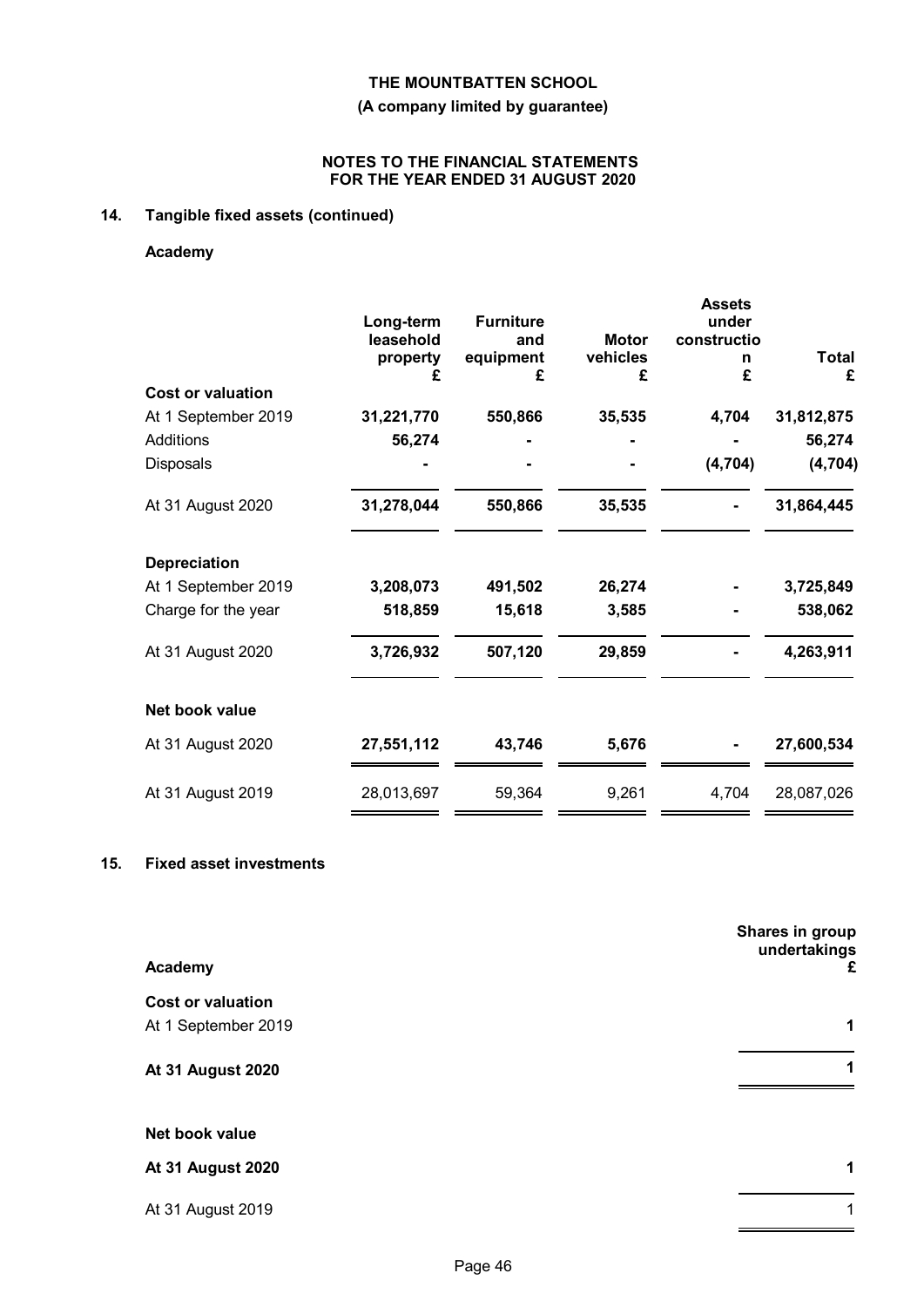#### **(A company limited by guarantee)**

#### **NOTES TO THE FINANCIAL STATEMENTS FOR THE YEAR ENDED 31 AUGUST 2020**

### **15. Fixed asset investments (continued)**

### **Principal subsidiaries**

The following was a subsidiary undertaking of the academy:

| <b>Name</b>                                                |             |                    | number   | <b>Company Holding</b>        | Included in<br>consolidation |
|------------------------------------------------------------|-------------|--------------------|----------|-------------------------------|------------------------------|
| Mountbatten School Services Limited                        |             |                    | 07889300 | 100% Yes                      |                              |
| The financial results of the subsidiary for the year were: |             |                    |          |                               |                              |
| <b>Name</b>                                                | Income<br>£ | <b>Expenditure</b> | £        | <b>Profit for</b><br>the year | <b>Net assets</b>            |
| Mountbatten School Services Limited                        | 1,579,671   | (1, 559, 218)      |          | 20,453                        | 273                          |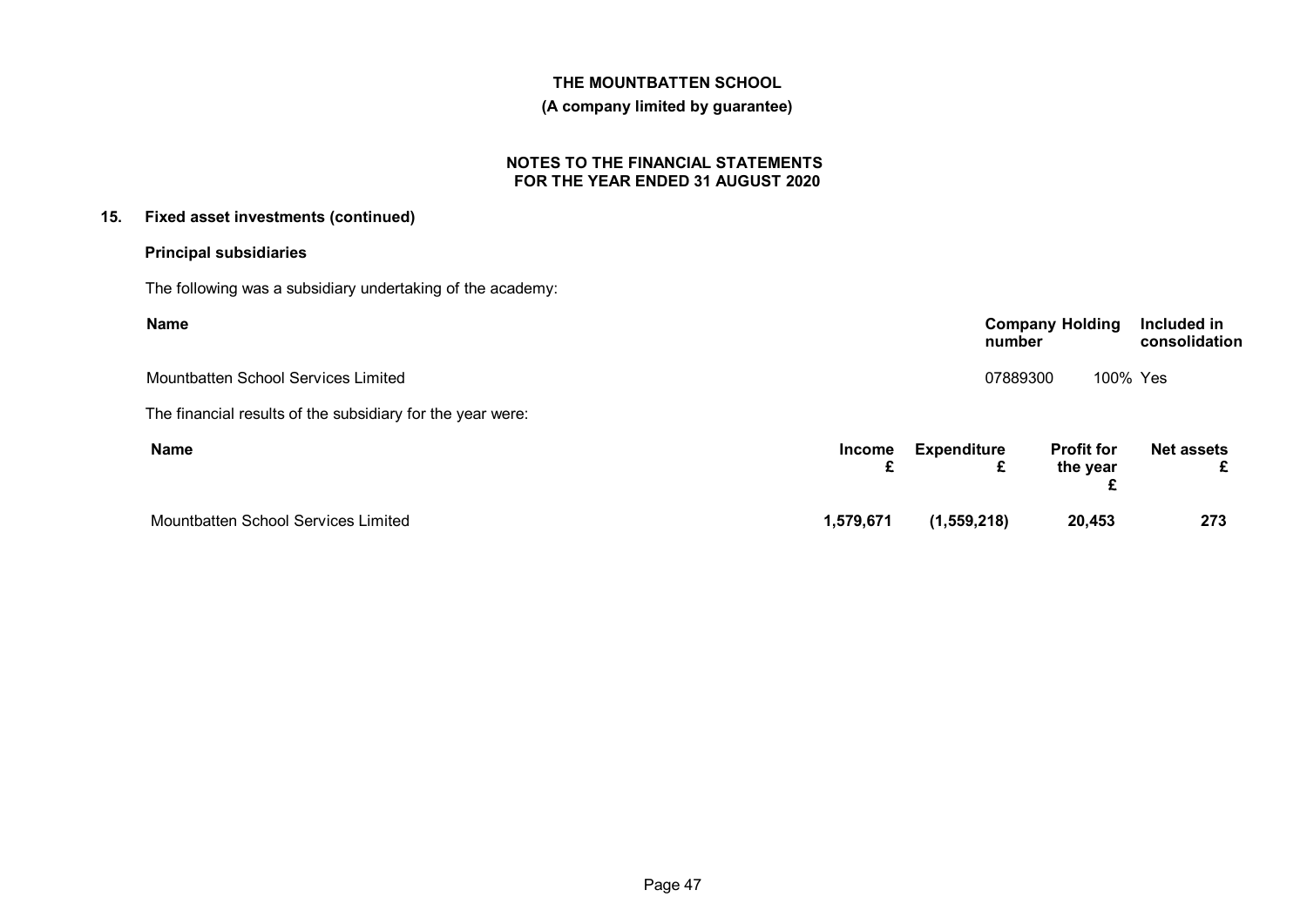### **(A company limited by guarantee)**

#### **NOTES TO THE FINANCIAL STATEMENTS FOR THE YEAR ENDED 31 AUGUST 2020**

# **16. Stocks**

|              | Group | Group  |
|--------------|-------|--------|
|              | 2020  | 2019   |
|              | £     | £      |
| <b>Stock</b> | 3,479 | 14,418 |

#### **17. Debtors**

|                                    | Group<br>2020<br>£ | Group<br>2019<br>£ | Academy<br>2020<br>£ | Academy<br>2019<br>£ |
|------------------------------------|--------------------|--------------------|----------------------|----------------------|
| Due within one year                |                    |                    |                      |                      |
| Trade debtors                      | 6,656              | 298,211            | 230                  | 316                  |
| Amounts owed by group undertakings | ۰                  | $\blacksquare$     | 289,442              | 274,631              |
| Other debtors                      | 67,404             | 8,658              | 64,497               | 8,658                |
| Prepayments and accrued income     | 243,048            | 557,319            | 231,319              | 284,914              |
| VAT recoverable                    | 52,662             | 58,659             | 51,709               | 54,021               |
|                                    | 369,770            | 922.847            | 637,197              | 622,540              |
|                                    |                    |                    |                      |                      |

#### **18. Current asset investments**

|               | Group   | Group   | Academy | Academy |
|---------------|---------|---------|---------|---------|
|               | 2020    | 2019    | 2020    | 2019    |
| Term deposits | 766.068 | 521.221 | 766,068 | 521,221 |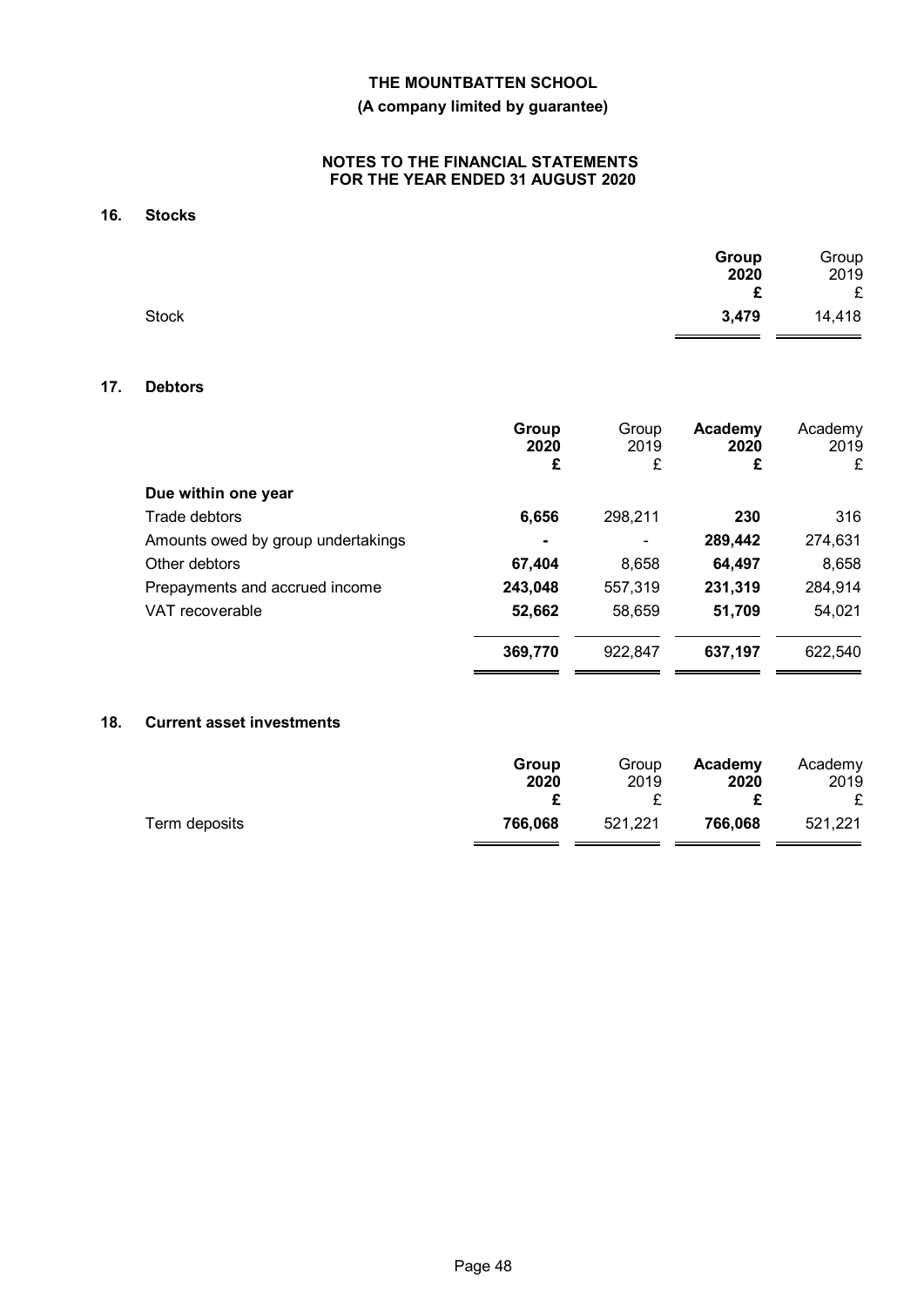#### **(A company limited by guarantee)**

#### **NOTES TO THE FINANCIAL STATEMENTS FOR THE YEAR ENDED 31 AUGUST 2020**

#### **19. Creditors: Amounts falling due within one year**

|                                        | Group<br>2020<br>£ | Group<br>2019<br>£ | Academy<br>2020<br>£ | Academy<br>2019<br>£ |
|----------------------------------------|--------------------|--------------------|----------------------|----------------------|
| Salix Ioan                             | 2,644              | 1,167              | 2,644                | 1,167                |
| Trade creditors                        | 97,673             | 228,562            | 86,920               | 179,916              |
| Other taxation and social security     | 121,804            | 172,441            | 112,698              | 110,139              |
| Other creditors                        | 69,665             | 95,623             | 53,387               | 5,840                |
| Accruals and deferred income           | 763,373            | 644,306            | 359,383              | 353,165              |
|                                        | 1,055,159          | 1,142,099          | 615,032              | 650,227              |
|                                        | Group<br>2020<br>£ | Group<br>2019<br>£ | Academy<br>2020<br>£ | Academy<br>2019<br>£ |
| Deferred income at 1 September 2019    | 418,124            | 372,959            | 238,167              | 135,219              |
| Resources deferred during the year     | 597,678            | 418,124            | 256,889              | 238,167              |
| Amounts released from previous periods | (418, 124)         | (372, 959)         | (238, 167)           | (135, 219)           |
|                                        | 597,678            | 418,124            | 256,889              | 238,167              |

Deferred income includes amounts paid in advance for trips, music tuition, rates relief, clubs for the term commencing September 2021.

#### **20. Creditors: Amounts falling due after more than one year**

|            | Group<br>2020 | Group<br>2019 | Academy<br>2020 | Academy<br>2019<br>£ |
|------------|---------------|---------------|-----------------|----------------------|
| Salix Ioan | 16,448        | 8,169         | 16,448          | 8,169                |

The aggregate amount of liabilities payable or repayable wholly or in part more than five years after the reporting date is:

|                                     | Group | Group | Academy | Academy |
|-------------------------------------|-------|-------|---------|---------|
|                                     | 2020  | 2019  | 2020    | 2019    |
| Payable or repayable by instalments | 5.827 | 3,501 | 5.827   | 3.501   |

In the year the ESFA issued the school a non-interest bearing Salix loan with repayments due in instalments over a 7 year term.

In the prior year the ESFA issued the school a non-interest bearing Salix loan with repayments due in instalments over an 8 year term.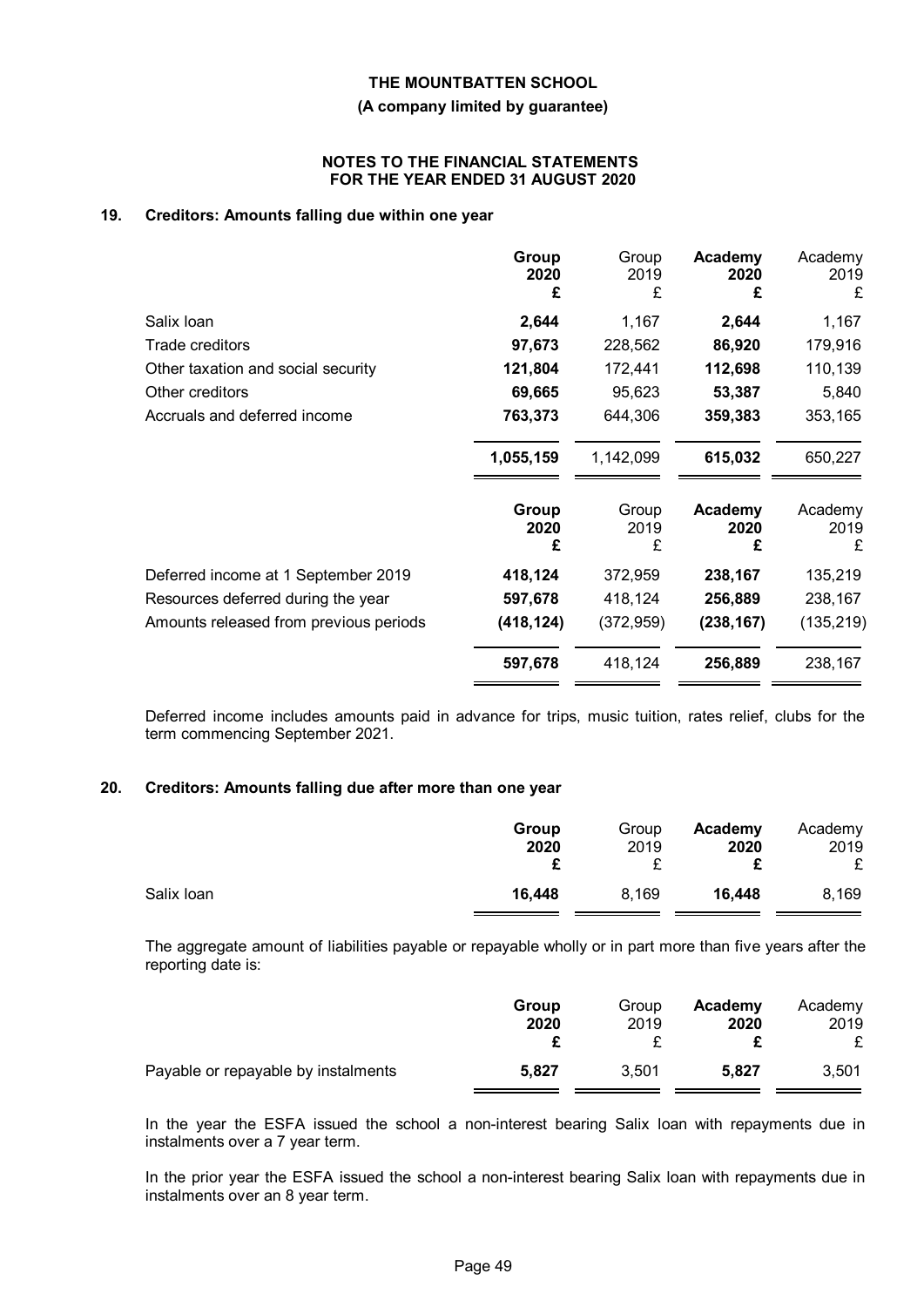**(A company limited by guarantee)**

#### **NOTES TO THE FINANCIAL STATEMENTS FOR THE YEAR ENDED 31 AUGUST 2020**

### **21. Statement of funds**

|                                            | <b>Balance at 1</b><br><b>September</b><br>2019<br>£ | £         | Income Expenditure<br>£ | <b>Transfers</b><br>in/out<br>£ | Gains/<br>(Losses)<br>£ | <b>Balance at</b><br>31 August<br>2020<br>£ |
|--------------------------------------------|------------------------------------------------------|-----------|-------------------------|---------------------------------|-------------------------|---------------------------------------------|
| <b>Unrestricted</b><br>funds               |                                                      |           |                         |                                 |                         |                                             |
| General funds                              | 945,383                                              | 1,922,167 | (1,626,012)             | (144, 856)                      |                         | 1,096,682                                   |
| <b>Restricted</b><br>general funds         |                                                      |           |                         |                                 |                         |                                             |
| Genneral<br><b>Annual Grant</b><br>(GAG)   |                                                      | 6,729,824 | (6,814,861)             | 85,037                          |                         |                                             |
| Other<br>DfE/ESFA<br>Grants                |                                                      | 628,824   | (628, 824)              |                                 |                         |                                             |
| <b>Local Authority</b><br>Grants           |                                                      | 30,217    | (16, 149)               |                                 |                         | 14,068                                      |
| Grants from<br>external bodies             |                                                      | 26,050    | (26, 050)               |                                 |                         |                                             |
| Pension<br>reserve                         | (2,727,000)                                          |           | (277,000)               |                                 | (589,000)               | (3,593,000)                                 |
|                                            | (2,727,000)                                          | 7,414,915 | (7, 762, 884)           | 85,037                          | (589,000)               | (3, 578, 932)                               |
| <b>Restricted</b><br>fixed asset<br>funds  |                                                      |           |                         |                                 |                         |                                             |
| <b>Fixed asset</b><br>fund                 | 28,087,027                                           | 16,750    | (538,062)               | 34,819                          |                         | 27,600,534                                  |
| Sink fund                                  | 125,000                                              |           |                         | 25,000                          |                         | 150,000                                     |
|                                            | 28,212,027                                           | 16,750    | (538,062)               | 59,819                          |                         | 27,750,534                                  |
| <b>Total</b><br><b>Restricted</b><br>funds | 25,485,027                                           | 7,431,665 | (8,300,946)             | 144,856                         | (589,000)               | 24,171,602                                  |
| <b>Total funds</b>                         | 26,430,410                                           | 9,353,832 | (9,926,958)             |                                 | (589,000)               | 25,268,284                                  |

The specific purposes for which the funds are to be applied are as follows:

#### **Unrestricted funds**

These funds are for the general use of the academy and may be used towards meeting any of the charitable objectives if the academy trust, at the discretion of the trustees.

Although there is £1,096,409 unrestricted funds the following has been committed: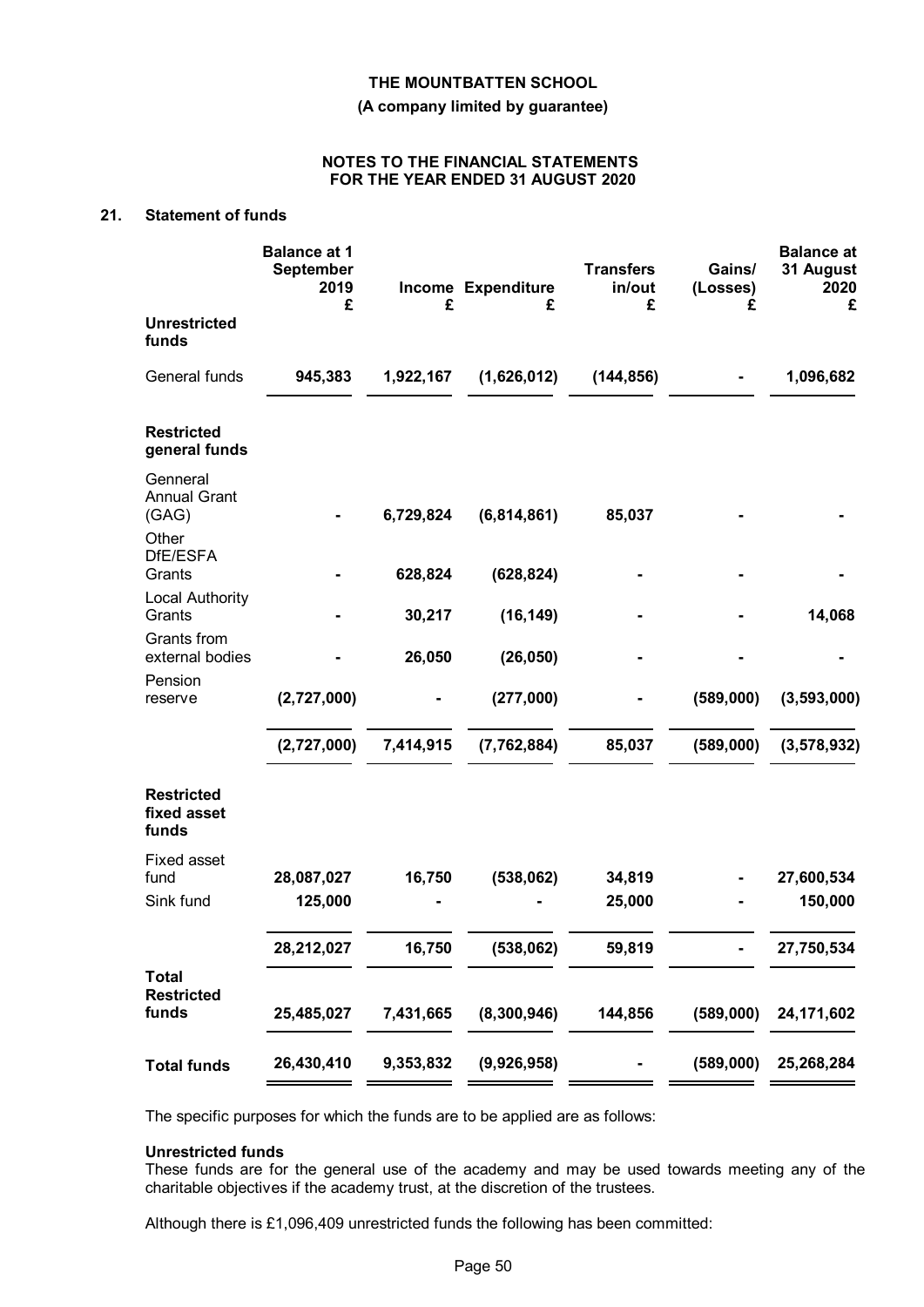#### **(A company limited by guarantee)**

#### **NOTES TO THE FINANCIAL STATEMENTS FOR THE YEAR ENDED 31 AUGUST 2020**

#### **21. Statement of funds (continued)**

- £17,984 to purchase the canopy outside seating area,
- £34,000 for premises, and
- £11,290 for catering investment

#### **Restricted funds**

These funds include monies received from DfE/ESFA and other local authority grants which fund the academys' day to day running costs. Included within these funds are LGPS contributions and movements on the fund relating to the academy trust.

The LAC funding received in the year had an amount of £14,068 which was unspent at the year end. This has been agreed with the local authority to be spent by the 31 March 2021.

#### **Restricted fixed asset funds**

Included in these funds are assets transferred to the academy on conversion together with capital grants received and monies transferred from restricted funds to finance asst purchases. The amount £27,600,534 is represented by the net book value of fixed assets in the balance sheet, the sinking fund of £125,000 is to provide for future costs of maintaining the football pitch.

#### **Funds Transfers**

During the year funds were transferred from unrestricted funds to restricted fixed asset funds to fund to increase the balance of the sinking fund.

There was a futher transfers from restricited fixed assets to restricted funds which relates to the devolved formula capital income which was spent on repairs and maintainance.

Under the funding agreement with the Secretary of State, the academy was not subject to a limit on the amount of GAG it could carry forward at 31 August 2020.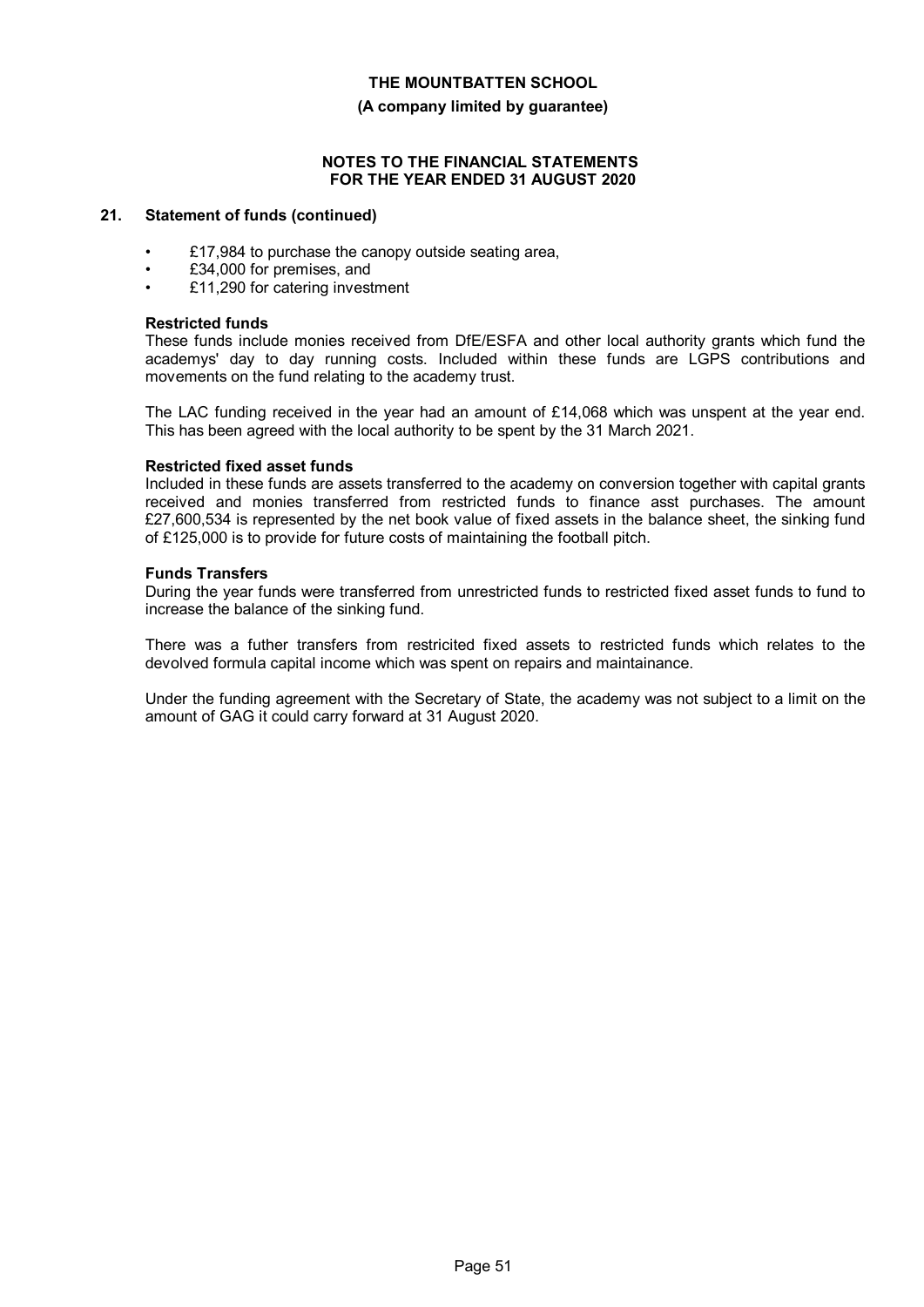# **THE MOUNTBATTEN SCHOOL (A company limited by guarantee)**

#### **NOTES TO THE FINANCIAL STATEMENTS FOR THE YEAR ENDED 31 AUGUST 2020**

# **21. Statement of funds (continued)**

Comparative information in respect of the preceding year is as follows:

|                                            | <b>Balance</b> at<br>1 September<br>2018<br>£ | Income<br>£ | Expenditure<br>£ | <b>Transfers</b><br>in/out<br>£ | Gains/<br>(Losses)<br>£ | Balance at<br>31 August<br>2019<br>£ |
|--------------------------------------------|-----------------------------------------------|-------------|------------------|---------------------------------|-------------------------|--------------------------------------|
| <b>Unrestricted</b><br>funds               |                                               |             |                  |                                 |                         |                                      |
| General funds                              | 1,656,060                                     | 3,831,191   | (3, 562, 646)    | (979, 222)                      |                         | 945,383                              |
| <b>Restricted</b><br>general funds         |                                               |             |                  |                                 |                         |                                      |
| Genneral<br><b>Annual Grant</b><br>(GAG)   | (76, 621)                                     | 6,645,053   | (6,875,050)      | 306,618                         |                         |                                      |
| Other<br>DfE/ESFA<br>Grants                |                                               | 325,393     | (325, 393)       |                                 |                         |                                      |
| <b>Local Authority</b><br>Grants           |                                               | 29,442      | (29, 442)        |                                 |                         |                                      |
| Grants from<br>external bodies             |                                               | 49,355      | (49, 355)        |                                 |                         |                                      |
| Pension<br>reserve                         | (1,588,000)                                   |             | (258,000)        |                                 | (881,000)               | (2,727,000)                          |
|                                            | (1,664,621)                                   | 7,049,243   | (7, 537, 240)    | 306,618                         | (881,000)               | (2,727,000)                          |
| <b>Restricted</b><br>fixed asset<br>funds  |                                               |             |                  |                                 |                         |                                      |
| <b>Fixed asset</b><br>fund                 | 26,817,582                                    | 1,116,024   | (494, 183)       | 647,604                         |                         | 28,087,027                           |
| Sink fund                                  | 100,000                                       |             |                  | 25,000                          |                         | 125,000                              |
|                                            | 26,917,582                                    | 1,116,024   | (494, 183)       | 672,604                         |                         | 28,212,027                           |
| <b>Total</b><br><b>Restricted</b><br>funds | 25,252,961                                    | 8,165,267   | (8,031,423)      | 979,222                         | (881,000)               | 25,485,027                           |
| <b>Total funds</b>                         | 26,909,021                                    | 11,996,458  | (11, 594, 069)   |                                 | (881,000)               | 26,430,410                           |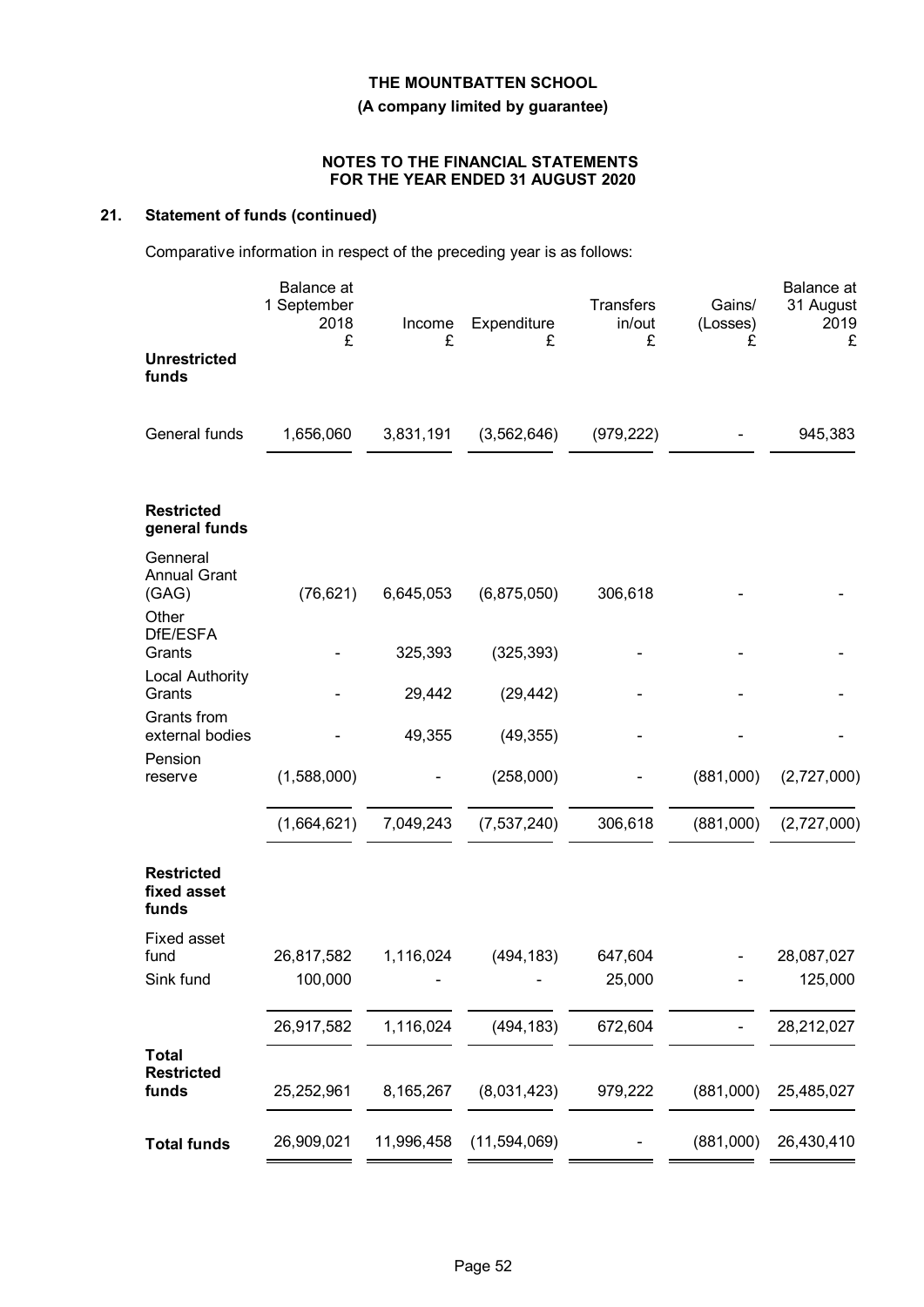#### **(A company limited by guarantee)**

#### **NOTES TO THE FINANCIAL STATEMENTS FOR THE YEAR ENDED 31 AUGUST 2020**

# **22. Analysis of net assets between funds**

### **Analysis of net assets between funds - current year**

|                                     | <b>Unrestricted</b><br>funds<br>2020<br>£ | <b>Restricted</b><br>funds<br>2020<br>£ | <b>Restricted</b><br>fixed asset<br>funds<br>2020<br>£ | Total<br>funds<br>2020<br>£ |
|-------------------------------------|-------------------------------------------|-----------------------------------------|--------------------------------------------------------|-----------------------------|
| Tangible fixed assets               | 21,460                                    |                                         | 27,600,534                                             | 27,621,994                  |
| Current assets                      | 1,683,598                                 | 477,299                                 | 150,000                                                | 2,310,897                   |
| Creditors due within one year       | (608, 376)                                | (446, 783)                              | $\overline{\phantom{a}}$                               | (1,055,159)                 |
| Creditors due in more than one year |                                           | (16, 448)                               | $\overline{\phantom{a}}$                               | (16, 448)                   |
| Pension scheme liability            |                                           | (3,593,000)                             | $\blacksquare$                                         | (3,593,000)                 |
| <b>Total</b>                        | 1,096,682                                 | (3,578,932)                             | 27,750,534                                             | 25,268,284                  |
|                                     |                                           |                                         |                                                        |                             |

# **Analysis of net assets between funds - prior year**

|                                     |              |             | Restricted  |               |
|-------------------------------------|--------------|-------------|-------------|---------------|
|                                     | Unrestricted | Restricted  | fixed asset | Total         |
|                                     | funds        | funds       | funds       | funds         |
|                                     | 2019         | 2019        | 2019        | 2019          |
|                                     | £            | £           | £           | £             |
| Tangible fixed assets               | 51,064       |             | 28,087,027  | 28,138,091    |
| <b>Current assets</b>               | 1,565,608    | 478,979     | 125,000     | 2,169,587     |
| Creditors due within one year       | (671, 289)   | (470, 810)  |             | (1, 142, 099) |
| Creditors due in more than one year |              | (8, 169)    |             | (8, 169)      |
| Pension scheme liability            | ٠            | (2,727,000) |             | (2,727,000)   |
|                                     | 945,383      | (2,727,000) | 28,212,027  | 26,430,410    |
| Total                               |              |             |             |               |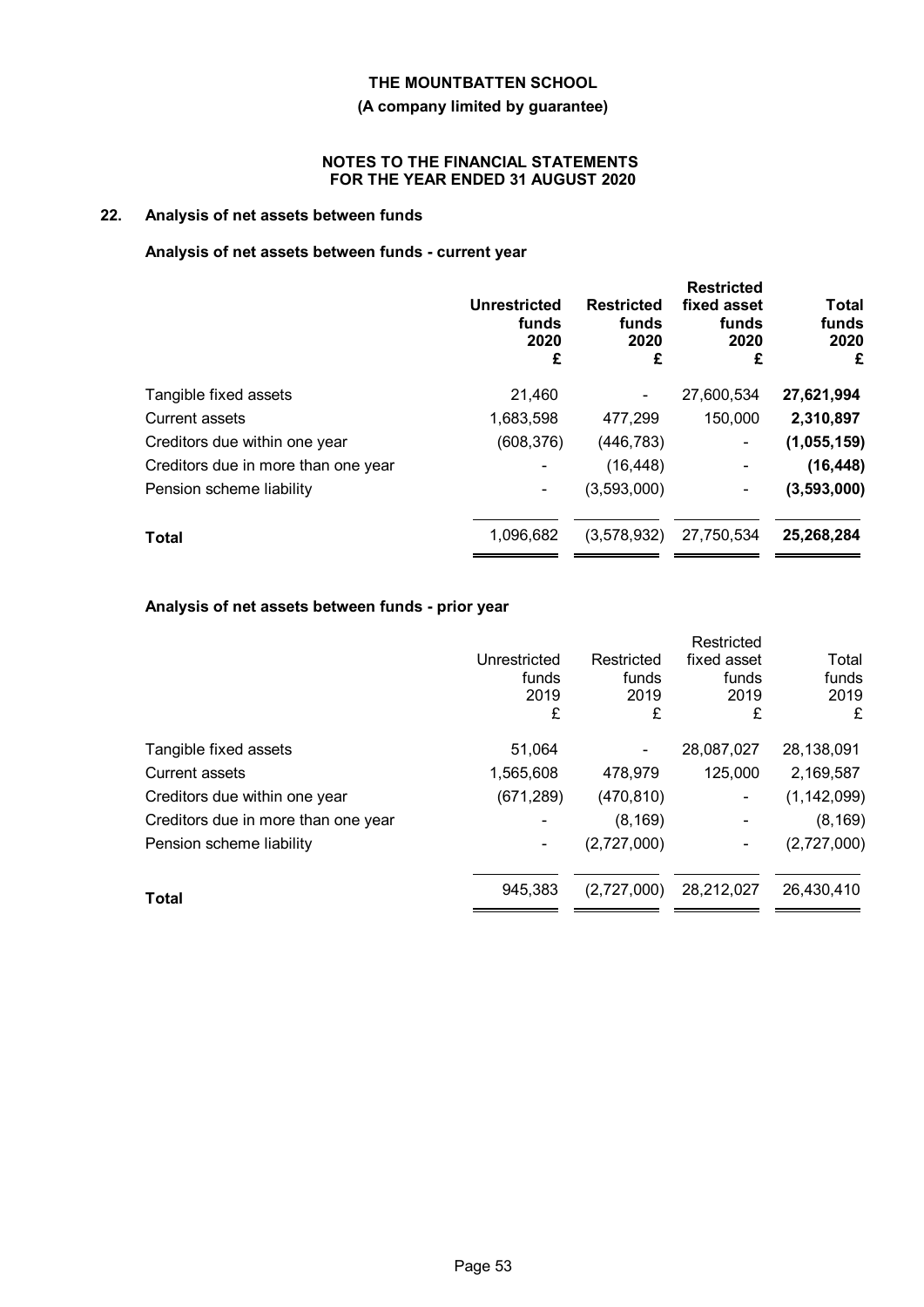**(A company limited by guarantee)**

#### **NOTES TO THE FINANCIAL STATEMENTS FOR THE YEAR ENDED 31 AUGUST 2020**

# **23. Reconciliation of net (expenditure)/income to net cash flow from operating activities**

|     |                                                                                       | 2020<br>£                 | 2019<br>£          |
|-----|---------------------------------------------------------------------------------------|---------------------------|--------------------|
|     | Net (expenditure)/income for the period (as per Statement of financial<br>activities) | (573, 126)                | 402,389            |
|     | <b>Adjustments for:</b>                                                               |                           |                    |
|     | Depreciation                                                                          | 567,667                   | 525,372            |
|     | (Increase)/decrease in current asset investment                                       | (244, 847)                | 542,341            |
|     | Interest receivable                                                                   | (3,586)                   | (8,983)            |
|     | Decrease/(increase) in stocks                                                         | 10,939                    | (723)              |
|     | Decrease in debtors                                                                   | 553,077                   | 91,398             |
|     | Decrease in creditors                                                                 | (78, 661)                 | (54, 671)          |
|     | Defined benefit pension scheme finance cost                                           | 277,000                   | 258,000            |
|     | Disposal of tangible fixed assets                                                     | 4,704                     |                    |
|     | Net cash provided by operating activities                                             | 513,167                   | 1,755,123          |
| 24. | Cash flows from investing activities                                                  |                           |                    |
|     |                                                                                       | <b>Group</b><br>2020<br>£ | Group<br>2019<br>£ |
|     | Interest receivable                                                                   | 3,586                     | 8,983              |
|     | Purchase of tangible fixed assets                                                     | (56, 274)                 | (2,505,213)        |
|     | Net cash used in investing activities                                                 | (52, 688)                 | (2,496,230)        |

# **25. Analysis of cash and cash equivalents**

|                          | Group     | Group   |
|--------------------------|-----------|---------|
|                          | 2020      | 2019    |
|                          |           |         |
| Cash at bank and in hand | 1,171,580 | 711,101 |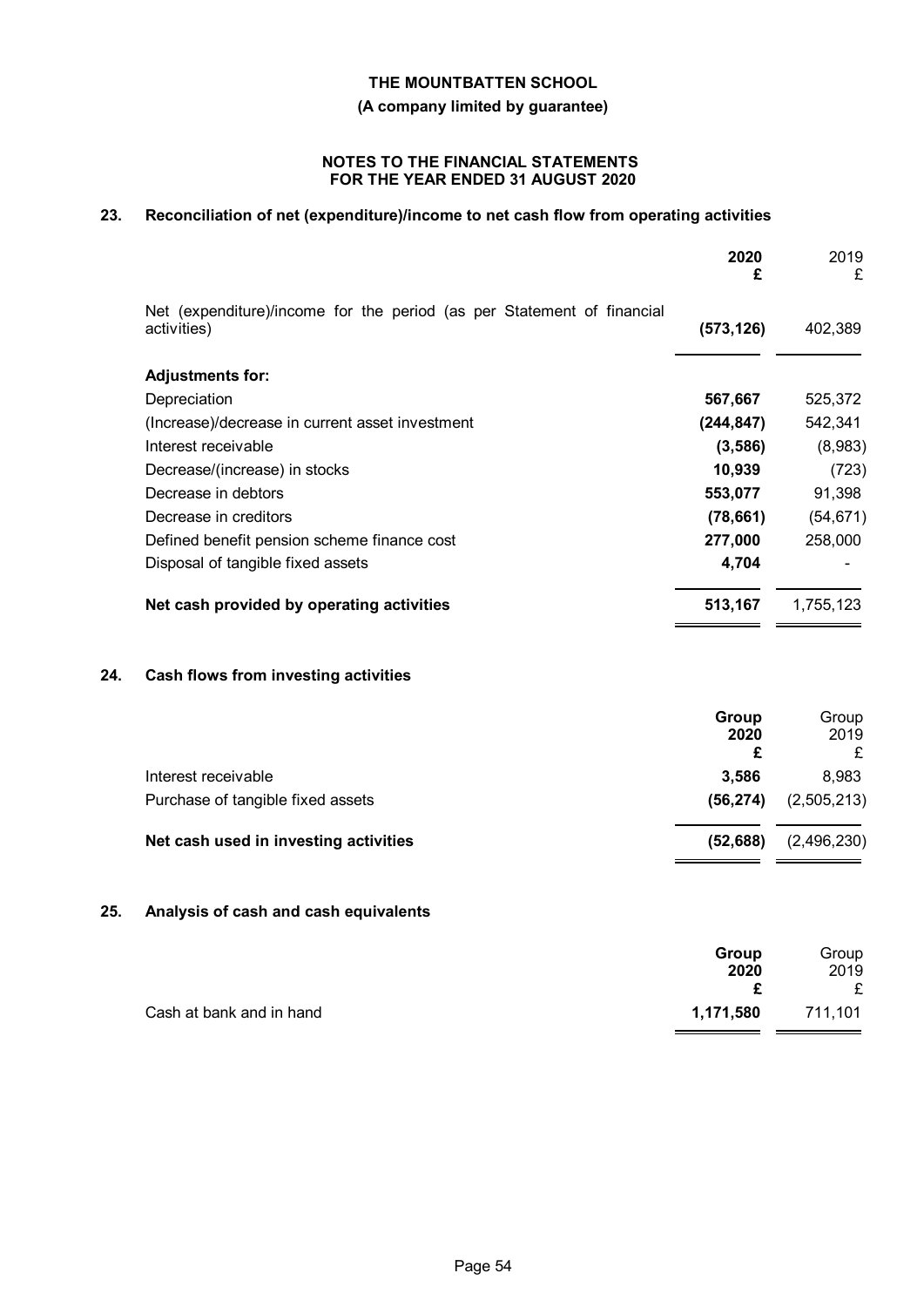#### **(A company limited by guarantee)**

#### **NOTES TO THE FINANCIAL STATEMENTS FOR THE YEAR ENDED 31 AUGUST 2020**

#### **26. Analysis of changes in net debt**

|                              | At $1$<br><b>September</b><br>2019<br>£ | <b>Cash flows</b><br>£ | Other non-<br>cash<br>changes<br>£ | At 31<br><b>August</b><br>2020<br>£ |
|------------------------------|-----------------------------------------|------------------------|------------------------------------|-------------------------------------|
| Cash at bank and in hand     | 711,101                                 | 460,479                | ٠                                  | 1,171,580                           |
| Salix loan due within 1 year | (1, 167)                                | (9,756)                | 8,279                              | (2,644)                             |
| Salix loan due after 1 year  | (8, 169)                                |                        | (8, 279)                           | (16, 448)                           |
| Term deposits                | 521,221                                 | 244,847                | ۰                                  | 766,068                             |
|                              | 1,222,986                               | 695,570                |                                    | 1,918,556                           |

#### **27. Pension commitments**

The academy's employees belong to two principal pension schemes: the Teachers' Pension Scheme England and Wales (TPS) for academic and related staff; and the Local Government Pension Scheme (LGPS) for non-teaching staff, which is managed by Hampshire County Council . Both are multiemployer defined benefit schemes.

The latest actuarial valuation of the TPS related to the period ended 31 March 2016 and of the LGPS 31 March 2019.

There were no outstanding or prepaid contributions at either the beginning or the end of the financial year.

#### **Teachers' Pension Scheme**

The Teachers' Pension Scheme (TPS) is a statutory, contributory, defined benefit scheme, governed by the Teachers' Pension Scheme Regulations 2014. Membership is automatic for full-time teachers in academies. All teachers have the option to opt-out of the TPS following enrolment.

The TPS is an unfunded scheme to which both the member and employer makes contributions, as a percentage of salary - these contributions are credited to the Exchequer. Retirement and other pension benefits are paid by public funds provided by Parliament.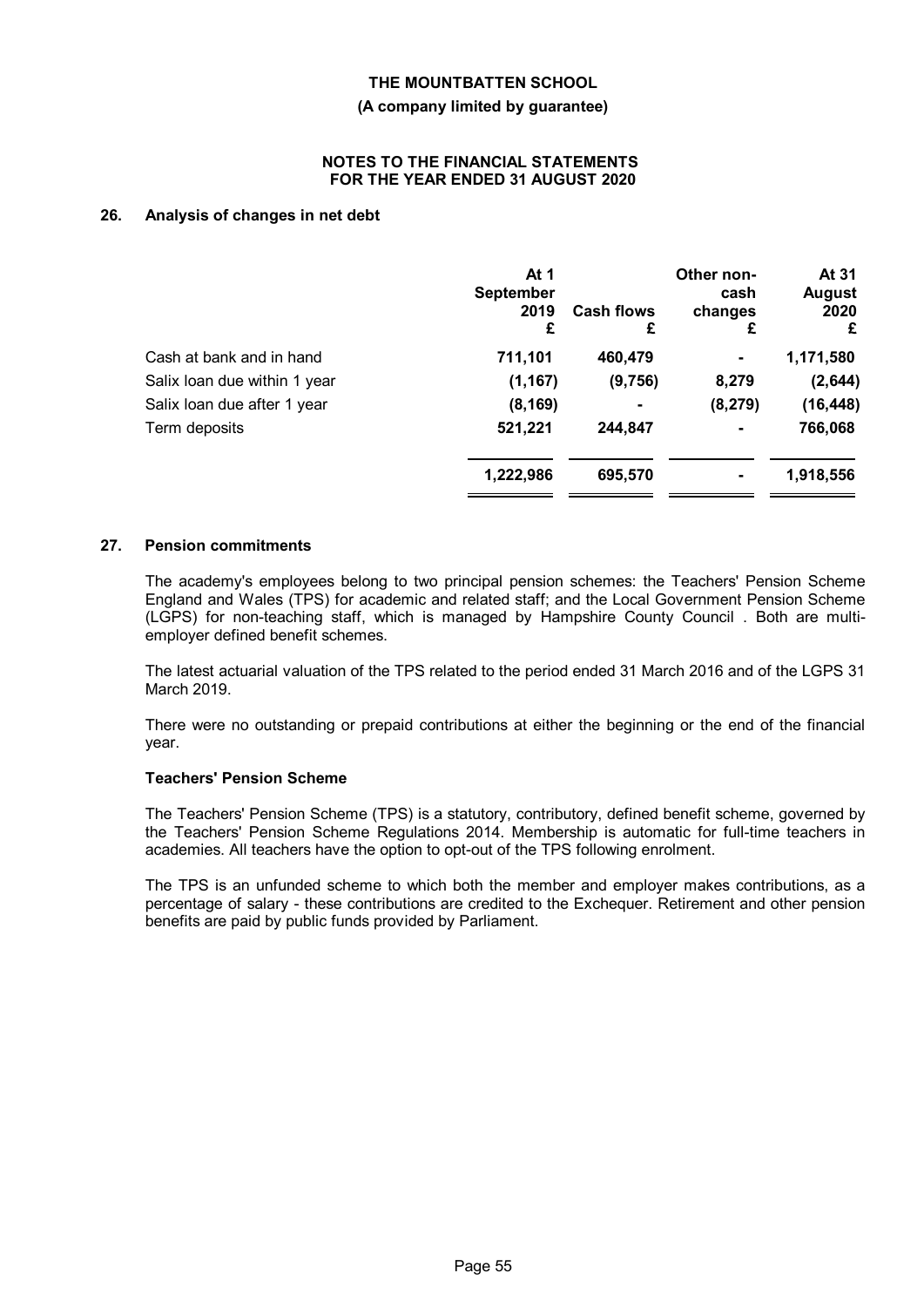#### **(A company limited by guarantee)**

#### **NOTES TO THE FINANCIAL STATEMENTS FOR THE YEAR ENDED 31 AUGUST 2020**

#### **27. Pension commitments (continued)**

#### **Valuation of the Teachers' Pension Scheme**

The Government Actuary, using normal actuarial principles, conducts a formal actuarial review of the TPS in accordance with the Public Service Pensions (Valuations and Employer Cost Cap) Directions 2014 published by HM Treasury every 4 years. The aim of the review is to specify the level of future contributions. Actuarial scheme valuations are dependent on assumptions about the value of future costs, design of benefits and many other factors. The latest actuarial valuation of the TPS was carried out as at 31 March 2016. The valuation report was published by the Department for Education on 5 March 2019. The key elements of the valuation and subsequent consultation are:

- employer contribution rates set at 23.68% of pensionable pay (including a 0.08% administration levy)
- total scheme liabilities (pensions currently in payment and the estimated cost of future benefits) for service to the effective date of £218,100 million and notional assets (estimated future contributions together with the notional investments held at the valuation date) of £196,100 million, giving a notional past service deficit of £22,000 million
- the SCAPE rate, set by HMT, is used to determine the notional investment return. The current SCAPE rate is 2.4% above the rate of CPI, assumed real rate of return is 2.4% in excess of prices and 2% in excess of earnings. The rate of real earnings growth is assumed to be 2.2%. The assumed nominal rate of return including earnings growth is 4.45%.

The next valuation result is due to be implemented from 1 April 2023.

The employer's pension costs paid to TPS in the year amounted to £791,772 (2019 - £539,357).

A copy of the valuation report and supporting documentation is on the Teachers' Pensions website (https://www.teacherspensions.co.uk/news/employers/2019/04/teachers-pensions-valuation-report.aspx).

Under the definitions set out in FRS 102, the TPS is an unfunded multi-employer pension scheme. The Group has accounted for its contributions to the scheme as if it were a defined contribution scheme. The Group has set out above the information available on the scheme.

#### **Local Government Pension Scheme**

The LGPS is a funded defined benefit pension scheme, with the assets held in separate trusteeadministered funds. The total contribution made for the year ended 31 August 2020 was £294,000 (2019 - £292,000), of which employer's contributions totalled £231,000 (2019 - £232,000) and employees' contributions totalled £ 63,000 (2019 - £60,000). The agreed contribution rates for future years are 18.8 per cent for employers and 5.5-12.5 per cent for employees.

As described in note 1.13 the LGPS obligation relates to the employees of the academy, who were the employees transferred as part of the conversion from the maintained school and new employees who were eligible to, and did, join the Scheme in the year. The obligation in respect of employees who transferred on conversion represents their cumulative service at both the predecessor school and the academy at the balance sheet date.

Parliament has agreed, at the request of the Secretary of State for Education, to a guarantee that, in the event of academy closure, outstanding Local Government Pension Scheme liabilities would be met by the Department for Education. The guarantee came into force on 18 July 2013.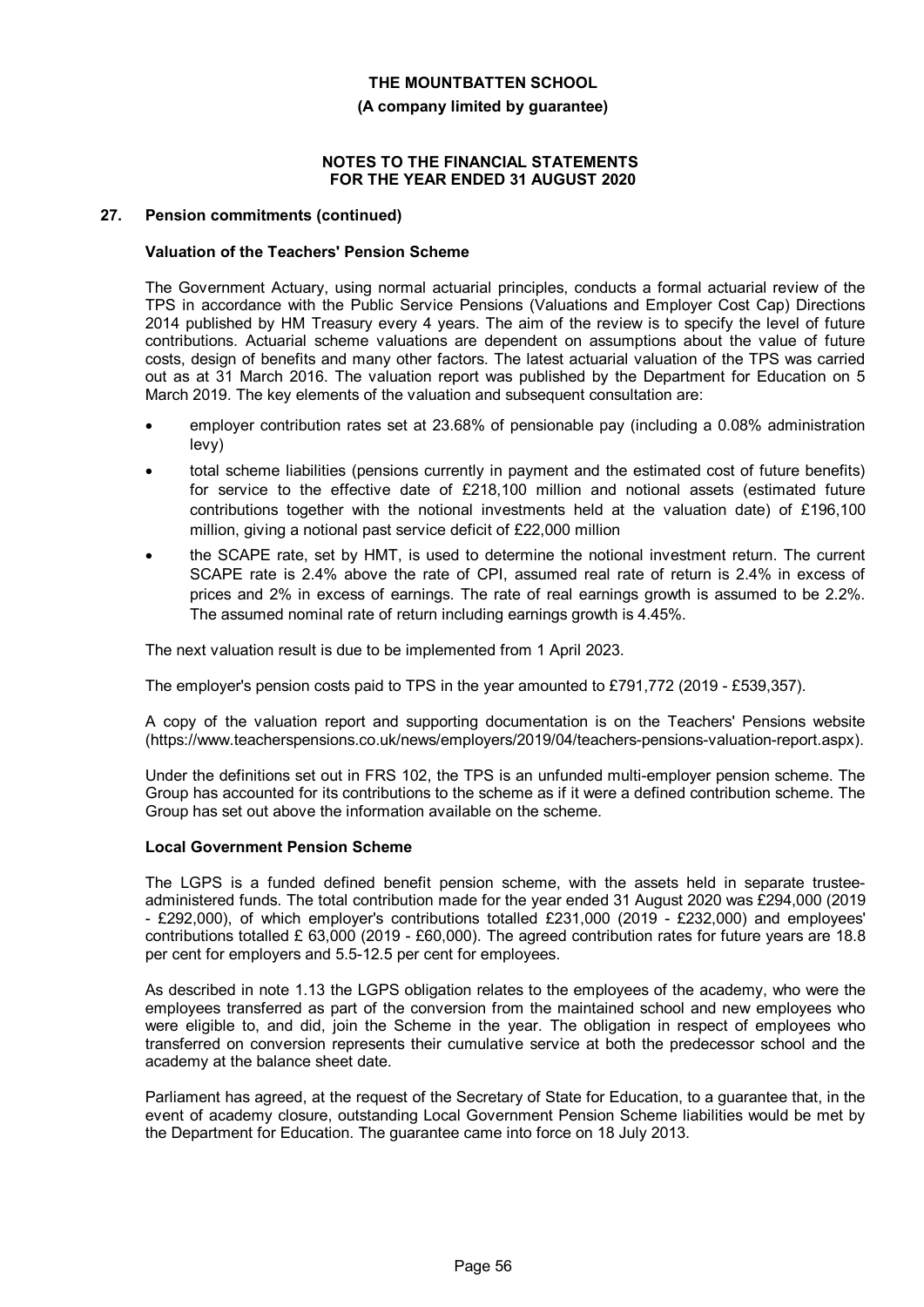#### **(A company limited by guarantee)**

#### **NOTES TO THE FINANCIAL STATEMENTS FOR THE YEAR ENDED 31 AUGUST 2020**

#### **27. Pension commitments (continued)**

#### **Principal actuarial assumptions**

|                                                    | 2020<br>% | 2019<br>$\%$ |
|----------------------------------------------------|-----------|--------------|
| Rate of increase in salaries                       | 3.3       | 3.6          |
| Rate of increase for pensions in payment/inflation | 3.3       | 3.1          |
| Discount rate for scheme liabilities               | 1.7       | 1.9          |
| Inflation assumption (CPI)                         | 2.3       | 2.1          |
| Pension increases                                  | 2.3       | 2.1          |
| Pension accounts revaluation rate                  | 2.3       | 21           |

The current mortality assumptions include sufficient allowance for future improvements in mortality rates. The assumed life expectations on retirement age 65 are:

|                      | 2020<br>Years | 2019<br>Years |
|----------------------|---------------|---------------|
| Retiring today       |               |               |
| Males                | 23.0          | 23.1          |
| Females              | 25.5          | 25.8          |
| Retiring in 20 years |               |               |
| Males                | 24.7          | 24.7          |
| Females              | 27.2          | 27.6          |

### **Share of scheme assets**

The Group's share of the assets in the scheme was:

|                                     | 2020<br>£ | 2019<br>£ |
|-------------------------------------|-----------|-----------|
| Equities                            | 2,878,000 | 2,673,000 |
| Gilts                               | 985,000   | 915,000   |
| Property                            | 305,000   | 320,000   |
| Cash and other liquid assets        | 81,000    | 84,000    |
| Other                               | 827,000   | 448,000   |
| <b>Total market value of assets</b> | 5,076,000 | 4,440,000 |

The actual return on scheme assets was £418,000 (2019 - £245,000).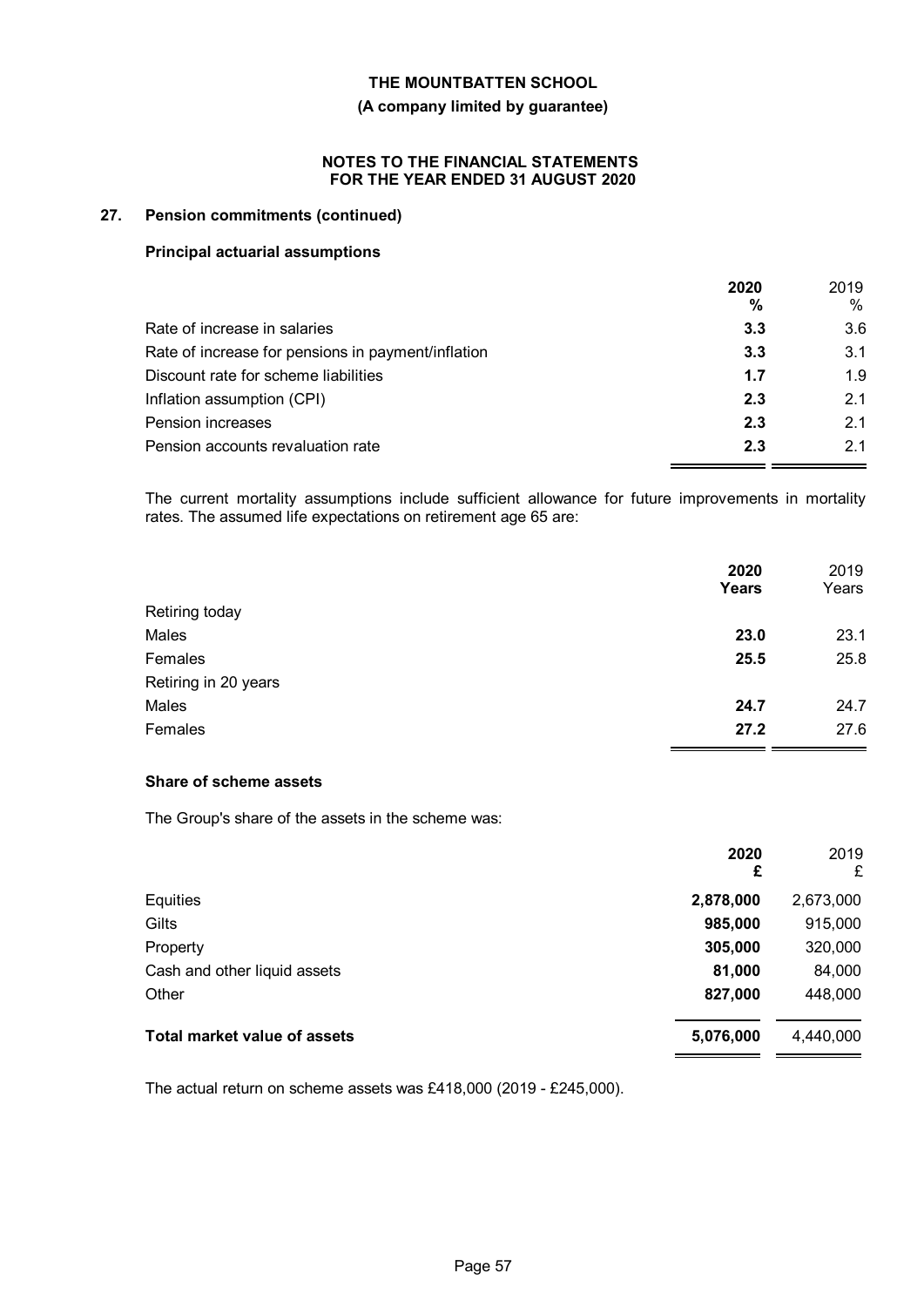# **THE MOUNTBATTEN SCHOOL (A company limited by guarantee)**

#### **NOTES TO THE FINANCIAL STATEMENTS FOR THE YEAR ENDED 31 AUGUST 2020**

#### **27. Pension commitments (continued)**

The amounts recognised in the Consolidated Statement of Financial Activities are as follows:

|                                                                                         | 2020<br>£ | 2019<br>£ |
|-----------------------------------------------------------------------------------------|-----------|-----------|
| Current service cost                                                                    | (455,000) | (302,000) |
| Past service cost                                                                       | (3,000)   | (147,000) |
| Interest income                                                                         | (136,000) | (156,000) |
| Interest cost                                                                           | 86,000    | 115,000   |
| Employer contributions                                                                  | 231,000   | 232,000   |
| Total amount recognised in the Consolidated Statement of Financial<br><b>Activities</b> | (277,000) | (258,000) |

Changes in the present value of the defined benefit obligations were as follows:

|                         | 2020<br>£ | 2019<br>£ |
|-------------------------|-----------|-----------|
| At 1 September          | 7,167,000 | 5,579,000 |
| Current service cost    | 455,000   | 302,000   |
| Interest cost           | 136,000   | 156,000   |
| Employee contributions  | 63,000    | 60,000    |
| <b>Actuarial losses</b> | 921,000   | 1,011,000 |
| Benefits paid           | (76,000)  | (88,000)  |
| Past service costs      | 3,000     | 147,000   |
| At 31 August            | 8,669,000 | 7,167,000 |

Changes in the fair value of the Group's share of scheme assets were as follows:

|                        | 2020<br>£ | 2019<br>£ |
|------------------------|-----------|-----------|
| At 1 September         | 4,440,000 | 3,991,000 |
| Interest income        | 86,000    | 115,000   |
| Actuarial gains        | 332,000   | 130,000   |
| Employer contributions | 231,000   | 232,000   |
| Employee contributions | 63,000    | 60,000    |
| Benefits paid          | (76,000)  | (88,000)  |
| At 31 August           | 5,076,000 | 4,440,000 |

The net movement in defined benefit obligations and the academy's share of scheme assets totals £866,000 (2019: £722,000).

Actuarial losses on defined benefit obligations and the academy's share of scheme assets totals £589,000 (2019: £881,000).